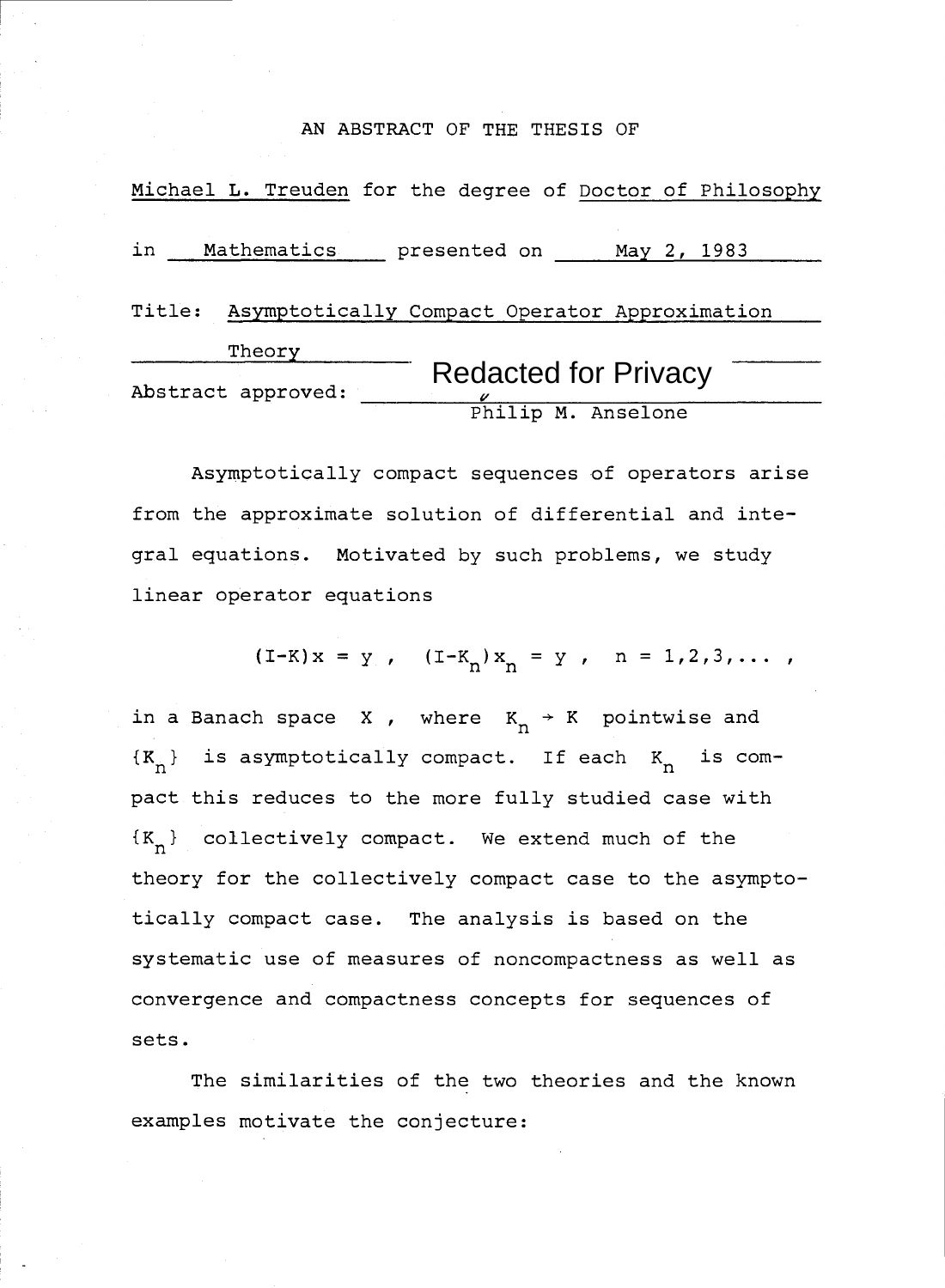# ${K_n}$  asymptotically compact  $\Leftrightarrow$

$$
K_n = L_n + T_n, \{L_n\} \text{ collectively compact}, \|T_n\| \to 0.
$$

The principal result of this thesis proves the conjecture for a large class of spaces, which includes those of practical interest.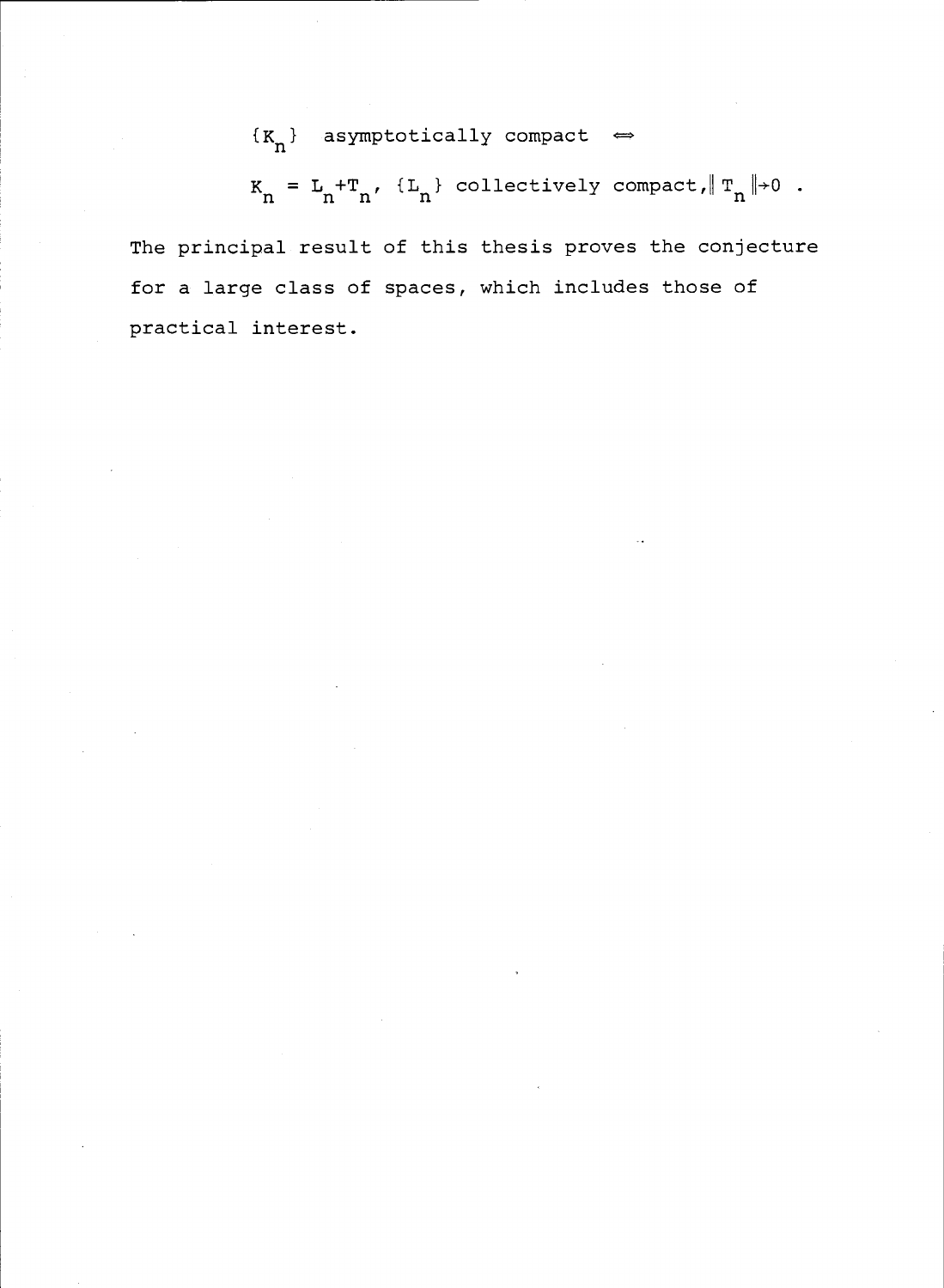### Asymptotically Compact Operator Approximation Theory

by

Michael L. Treuden

# A THESIS

#### submitted to

# Oregon State University

in partial fulfillment of the requirements for the degree of

Doctor of Philosophy

Completed May 2, 1983

Commencement June 1983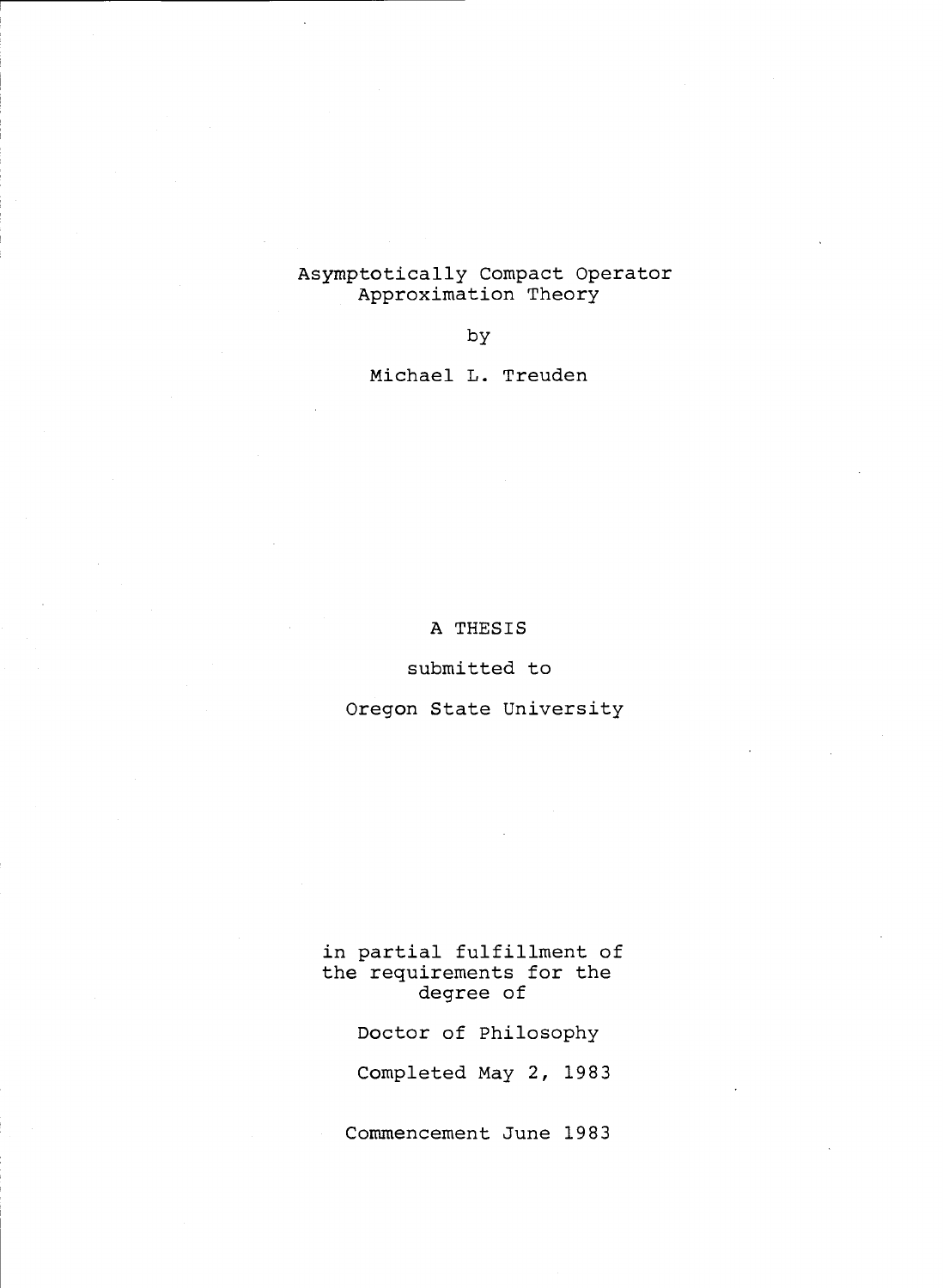APPROVED:

# Redacted for Privacy

Professor of Mathematics in charge of major

# Redacted for Privacy

Head of Department of Mathematics

Redacted for Privacy

Dean of Graduate School

Date thesis is presented May 2, 1983

Typed by Jane A. Tuor for \_\_\_\_ Michael L. Treuden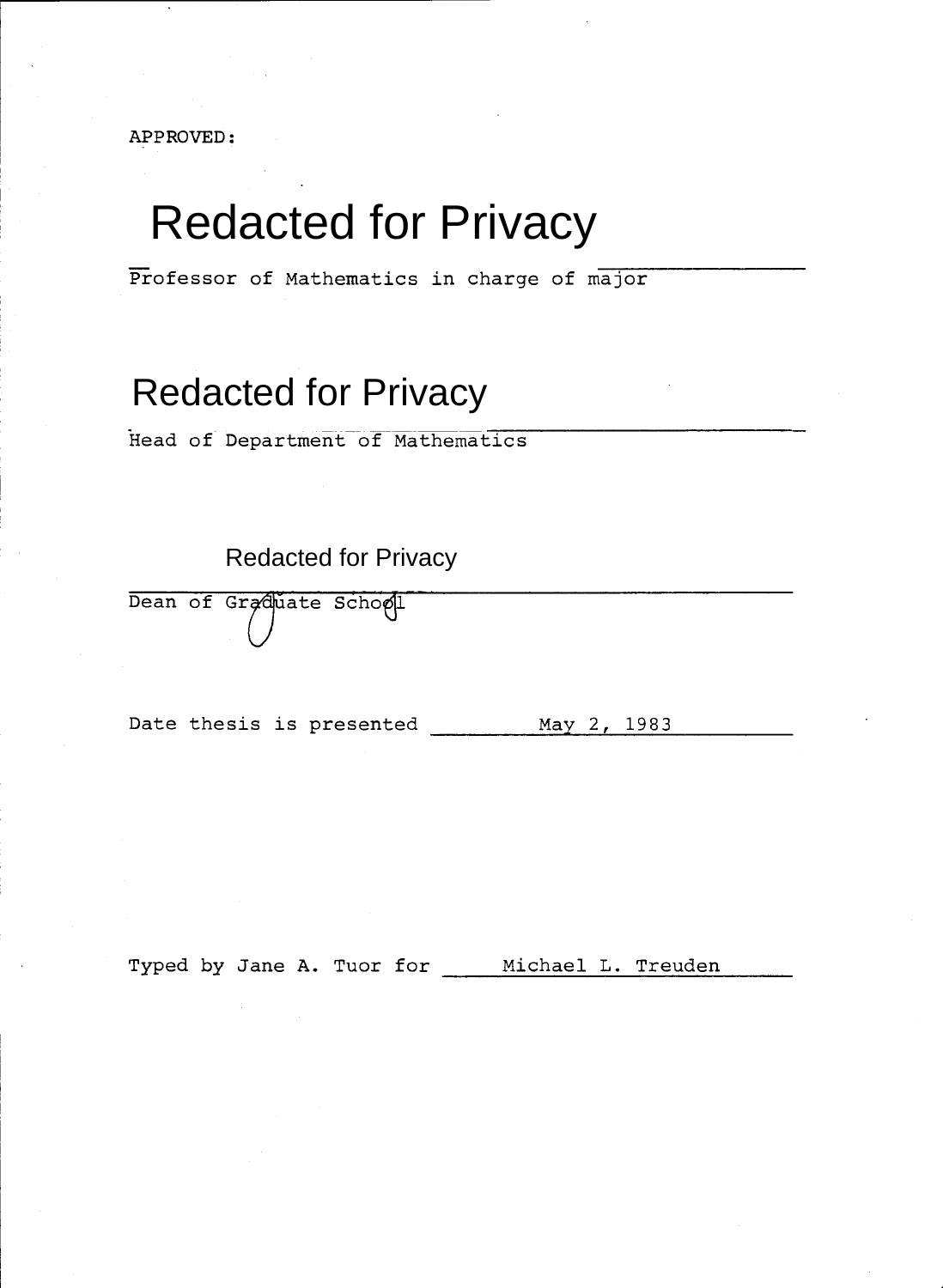#### ACKNOWLEDGMENT

First and foremost I wish to thank Philip M. Anselone for his generous support and guidance during both the research and writing phases of this thesis. I am also grateful to Joel Davis, William Firey, and Don Solmon for their interest and valued comments.

No acknowledgment would be complete without thanking my family. I dedicate this thesis to my mother and father.

The faculty, staff, and fellow graduate students have all contributed to make my stay at Oregon State University a thoroughly enjoyable one. To all those I have had the pleasure to meet, I say: Live long and prosper.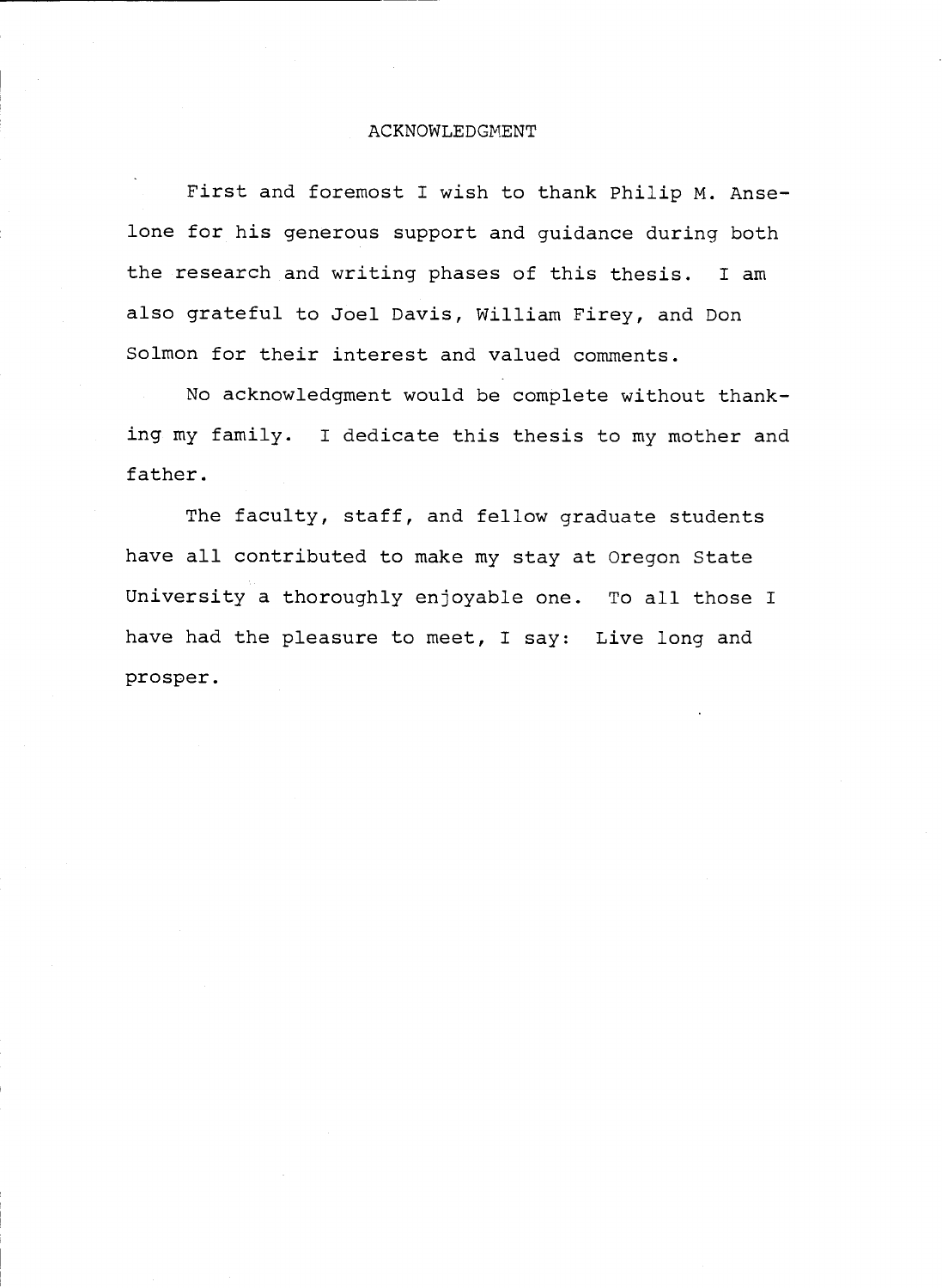# TABLE OF CONTENTS

|     |                                                                                                                                                                   | Page                       |
|-----|-------------------------------------------------------------------------------------------------------------------------------------------------------------------|----------------------------|
| Ι.  | INTRODUCTION AND SUMMARY.                                                                                                                                         | 1                          |
| II. | PRELIMINARIES                                                                                                                                                     | 4                          |
|     | 1. Sequences of Sets.<br>2. Measures of Noncompactness                                                                                                            | 4<br>13                    |
|     | III. OPERATOR THEORY                                                                                                                                              | 18                         |
|     | 1. Operator Fundamentals.<br>2. Contracting and Compact Operators.<br>3. Fredholm and Semi-Fredholm Operators<br>4. Regular Operators.<br>5. Condensing Operators | 18<br>21<br>24<br>28<br>31 |
| IV. | OPERATOR APPROXIMATIONS.                                                                                                                                          | 46                         |
|     | 1. Stable Approximations.<br>2. Regular Approximations<br>3.<br>Collectively and Asymptotically<br>Compact Approximations                                         | 46<br>48<br>51             |
|     | An Example from Integral Equations<br>4.                                                                                                                          | 60                         |
| v.  | CHARACTERIZATION OF ASYMPTOTICALLY COMPACT SE-<br>QUENCES OF LINEAR OPERATORS.                                                                                    | 64                         |
|     | BIBLIOGRAPHY                                                                                                                                                      | 71                         |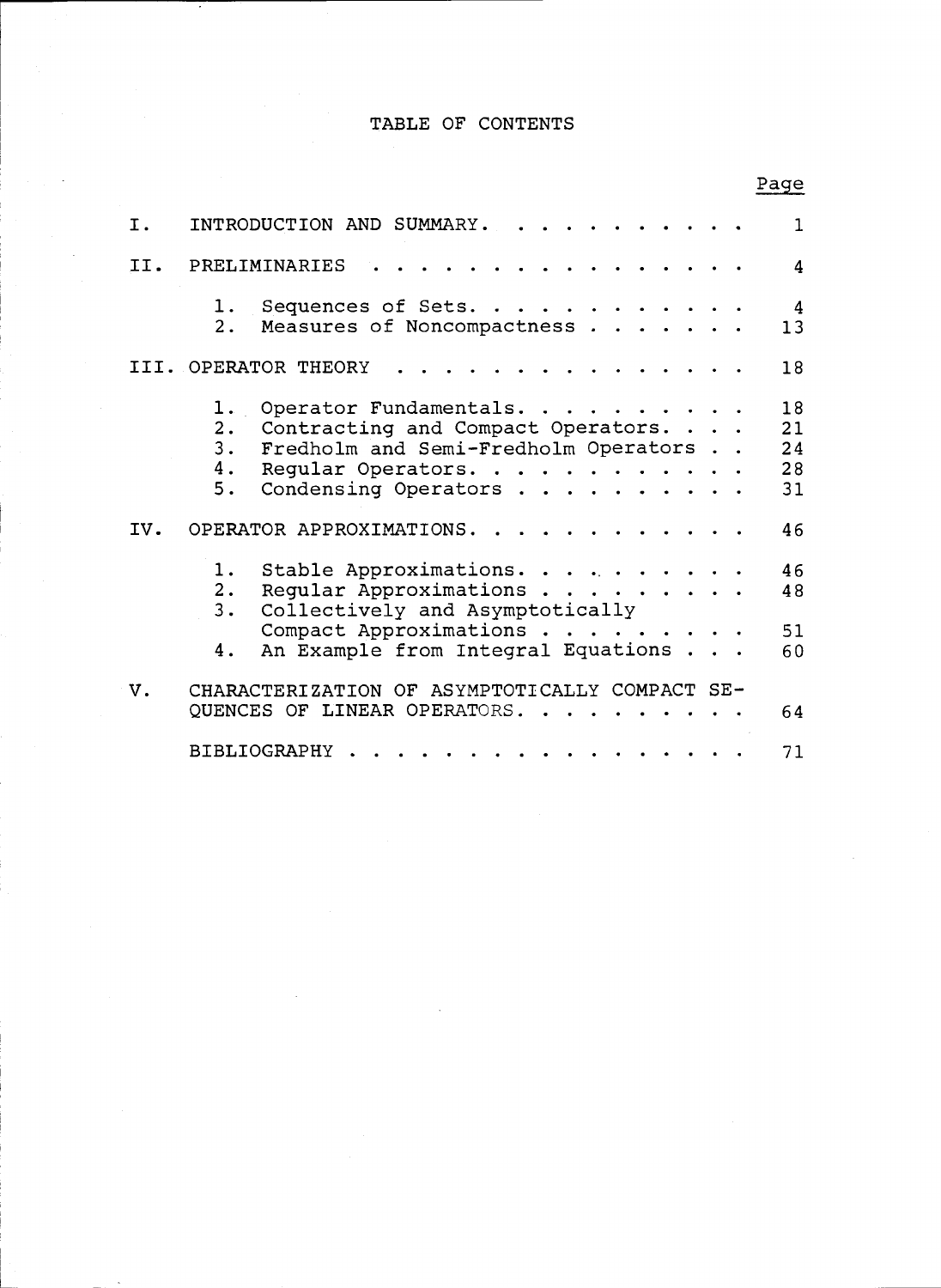## ASYMPTOTICALLY COMPACT OPERATOR APPROXIMATION **THEORY**

#### I. INTRODUCTION AND SUMMARY

Asymptotically compact sequences of operators arise from the approximate solution of differential and integral equations. Motivated by such problems, we study linear operator equations

(1.1) 
$$
(I-K)x = y
$$
,  $(I-K_n)x_n = y$ ,  $n = 1, 2, 3, ...$ 

in a Banach space X, where  $K_n \rightarrow K$  pointwise and  ${K_n}$  is asymptotically compact, i.e., if the sequence of points  $\{x_n\}$  is bounded, then each subsequence of  $\{K_{\bf n}{\bf x}_{\bf n}\}$  has a convergent subsequence. If each  $K_{\bf n}$  is compact this reduces to the more fully studied case with  $\{K_n\}$  collectively compact. The collectively compact case is typified by numerical integration approximations of integral equations with continuous kernels. Weakly singular kernels lead to asymptotically compact operator approximations. We extend much of the theory for the collectively compact case to the asymptotically compact case. In particular,  $I-K_n$  satisfies the Fredholm alternative for all n large enough, and

$$
(I-K_n)^{-1}
$$
 +  $(I-K)^{-1}$  on X,

with practical error bounds, whenever  $(I-K)^{-1}$  exists. There are implications for spectral properties of K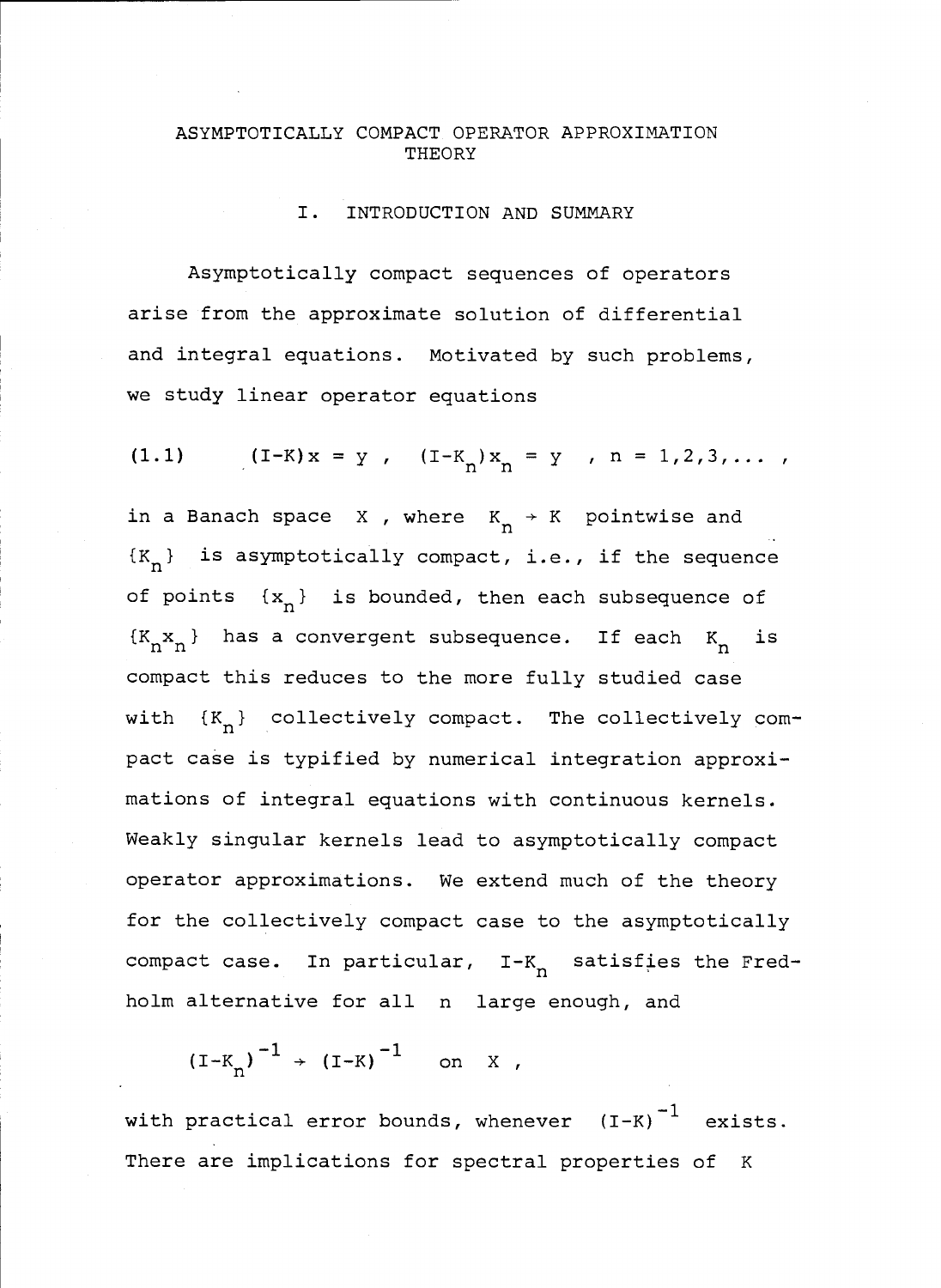and  $K_n$ . The analysis is based on the use of convergence and compactness concepts for sequences of sets as well as a convenient measure of noncompactness defined for bounded sets. Definitions of these concepts along with their associated consequences and mutual relationships are presented in Chapter II.

To begin Chapter III we review some basic facts about contracting, compact, and semi-Fredholm operators. The majority of the chapter is devoted toward discussing bounded, linear operators on X which diminish some measure of noncompactness, the so-called condensing operators. Special cases include contracting and compact operators. It is shown that if T is condensing then I-T satisfies the Fredholm alternative. The chapter concludes with some spectral properties of T which depend on the measure of noncompactness of T . These results are generalizations of the classical situation when T is compact, that is, the measure of noncompactness of T is zero.

In Chapter IV we turn to the study of operator approximations. Coupled with a Fredholm alternative for condensing operators, the set convergence and compactness concepts of Chapter II provide efficient proofs of results concerning the mutual (unique) solvability of the equations (1.1) as well as the convergence

2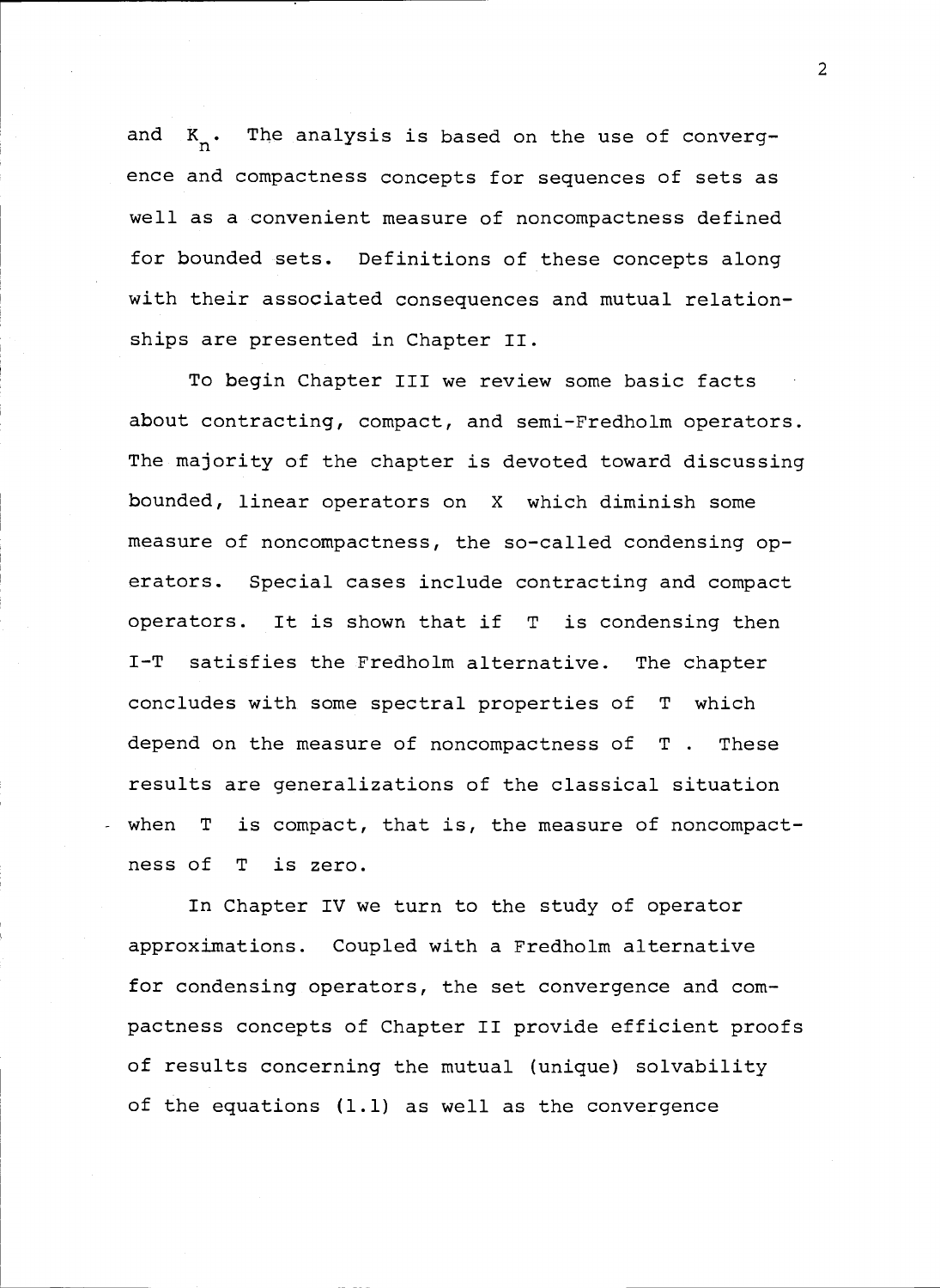${(I-K_n)}^{-1}$   $\rightarrow$   ${(I-K)}^{-1}$  (with practical error bounds) when the latter inverse exists. Finally, an example involving the approximate solution of a weakly singular integral equation is given.

It is very tempting, even on the basis of the terminology alone, to want to view asymptotically compact sequences as sequences of "almost" compact operators. The fact that the collectively and asymptotically compact approximation theories are virtually identical, along with the known examples (cf. Chapter IV), serve to strengthen this view. Thus, we have the conjecture:

 ${K_n}$  asymptotically compact  $\Leftrightarrow$ 

 $K_n=L_n+T_n$  ,  $\{L_n\}$  collectively compact ,  $||T_n||\rightarrow 0$  .

The principal result of this thesis proves this conjecture for a large class of spaces, which includes those of practical interest.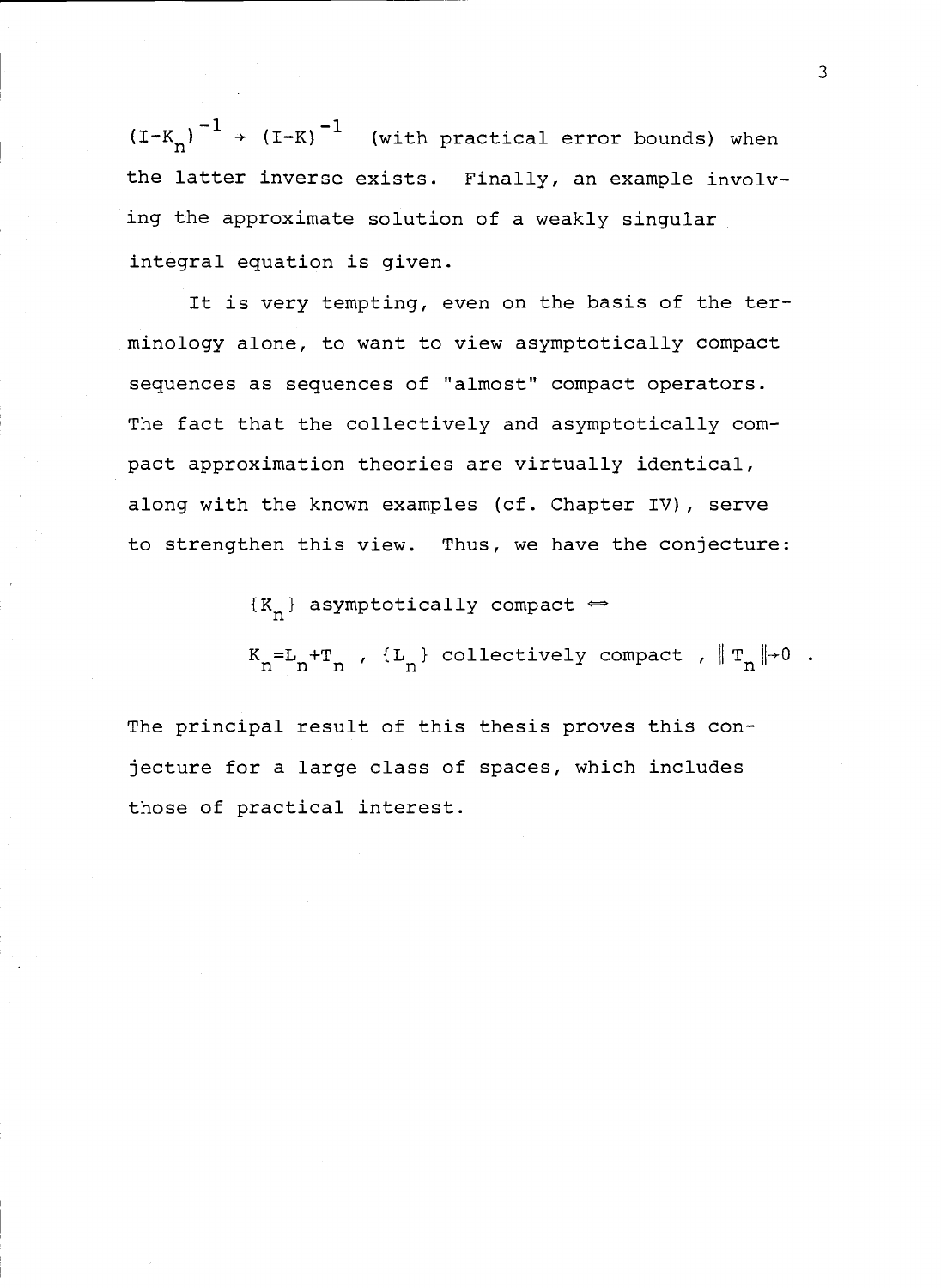#### II. PRELIMINARIES

#### 1. Sequences of Sets

In this section we capuslize the set theoretic concepts and results needed in later chapters. The main emphasis revolves around the characterization of discretely compact sequences in two ways, in terms of set convergence and in terms of asymptotic total boundedness. Applications to linear subspaces will be particularly important.

Let  $(X, \rho)$  be a metric space. Elements and subsets are  $x_n$ ,  $x \in X$ ,  $S_n$ ,  $S \subset X$  where  $n \in N = \{1, 2, 3, \dots\}$ . Denote infinite subsets of N by N', N", etc. Our first definition generalizes point convergence.

## Definition 2.1.

For  $S \subset X$ ,  $\varepsilon > 0$ , an  $\varepsilon$ -neighborhood of S is defined by

$$
\Omega_{\varepsilon}(S) = \bigcup_{x' \in S} \{x \in X : \rho(x, x') < \varepsilon\} \quad \text{if} \quad S \neq \emptyset,
$$

and  $\Omega_{\varepsilon}(\emptyset) = \emptyset$ . The sequence  $\{S_n : n \in N\}$  is said to converge to S if  $\forall \varepsilon > 0$   $\exists n(\varepsilon) \in N$  such that  $S_n \subset \Omega_{\varepsilon}(S)$  whenever  $n \geq n(\varepsilon)$  , in which case we write  $S_n \rightarrow S$ .

These limits are not unique.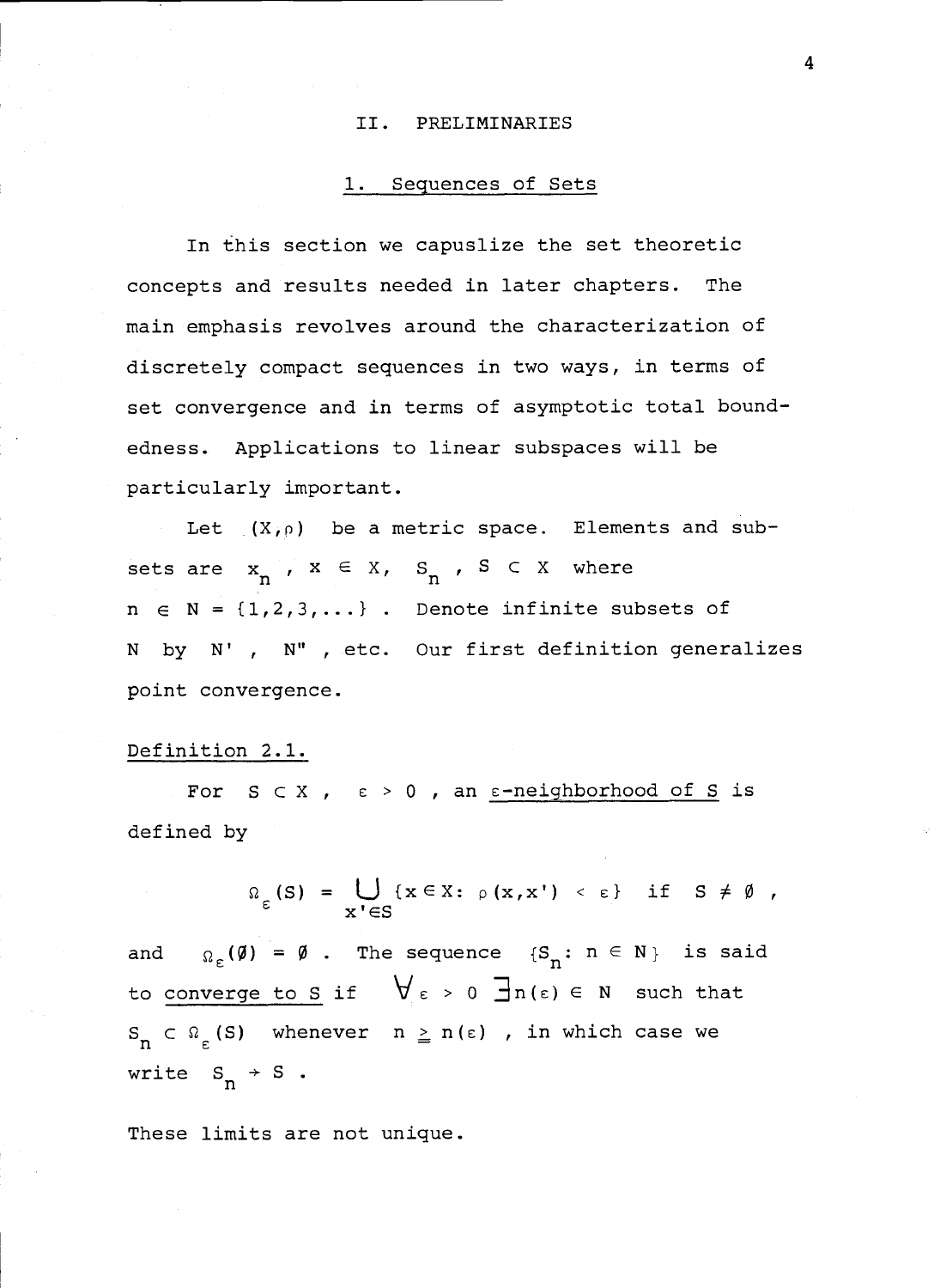$$
(2.1) \tS_n \tS \tS \tS' \tS \tS_n \tS'
$$

Other immediate consequences of the definition are:  
\n(2.2) 
$$
S_n \rightarrow S
$$
,  $S_n' \subset S_n \Rightarrow S_n' \rightarrow S$ ,  
\n(2.3)  $S_n \rightarrow \emptyset \Leftrightarrow S_n = \emptyset$   $\forall n$  large,  
\n(2.4) Denote the closure of S by  $\overline{S}$ . Then  
\n $\Omega_{\varepsilon}(S) = \Omega_{\varepsilon}(\overline{S}) \forall \varepsilon > 0$ ,  
\n(2.5)  $S_n \rightarrow S \Leftrightarrow \overline{S}_n \rightarrow \overline{S} \Leftrightarrow \overline{S}_n \rightarrow S \Leftrightarrow S_n \rightarrow \overline{S}$ .

The union of a fixed set and a convergent sequence is easily handled:

$$
(2.6) \qquad S' \subset X, \quad S_n \to S \Rightarrow S_n \cup S' \to S \cup S' .
$$

The above is a consequence of

$$
\Omega_{\varepsilon} (S \cup S') \supset \Omega_{\varepsilon} (S) \cup S' \quad \forall \varepsilon > 0 .
$$

Assertion (2.6) does not hold with union replaced by intersection. For if  $S_n = [-\frac{1}{n}, 2 + \frac{1}{n}]$ ,  $S = (0,2)$ are real intervals, and  $S' = \{0, 2\}$  then  $S_n \rightarrow S$  but  $S_n \cap S' = S' \rightarrow S \cap S' = \emptyset$ . However, note that  $S_n \cap S' \rightarrow \overline{S} \cap S'$ . In fact, one can show  $S_n \rightarrow S$ , S' compact imply  $S_n \cap S' \rightarrow \overline{S} \cap S'$  by using only the notion of set convergence. Though the proof is not difficult, we shall obtain the desired result as a consequence of the related idea of discretely compact sequences, which we define next.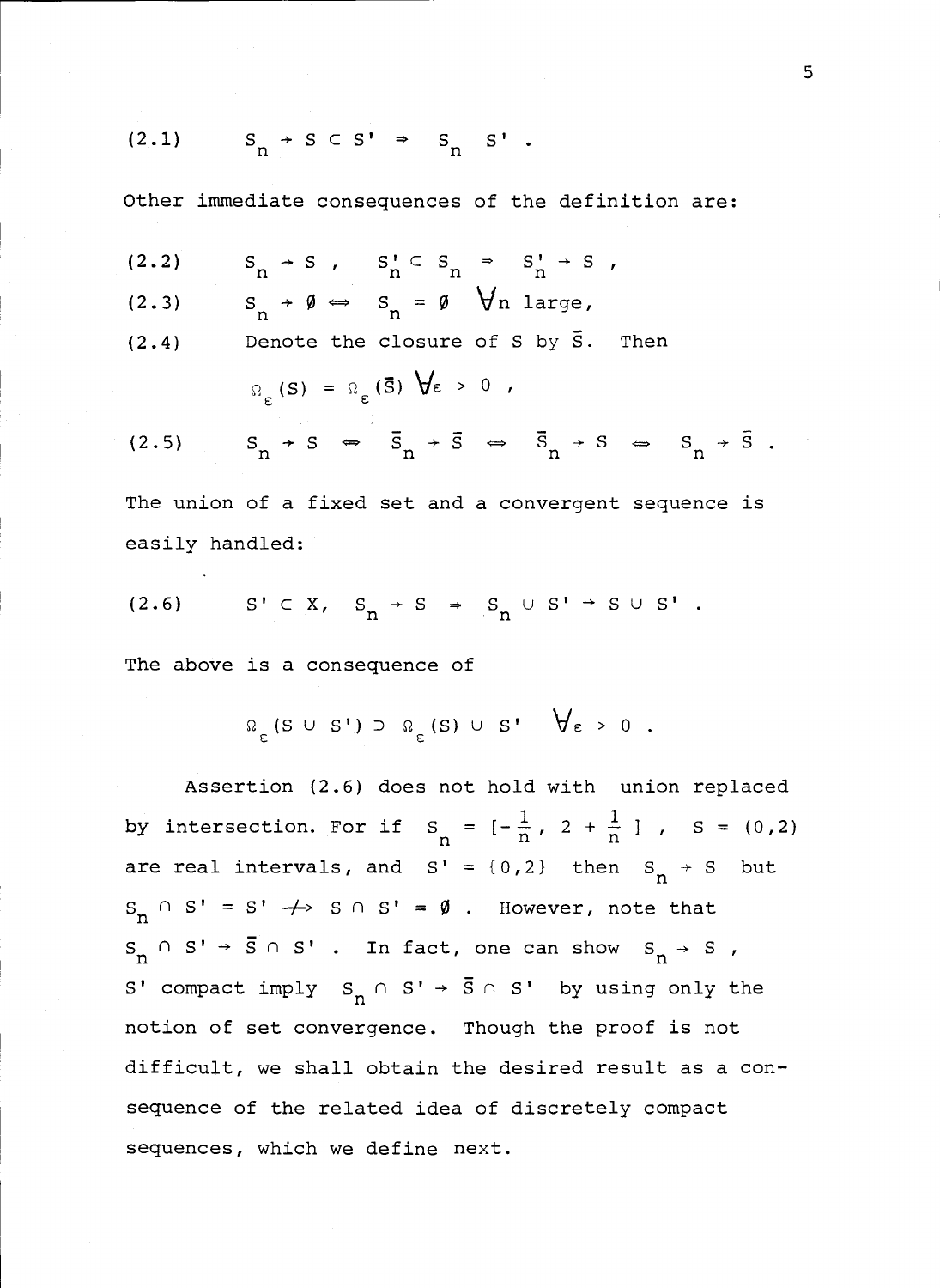# Definition 2.2.

Define the cluster point sets:

$$
\{x_{n}\}^{\star} = \{x \in X: x_{n} \to x, n \in N'\}
$$
  

$$
\{S_{n}\}^{\star} = \{x \in X: x_{n} \to x, x_{n} \in S_{n'}, n \in N'\}.
$$

The sequence  $\{x_n\} = \{x_n : n \in \mathbb{N}\}\$  is d-compact (discretely compact) if each subsequence has a convergent subsequence, i.e.,  $\{x_n : n \in N'\}^* \neq \emptyset$   $\forall N' \subset N$ . Analogously,  $\{S_n\}$  is <u>d-compact</u> if  ${S_n: n \in N' }$   $*\notin \emptyset$   $\forall N' \subset N$  such that  $S_n \neq \emptyset$ ,  $n \in N'$ .

It follows that the cluster point sets  ${x_n}^*$  and  $\{S_n\}^*$  are closed. Moreover,

 $(2.7)$   $\{S$  $\pm$   $\sqrt{2}$  $\{S_n\} = \{S_n\}$ ,

$$
\{S_n\} \text{ d-compact } \iff \{S_n\} \text{ d-compact,}
$$

(2.8) 
$$
S_n \rightarrow S \Rightarrow {S_n}^{\dagger} \subset \overline{S},
$$
  
(2.9) 
$$
{S_n \cap S}^{\dagger} \subset {S_n}^{\dagger} \cap \overline{S}.
$$

The notions of d-compactness and the aforementioned set convergence are related:

Theorem 2.3.

 ${S_n}$  d-compact  $\Leftrightarrow$   $S_n$   $\rightarrow$   ${S_n}$ <sup>\*</sup>,  ${S_n}$ <sup>\*</sup> compact. proof: ( $\Rightarrow$ ) Suppose S<sub>n</sub>  $\rightarrow$  (S<sub>n</sub>)<sup>\*</sup>. Then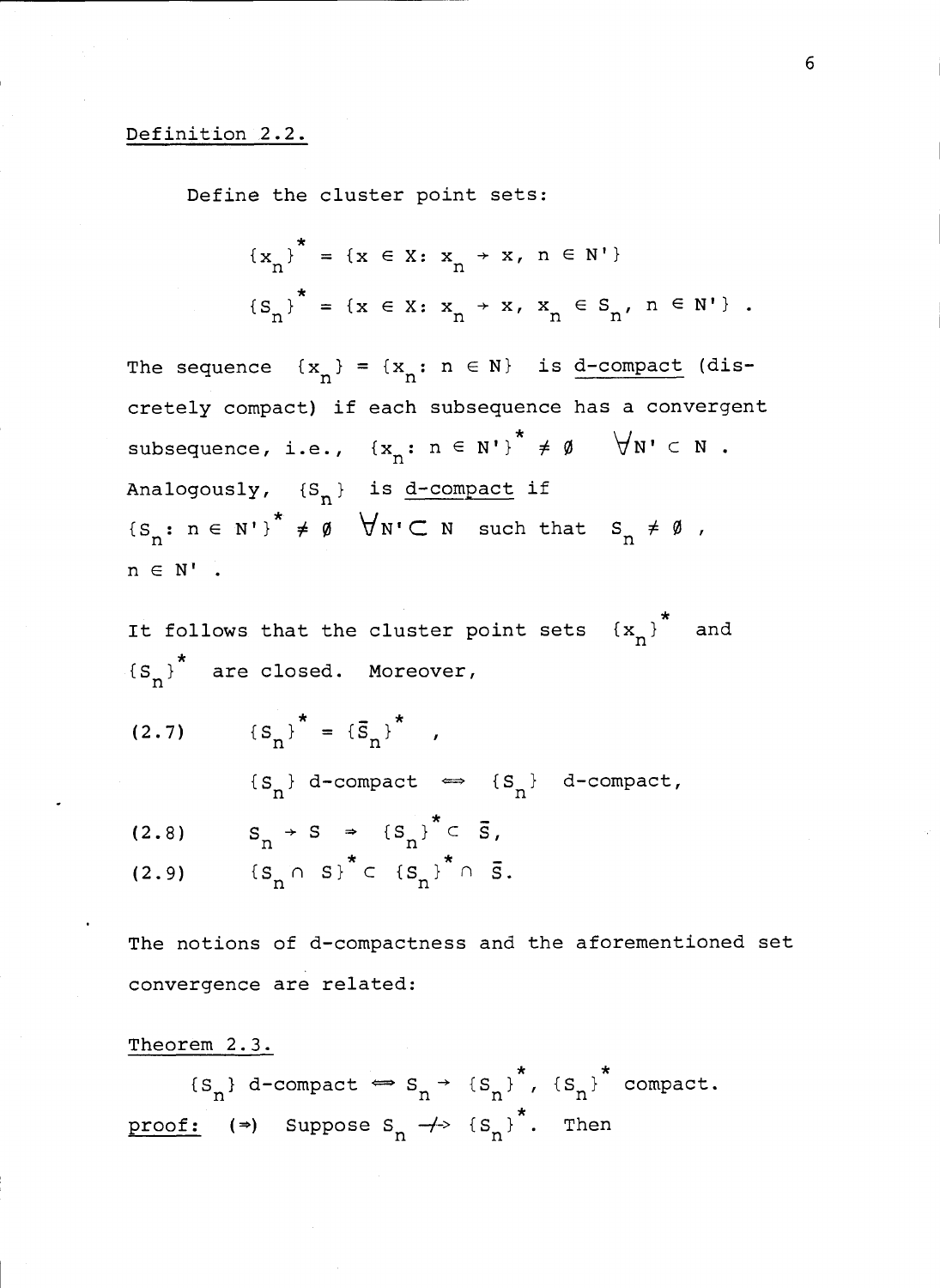$\exists \varepsilon_0 > 0$  ,  $N' \subset N$  ,  $x_n \in S_n$  such that dist( $x_n$ ,  $\{S_n\}$ )  $\geq \epsilon_0 > 0$ ,  $n \in \mathbb{N}$ . Now  ${S_n}$  d-compact  $\Rightarrow$   $\exists w^c \in N'$ ,  $x \in X$  such that  $x_n \rightarrow x$ ,  $n \in N$ " . Necessarily,  $x \in {S_n}$ <sup>\*</sup>, which is a contradiction. To show  $\{S_n\}^*$  is compact choose  ${x<sub>m</sub>: m \in N} \subset {S<sub>n</sub>}^*$ . Then for each m there is an integer  $n_m > n_{m-1}$  (take  $n_0 = 0$ ) and an element  $x_{n_m} \in S_{n_m}$  such that

$$
(2.10) \qquad \rho(x_{n_m},x_m) \rightarrow 0 \quad , \quad m \in \mathbb{N} \quad .
$$

The d-compactness of  $\{S_n\}$  produces a convergent subsequence of  $\{x_{n}\}$ , say  $\{x_{n} : m \in N'' \subset N\}$ . It follows from (2.10) that  $\{x_m: m \in N^m\}$  must have the same limit as  $\{x_{n} : m \in N^m\}$  . Therefore,  $\{S_n\}^*$  is compact.

(=) Choose any subsequent  $\{x_n \in S_n : n \in N'\}$ . Then  $S_n \rightarrow {S_n}^*$  implies dist( $x_n, {S_n}^* \rightarrow 0$ ,  $n \in N'$  . Since  ${S_n}^*$  is compact, there are elements  $x^n \in {S_n}^*$  so that  $p(x_n,x^n) = dist(x_n,{S_n}^*)$  + 0,  $n \in N'$  and there exists a convergent subsequence of  $\{x^n: n \in N'\}$ . Hence,  $\{x_n: n \in N'\}$  has a convergent subsequence as well and the theorem is proved.  $\blacksquare$ 

# Corollary 2.4.

Suppose  $\{S_n\}$  d-compact. Then  $\{S_n\}$ <sup>\*</sup> is the minimal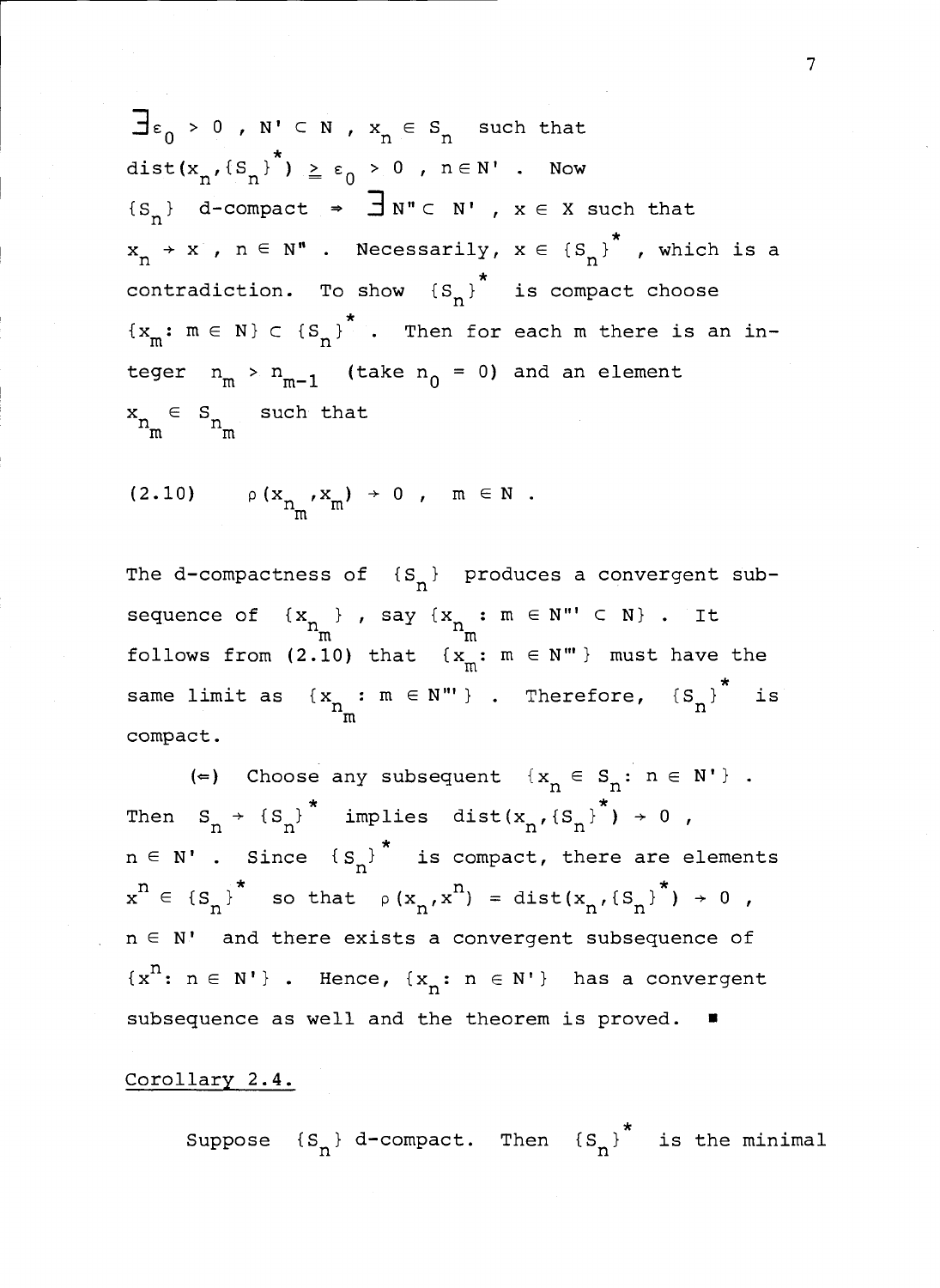closed set S such that  $S_n \rightarrow S$ . proof:  $S_n \rightarrow (S_n)^*$  by Theorem 2.3. By (2.8),  ${S_n}^* \subset S$  for any closed set S such that  $S_n \rightarrow S$ .

#### Corollary 2.5.

Let  $S_n \rightarrow S$  and S' be compact. Then  $S_n \cap S' + \overline{S} \cap S'$ .

proof: Since S' is compact the sequence  $\{S_n \cap S'\}$ is d-compact. By Theorem  $2.3$ ,  $(2.8)$ , and  $(2.9)$  we obtain

 $S_n \cap S' \rightarrow \{S_n \cap S'\}^* \subset \{S_n\}^* \cap S' \subset \overline{S} \cap S'$ 

as desired.

Remark: The closure of S is needed. Refer to example on page 5.

The next theorem characterizes a sequence of sets which is, in some sense, a uniformly relatively compact sequence as a d-compact sequence of relatively compact sets.

#### Theorem 2.6.

 $\overline{US}_{n} = \overline{US}_{n} \cup {S}_{n}$ <sup>\*</sup> and  $\overline{US}_{n}$  compact  $\Rightarrow {S}_{n}$  dcompact,  $\bar{s}_n$  compact  $\forall n$ . proof: The containment  $\overline{US}_n \supset US_{n} \cup {S_n}^*$  is obvious. Since closed subsets of a compact set are compact, we have  $\bar{s}_n$  compact  $\forall n$  when  $\bar{u}\bar{s}_n$  is compact. Moreover,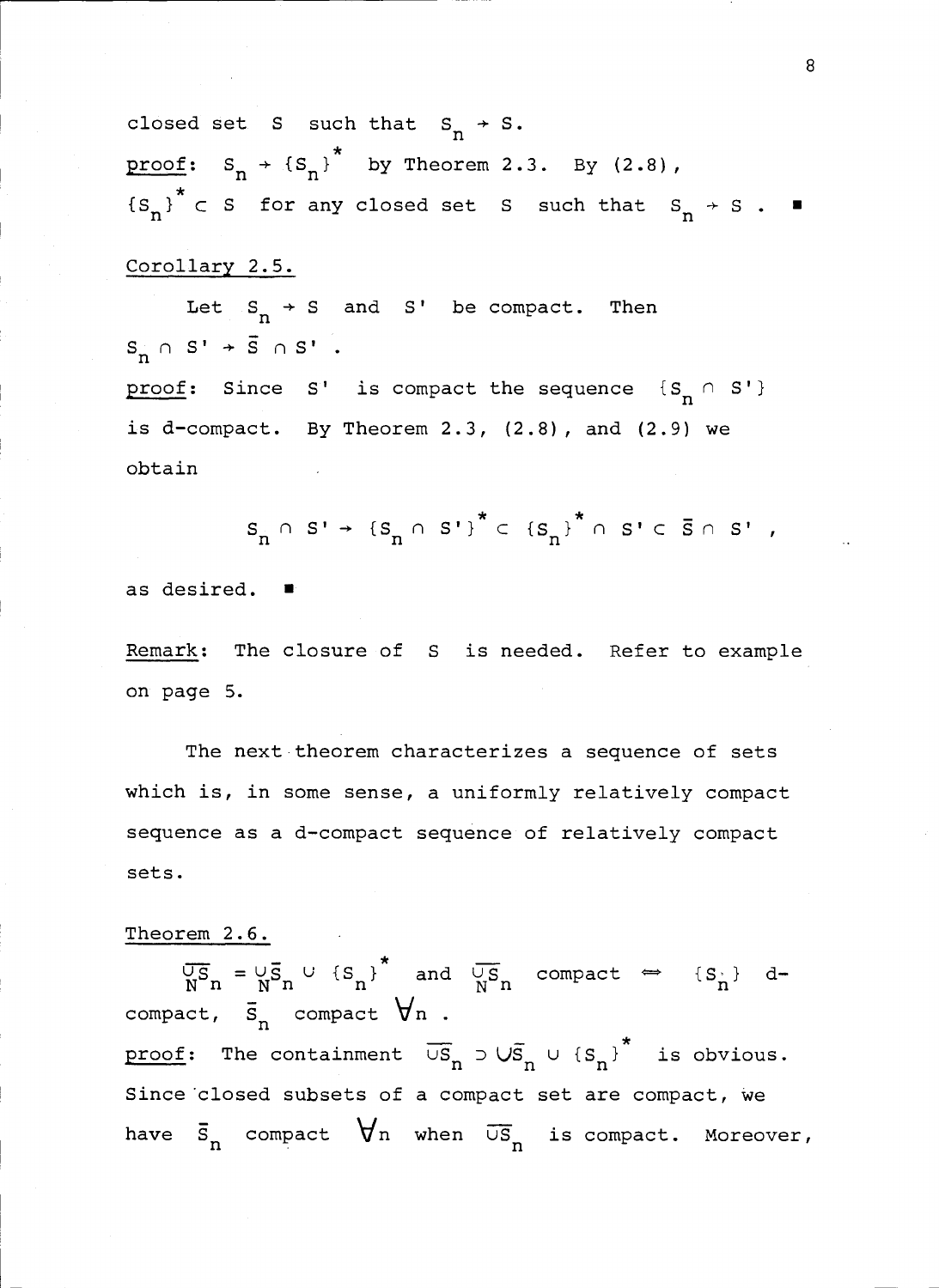${S_n}$  is d-compact whenever  $\overline{US_n}$  is compact since each subsequence  $\{x_n \in S_n : n \in N'\}$  is contained in  $\overline{\cup S}_n$ . To show both the other containment and implication, let  $\{x_m: m \in N\}$  be any sequence out of  $\cup S_n$  and suppose  $x_m \rightarrow x$  . If  $\{x_m\}$  is contained in a finite union of the sets  $\overline{S}_n$  then  $x \in \cup \overline{S}_n$ . If not, then  $x \in {\overline{S}_n}^*$ and the desired inclusion follows. Now suppose that  $\bar{s}_n$  is compact  $\forall n$  and  $\{s_n\}$  is d-compact. If  $\{x_m\}$ is contained in a finite union of the sets  $\overline{S}_n$  then the compactness of such a union produces a convergent subsequence. If not, then  $\exists$  N' such that  $x_{_{\text{m}}}$   $\in$  S<sub>m</sub> ,  $m \in N'$  . Then the d-compactness of  ${S_n}$  produces a convergent subsequence.

For our purposes it will be more useful to characterize d-compactness by an asymptotic version of total boundedness when X is complete.

#### Definition 2.7.

 ${S_n}$  is asymptotically totally bounded if  $\forall \varepsilon > 0$  $n_{\varepsilon} \in N$  such that  $\bigcup_{n \geq n_{\varepsilon}+n} S_n$  has a finite  $\varepsilon$ -net (in X).

# Theorem 2.8.

 ${s_n}$  d-compact  $\Rightarrow$   ${s_n}$  asymptotically totally bounded. The converse holds if X is complete. proof: (=) We have  $S_n \rightarrow {S_n}^*$  and  ${S_n}^*$  compact by Theorem 2.3. Then  ${S_n}^*$  is totally bounded, i.e.,  $\forall \varepsilon > 0$  definite set  $s_{\varepsilon} \in X$  such that  $\left\{ s_{n} \right\}^{*} \in \Omega_{\varepsilon} (s_{\varepsilon})$  .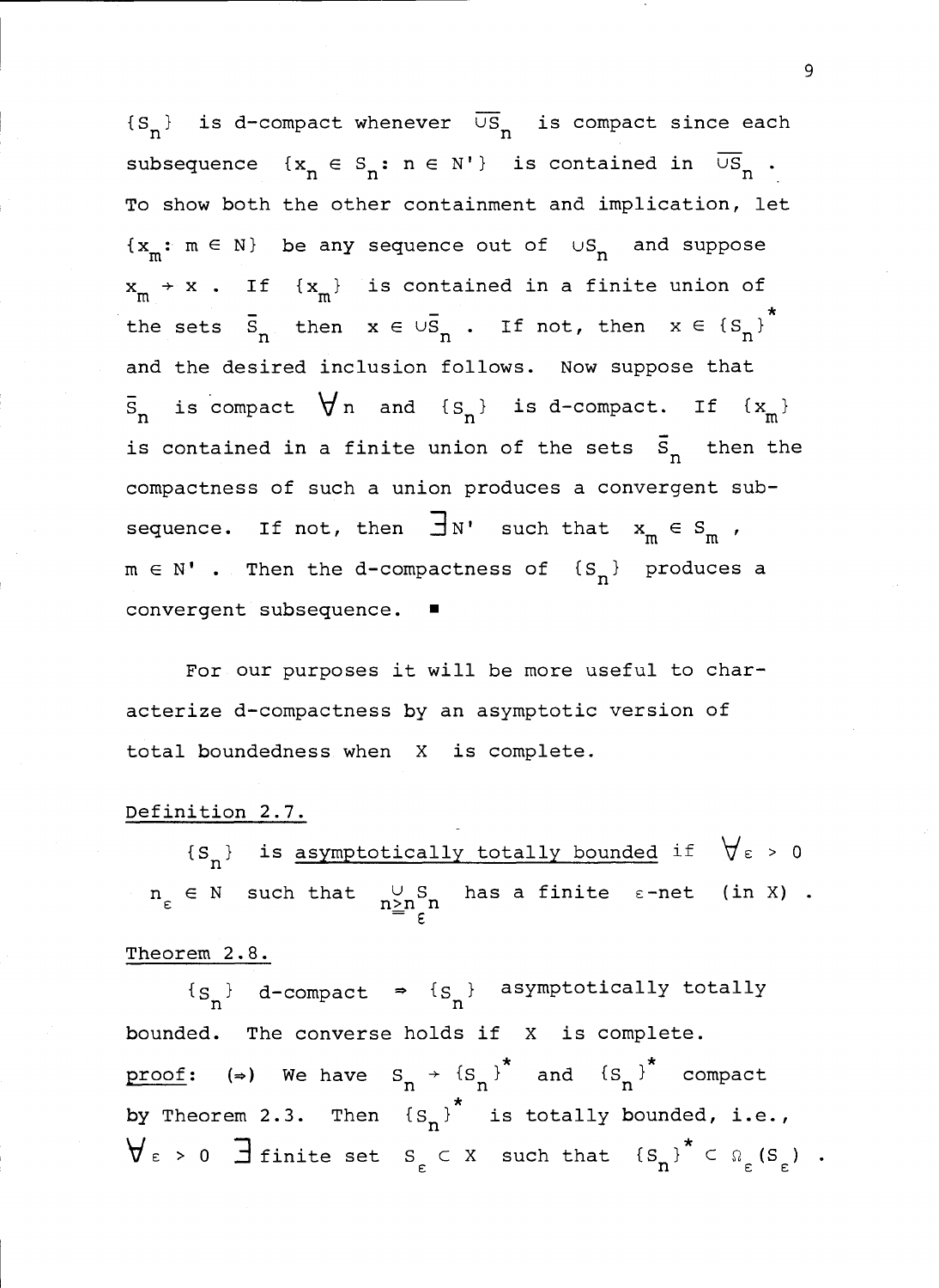The set convergence  $S_n \rightarrow \{S_n\}^*$  implies that  $\exists n_{\varepsilon} \in N$ such that  $n \ge n_{\varepsilon} \Rightarrow S_n \subset \Omega_{\varepsilon}({S_n)}^{\star}$  . Hence,  $\lim_{n \ge n}$   $\subseteq$   $\Omega$ <sub>2 $\epsilon$ </sub> (S<sub>e</sub>) . Therefore,  $\{S_n\}$  is asymptotically totally bounded.

(=) Assume X is complete and  ${S_n}$  is asymptotically totally bounded. Then for each  $m \in N$   $\exists$  a finite set  $\,$  s  $^{\circ}$   $\,$  C  $\,$  X  $\,$  and an integer  $\,$  n  $\,$  so that  $\lim_{m\geq n_{\text{min}}}$ S  $\subset$   $\Omega_{2-\text{m}}(\textbf{S}^{\text{m}})$  . Choose any subsequence  ${x_n \in S_n: n \in N' }$ . Then there is an infinite set  $N_1 \subset N'$  and an element  $Y_1 \in S^1$  such that  $x_n \in \Omega_{2^{-1}}(y_1)$   $\forall n \in N_1$ . Furthermore,  $\exists N_2 \subset N_1$  ,  $y_2 \in s^{\frac{5}{2}}$  such that  $x_n \in \Omega_{2^{-2}}(y_2)$   $\forall n \in N_2$ . In this 2 way, we recursively obtain for each  $m\in\,$  N infinite sets  $N_m \subset N_{m-1}$  (take  $N_0 = N$ ) and elements  $y_m \in S^m$ such that  $x_n \in \Omega_{2^{-m}}(y_m)$   $\forall n \in N_m$ . For  $m \in N$  choose 2  $m_m \in N_m$  so that  $n_m > n_{m-1}$  (take  $n_0 = 0$ ) . By construction,  $k < m \Rightarrow n_k$ ,  $n_m \in N_k$ , and consequently,

$$
\rho(x_{n_k}, x_{n_m}) \leq \rho(x_{n_k}, y_k) + \rho(y_k, x_{n_m})
$$
  

$$
\leq 2^{-k} + 2^{-k} = 2^{1-k}.
$$

Therefore,  $\{x_{n}\}\$  is Cauchy and must converge since X is complete.

We now impose a linear structure on X and indicate how d-compactness and the associated set convergence combine via Theorem 2.3 to establish results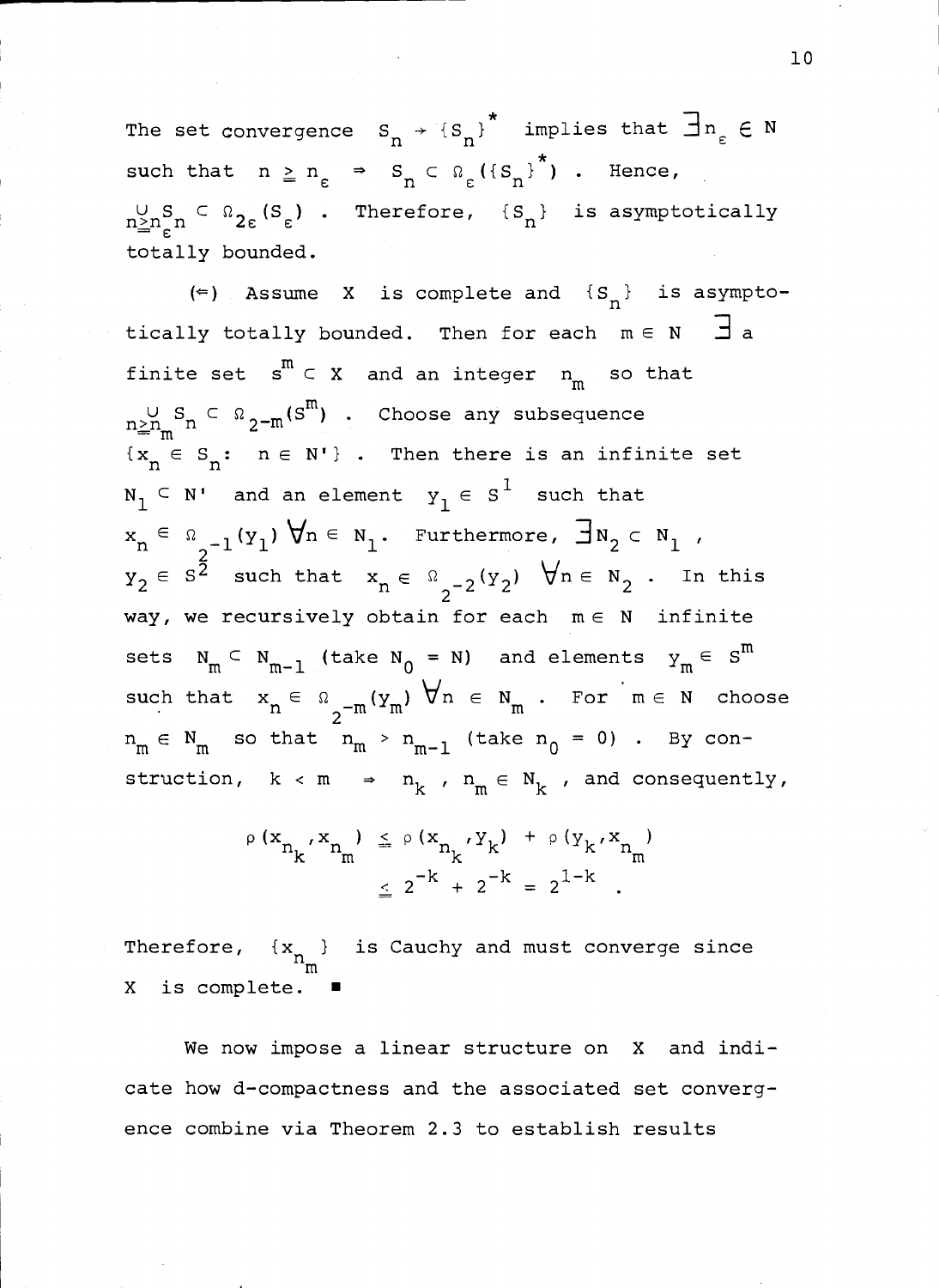comparing the dimensions of various subspaces of X. To this end, let  $E_n$ ,  $E$ ,  $F \subset X$  be linear subspaces of the normed linear space  $(X, \|\cdot\|)$  . Denote the unit sphere in X by  $U = \{x \in X: ||x|| = 1\}$ . Note that  ${E_n}^*$  is a closed subspace of X.

# Theorem 2.9.

(a)  ${E_n \cap U}^* = {E_n}^* \cap U$ . (b)  ${E_n \cap U}$  d-compact  $\Rightarrow$  dim  ${E_n}^* < \infty$ . proof: (a) (c) This follows from  ${E_n \cap U}^* \subset {E_n}^*$ and the fact that the norm  $\|\cdot\|$  is continuous.

(D) Let  $x \in {E_n}^*$  ou. Then  $\exists N'$ ,  $x_n \in E_n$  such that  $x_n \to x$ ,  $n \in N'$ . We may choose  $\begin{array}{ccccccc}\n\ddots_{n} & \ddots & \ddots & \ddots & \ddots & \ddots \\
\end{array}$ <br>
each  $x_{n} \neq 0$ . Then  $\frac{x_{n}}{\|x^{n}\|} \in E_{n} \cap U$  and  $\frac{x_{n}}{\|x^{n}\|} \to x$ ,  $n \parallel$  $n \in N'$  . Thus,  $x \in \{E_n \cap U\}^*$ .

(b) Recall that if E is a linear subspace of X then dim  $E \leq \infty \iff E \cap U$  is compact (see e.g. Schechter [34] pp. 84-860). By Theorem 2.3 and (a) we have  ${E_n}^*$   $\cap$  U compact when  ${E_n}$  is d-compact. This proves the assertion.

# Lemma 2.10.

Let  $(E_n)$ <sup>\*</sup>  $\subset$  E and suppose that either dim  $F \sim \infty$ or  ${E_n \cap U}$  d-compact, F closed. Then  $E \cap F = \{0\} \Rightarrow E_n \cap F = \{0\} \n\forall n \text{ large}.$ proof: Either assumption gives  $\{E_n \cap F \cap U\}$  d-compact.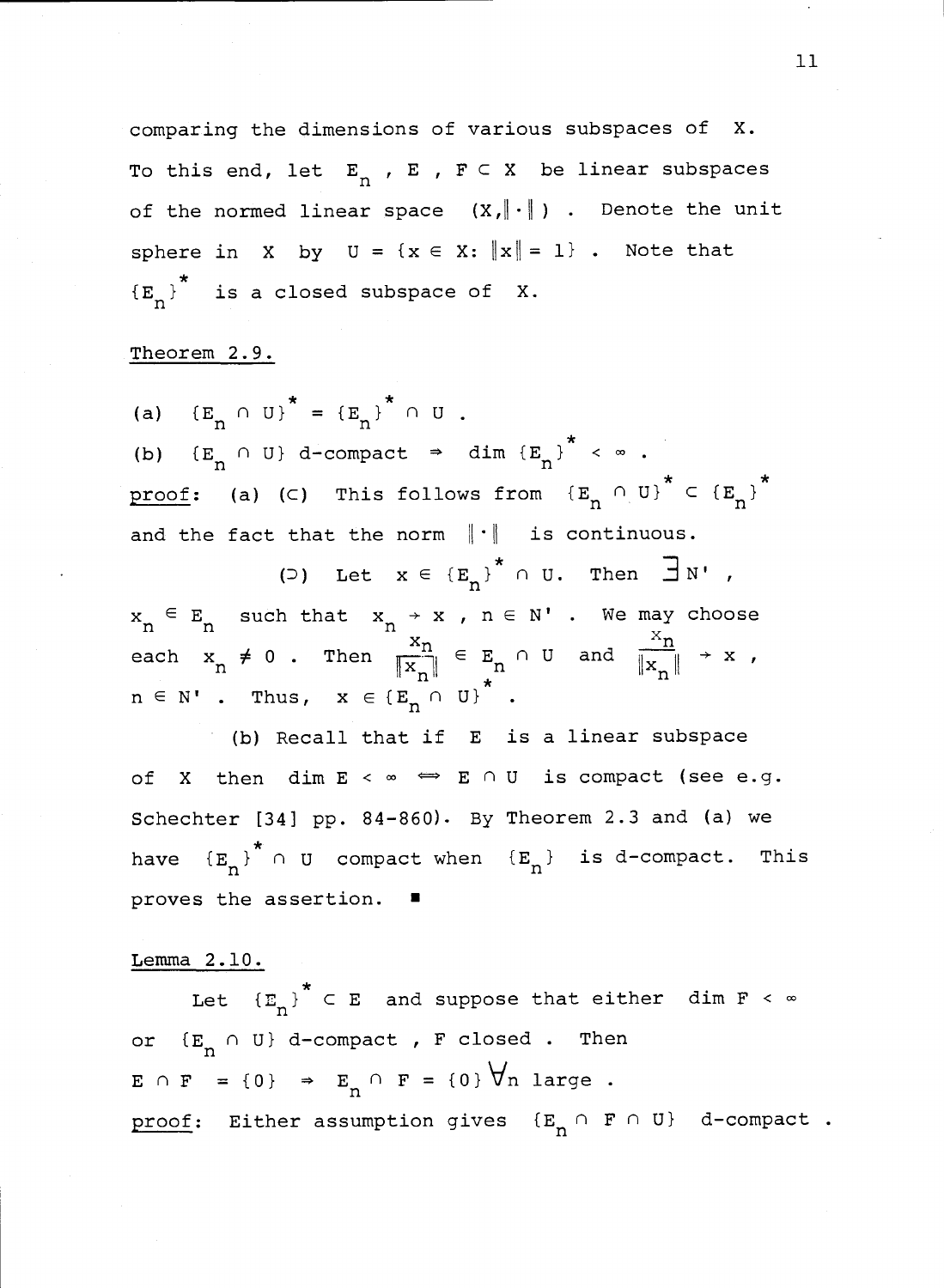By Theorems 2.3 and 2.9 , and (2.9) , we have

$$
E_n \cap F \cap U \rightarrow \{E_n \cap F \cap U\}^* \subset \{E_n\}^* \cap F \cap U.
$$

Thus,  $E_n \cap F \cap U \rightarrow E \cap F \cap U$ . But  $E \cap F \cap U = \emptyset$ and so (2.3) implies that  $E_n \cap F \cap U = \emptyset$   $\forall n$  large. Therefore,  $E_n \cap F = \{0\}$   $\forall n$  large.  $\blacksquare$ 

The last few results culminate in a theorem which compares the dimensions of subspaces.

#### Theorem 2.11.

Let  ${E_n \cap U}$  be d-compact,  ${E_n}^* \subset E$ . Then dim  $E_n \leq$  dim E  $\forall n$  large . In particular, dim  $E_n \leq dim \{E_n\}^* \leq \infty$   $\forall n$  large. proof: There is nothing to prove if  $\dim E = \infty$ . Assume dim  $E < \infty$ . It can be shown that X can be written as the direct sum  $E \oplus F$ , F a closed subspace (see e.g. Taylor and Lay [39] p. 247). By Lemma 2.10,  $E_n \cap F = \emptyset$   $\forall n$  large. Consequently, dim  $\texttt{E}_{_{\bf n}} \ \texttt{\underline{\scriptscriptstyle{}}}}$  dim  $\texttt{E}\ \ \ \forall \texttt{n}$  large . The last assertion follows from Theorem 2.9(b).

The above theorem allows us to compare, in the context of operator approximations (:cf. Chapter IV), numbers of linearly independent solutions between the linear operator equations  $Ax = 0$  and  $A_n x_n = 0$  by setting  $E = nullspace$  of A, and  $E_n = nullspace$  of A.

Discretely compact sequences and the associated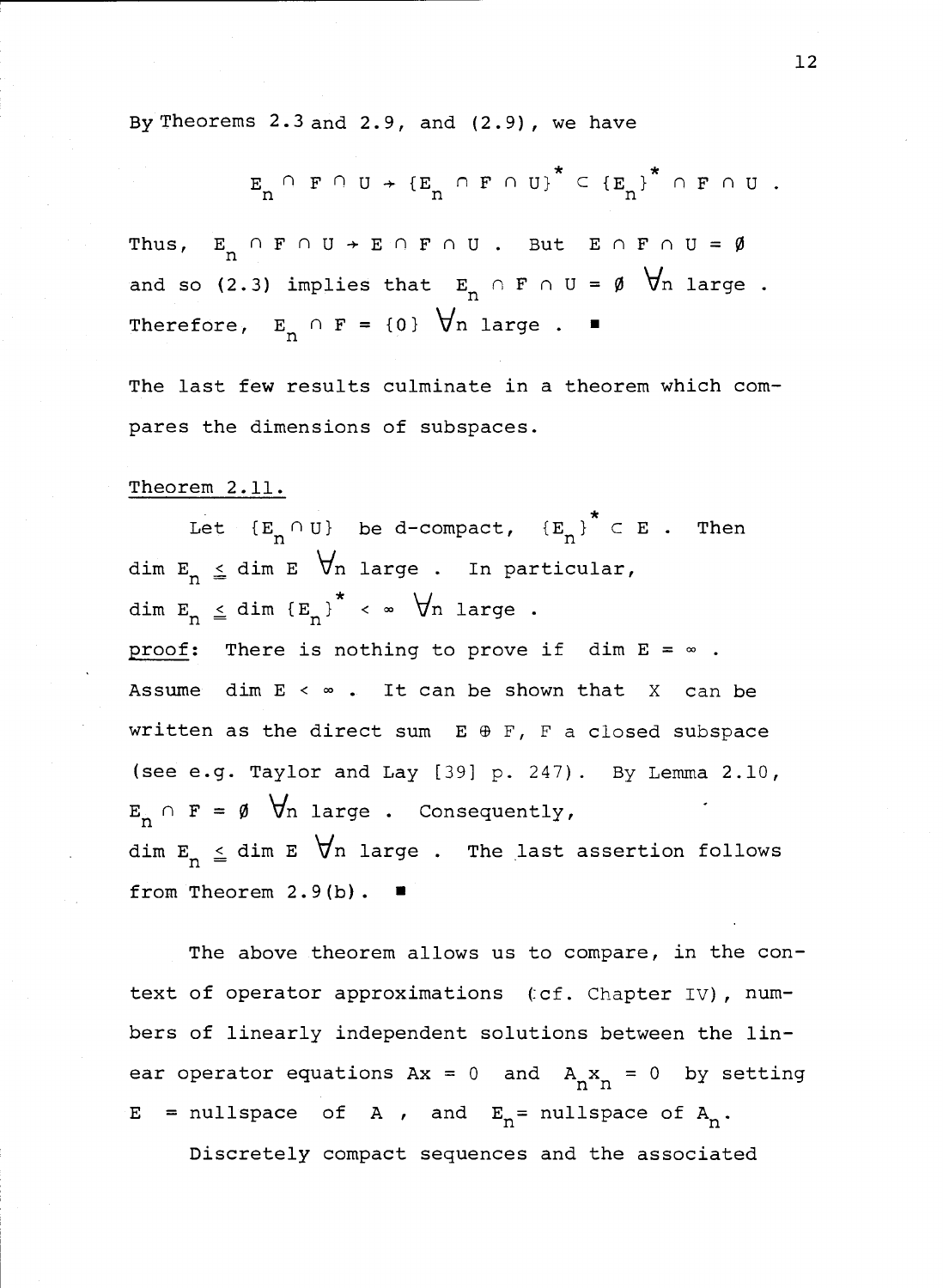set convergence have been used in conjunction with nonlinear operator theory by Anselone and Ansorge [3].

2. Measures of Noncompactness

Let  $(X, \rho)$  be a complete metric space.

Definition 2.12.

For  $S \subset X$  bounded, define

 $\alpha(S) = \inf \{\varepsilon > 0: S \subset \bigcup_{f \in \text{finite}} U_K \text{ with } \text{diam } U_K \leq \varepsilon\}.$ 

a is the Kuratowski measure of noncompactness.

Then

|        | $(2.11)$ $0 \le \alpha(S) = \alpha(\bar{S})$ ,         |
|--------|--------------------------------------------------------|
| (2.12) | $\alpha(S) = 0 \Leftrightarrow \overline{S}$ compact,  |
| (2.13) | $S \subseteq U \Rightarrow \alpha(S) \leq \alpha(U)$ , |
| (2.14) | $\alpha(S \cup U) = \max\{\alpha(S), \alpha(U)\},$     |
| (2.15) | $\alpha(S \cap U) \leq min{\alpha(S) , \alpha(U)}$ .   |

Kuratowski [25] uses  $\alpha$  to show that if  $\{S_n\}$  is a decreasing sequence of nonempty, closed and bounded sub- $\infty$  and  $\infty$ sets with  $\alpha(S_n) \rightarrow 0$  then  $\emptyset \neq \bigcap_{n=1}^S S_n$  is compact. Now suppose  $(X,||\cdot||)$  is a Banach space. Then

(2.16)  $\alpha(S + U) \leq \alpha(S) + \alpha(U)$ , any S,  $U \subseteq X$ , (2.17)  $\alpha(\lambda S) = |\lambda| \alpha(S)$ ,  $\lambda$  complex.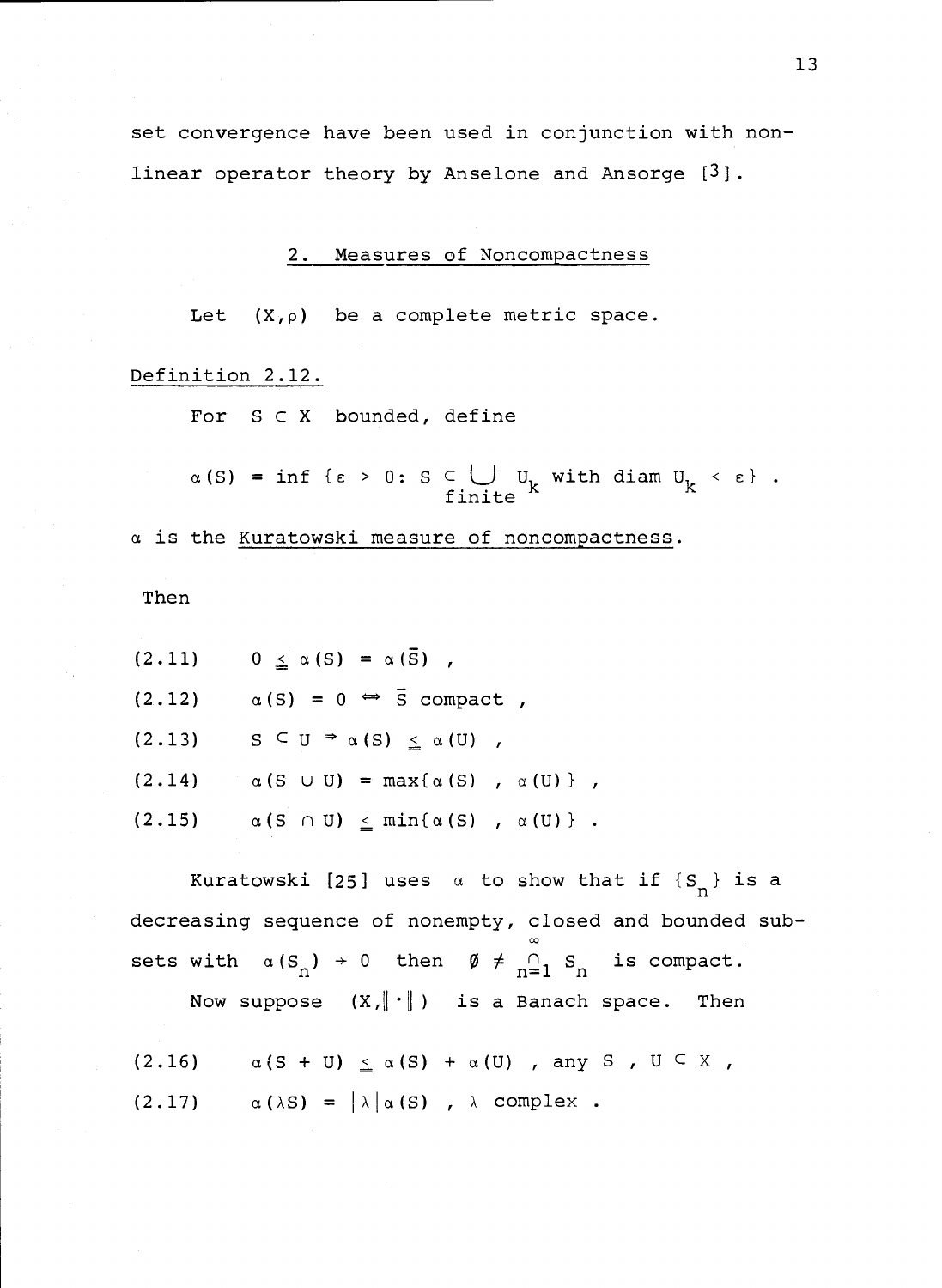If convS is the closed convex hull of S, Darbo 12 has shown that  $\alpha$  (conv S) =  $\alpha$  (S). We shall not need this result.

#### Definition 2.13.

For  $S \subseteq X$  bounded define the Hausdorff measure of noncompactness of S by

 $\chi(S)$  = inf { $\varepsilon > 0$ : S has a finite  $\varepsilon$ -net in X}.

It follows that  $\chi$  enjoys properties  $(2.11)-(2.17)$  along with a.

The above definition was given by Goldenstein, Gohberg, and Markus [16]. The terminology is motivated by the following observations. For  $x \in X$ ,  $r > 0$ , set  $B(x,r) = \{x' \in X: \Vert x-x' \Vert \leq r\}$ . Define  $d(S,U) = inf$  ${r > 0: S \subset U + B(0,r)}$ , and set  $D(S,U) = max \{d(S,U), d(U,S)\}$ , the Hausdorff metric. If  $F = \{U \mid X: U \neq \emptyset, \overline{U} \text{ compact}\}\$  then for  $S \subset X$  bounded,

$$
X(S) = \inf_{U \in F} D(S, U) .
$$

See Banas and Goebel [9] for details and further properties.

The measures  $\alpha \& \chi$  are related. It is an easy exercise to show

$$
(2.18) \qquad \chi(S) \leq \alpha(S) \leq 2 \times (S) \quad .
$$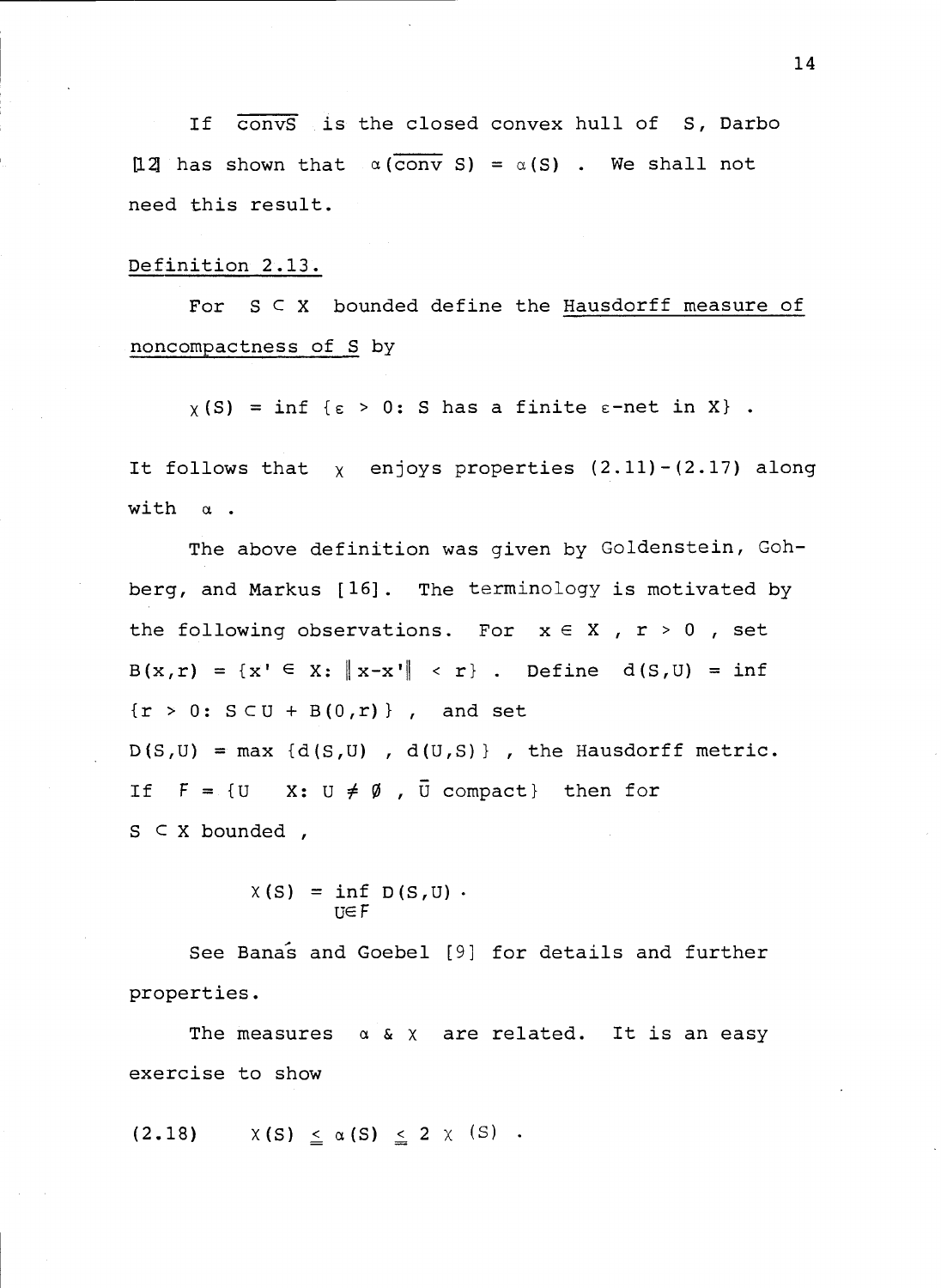In a linear setting  $X$  is often easier to use. For example, if  $B = B(0,1)$  and dim  $X = \infty$ , then it requires substantial work to show  $\alpha(B) = 2$  (see Furi and Vignoli [15]) while the proof of  $X(B) = 1$ , given below, is easy.

### Theorem 2.14.

 $X(B) = 1$  whenever dim  $X = \infty$ . proof: Clearly  $X(B) \leq 1$ . Assume  $X(B) < 1$ . Then  $\exists \varepsilon \in (0,1)$  and  $U = \{x_1, \ldots, x_n\} \subset X$  such that  $B \subset \bigcup_{k=1}^{n} B(x_k, \varepsilon) = U + \varepsilon B$ .

Hence,  $X(B) \leq X(U) + \varepsilon X(B) = \varepsilon X(B)$  and therefore  $X(B) = 0$ , a contradiction to dim  $X = \infty$ .

Remark: Goldenstein, Gohberg, and Markus [16] have obtained formulas for <sup>X</sup> in various Banach spaces. For example, if X has a basis  ${e_k}_{k=1}^{\infty}$ , i.e. for each  $x \in X$  there is a unique sequence of scalars  $\{\xi_k\}_{k=1}^{\infty}$ such that  $x = \lim_{n \to \infty} \frac{1}{k} \sum_{k=1}^{n} \xi_k e_k$ , then for bounded  $S \subset X$ ,

$$
\frac{\text{L}}{\text{a} \text{ } n} \text{ sup } \|\text{ } \mathbb{Q}_n \text{x} \|\ \leq \text{ } \chi(\text{ } \text{ } \text{s} \text{)} \leq \text{ inf } \text{ } \sup_{\text{ } \text{ } \text{ } \text{ } n} \|\text{ } \mathbb{Q}_n \text{x} \|\
$$

where  $Q_n$  are the bounded linear projections given by  $n-1$  $Q_n x = x - \sum_{k=1}^{n} \alpha_k e_k$ , and  $a = \frac{\lim_{n \to \infty}}{\lim_{n \to \infty}} Q_n$ . Though in general the above bounds are sharp, if  $a = 1$  then

$$
\chi(S) = \lim_{n \to \infty} \sup_{x \in S} \| Q_n x \|.
$$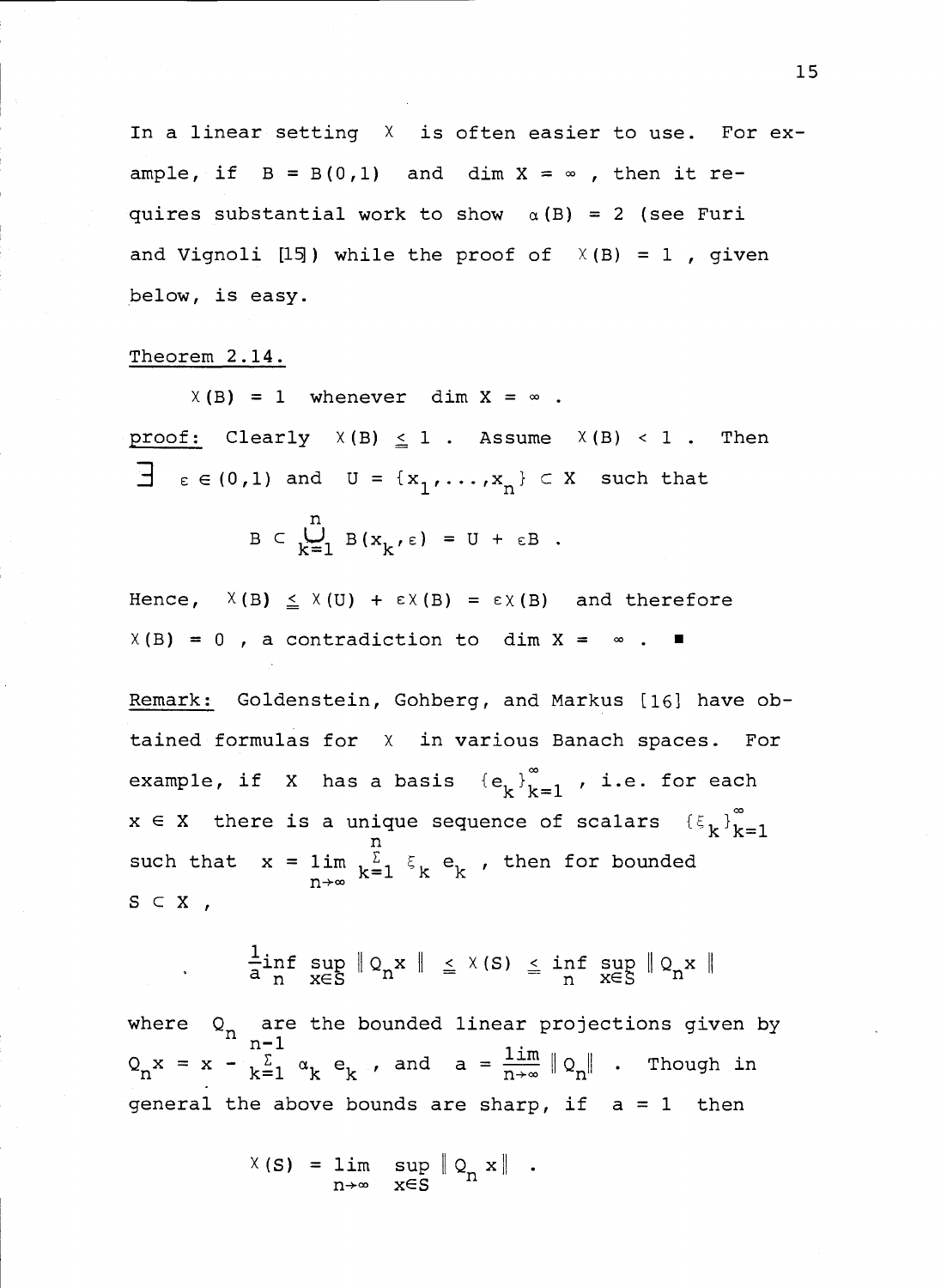In particular, if  $e_k = (\delta_{ki})$  and  $X = c_0$ ,  $\ell_p (1 \le p \le \infty)$  then, respectively,

$$
X(S) = \lim_{n \to \infty} \sup_{x \in S} \max_{k \geq n} |\xi_k|
$$

and

$$
X(S) = \lim_{n \to \infty} \sup_{x \in S} \left( \sum_{k=n}^{\infty} |\xi_k|^p \right)^{1/p}.
$$

Also shown is that for  $X = C[0,1]$  then

$$
\begin{array}{rcl}\n1 & \text{is that for} & X = C[0,1] & \text{then} \\
X(S) & = & \frac{1}{2} \lim_{\delta \to 0} \sup_{f \in S} \max_{\begin{array}{c} t_1 - t_2 | \leq \delta \\ t_1, t_2 \end{array}} |f(t_1) - f(t_2)| .\n\end{array}
$$

Contained in Banas and Goebel is a generalization to  $C(U,\rho)$  where  $(U,\rho)$  is a compact metric space.

The next result is a direct application of the definitions.

Theorem 2.15.

 ${S_n}$  asymptotically totally bounded  $\Rightarrow$ 

$$
\times \left( \bigcup_{j\geq n} S_j \right) \longrightarrow 0 \text{ as } n \to \infty.
$$

Corollary 2.16.

$$
\{s_n\} \quad d\text{-compact} \Rightarrow \quad x \left(\bigcup_{j\geq n} s_j\right) \to 0 \quad ,
$$

conversely if X is complete.

proof: Use above theorem and Theorem 2.8.  $\blacksquare$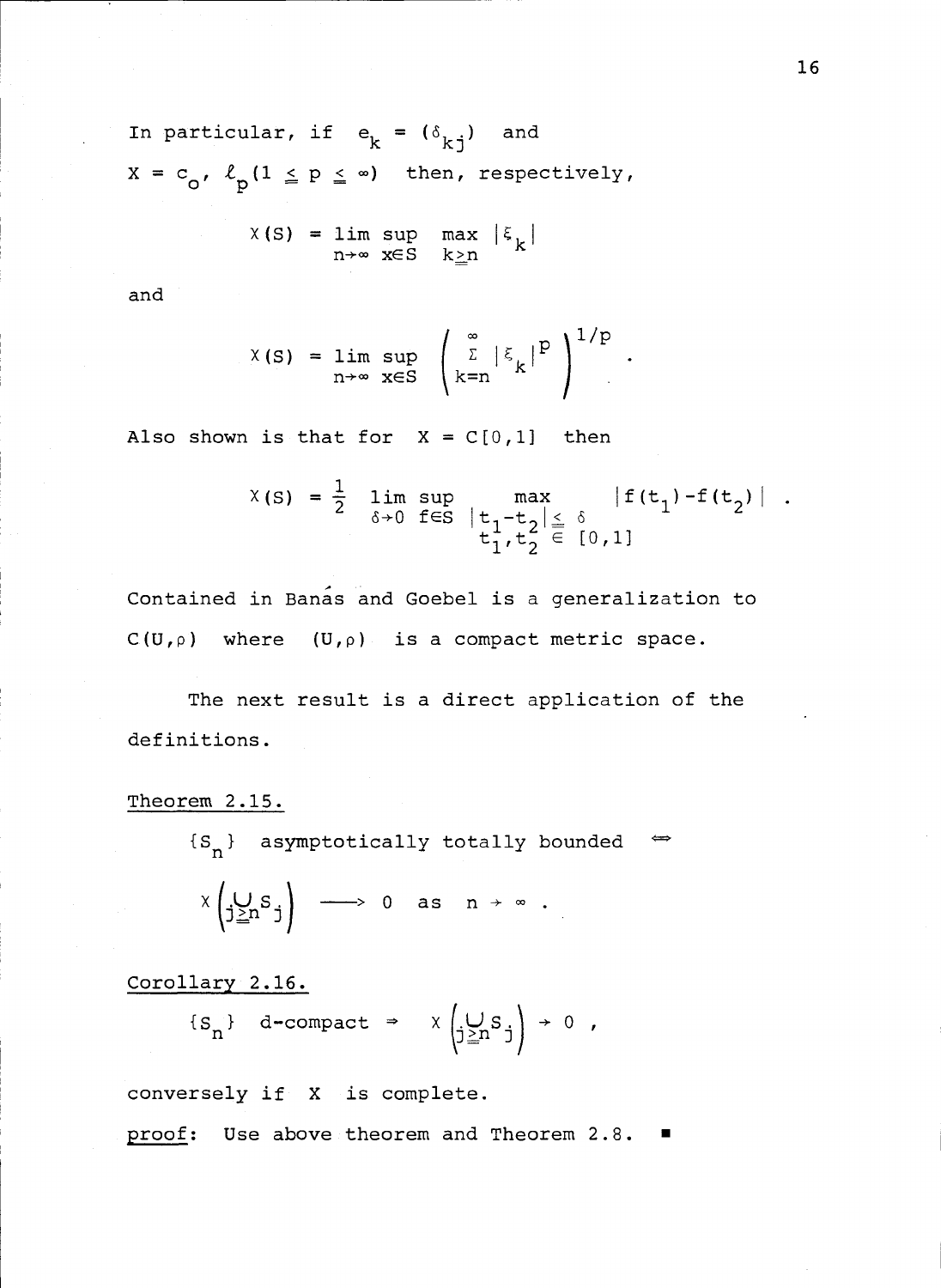It immediately follows that  $X(S_n) \rightarrow 0$  when  $\{S_n\}$  is d-compact. That  $X(S_n) \rightarrow 0$  is not enough to guarantee  ${S_n}$  is d-compact. Simply take  $S_n = [2n, 2n+1] \subset R$ ,  $n = 1, 2, ...$  Then  $X(S_n) = 0$ but  ${S_n}$  is not d-compact.

Theorem 2.15 forges the vital link relating asymptotically compact (or collectively compact) sequences of operators of Chapter IV to the theory of condensing operators which are defined in the next chapter.

The literature regarding measures of noncompactness is extensive. An axiomatic treatment, along with detailed bibliography, is given by Banas and Goebel [9].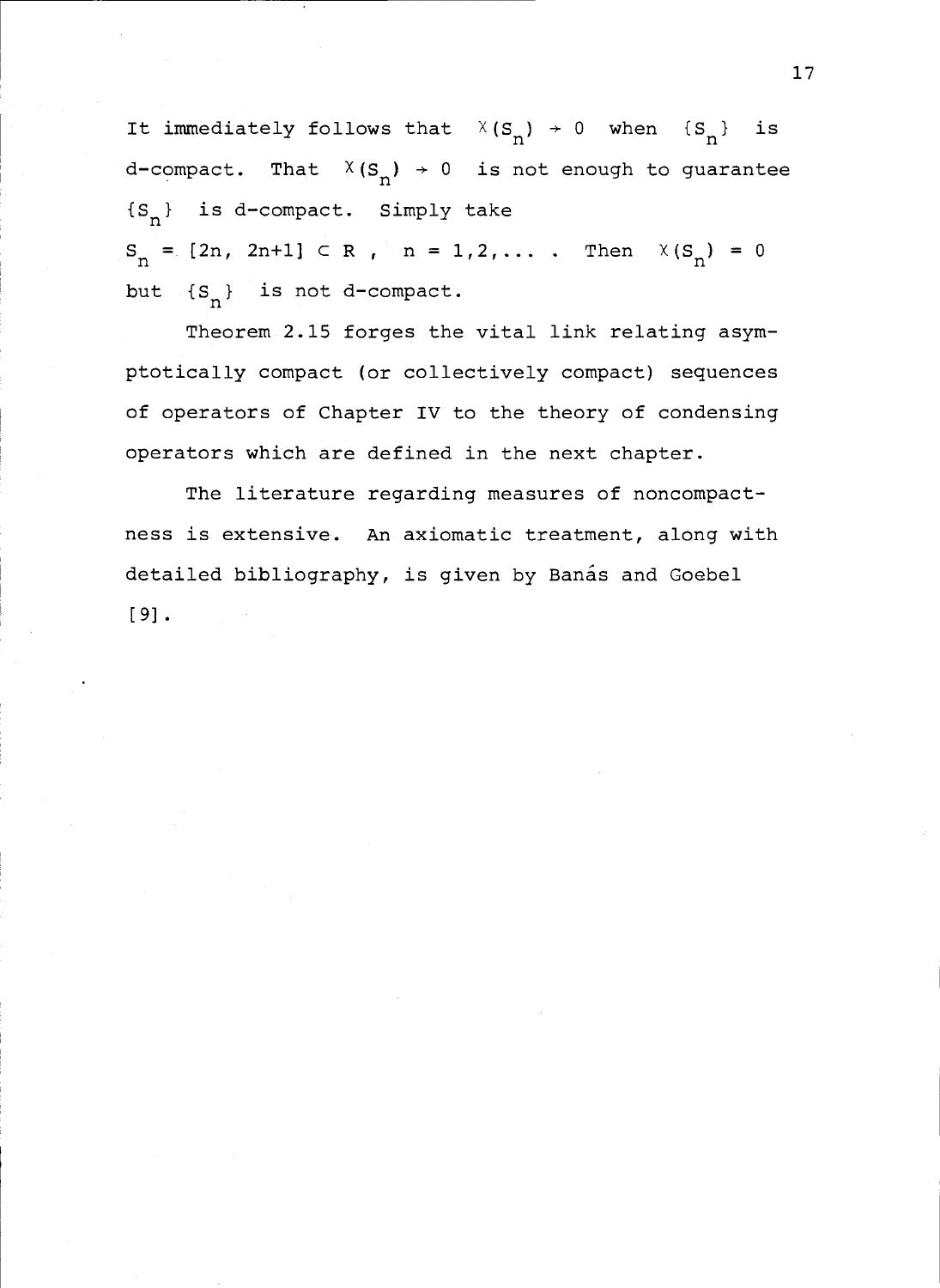#### III. OPERATOR THEORY

# 1. Operator Fundamentals

The definitions and results given in this section set the stage for the remainder of this thesis. Ideas which will be used later are presented. In most cases proofs are not given. The reader is encouraged to consult any of a number of standard texts (e.g., Schechter [34], Taylor and Lay [39], and Yosida [48]).

Let  $(X, \|\cdot\|)$  be a real or complex normed linear space with  $B = \{x \in X: ||x|| \leq 1\}$ , the closed unit ball. The linear space of bounded (linear) operators T:  $X \rightarrow X$ is denoted by [X] . It is equipped with the usual operator norm,  $\|\mathbf{T}\| = \sup \{\|\mathbf{T} \mathbf{x}\| : \mathbf{x} \in \mathbf{B}\}\$ . When X is complete than so is [X] . Let  $N(T)$  = nullspace of  $T = \{x \in X: Tx = 0\}$ ,  $R(T)$  = range of T = TX . If N(T) =  $\{0\}$  then T is one-to-one and onto its range. In this case there is an operator  $T^{-1}$ : R(T)  $\rightarrow$  X so that  $T^{-1}Tx = x \quad \forall x \in X$  ,  $TT^{-1}y = y \quad \forall y \in R(T)$  . We shall call  $T^{-1}$  the inverse of T. Note that  $T^{-1}$  may not be defined on all of X.

Recall that  $U = \{x \in X: ||x|| = 1\}$ . Then

- (3.1) dim R(T) <  $\infty$   $\Rightarrow$  TU compact,
- (3.2)  $\qquad \qquad \exists \tau^{-1} \iff N(T) = \{0\} \iff 0 \notin TU$ ,
- (3.3)  $\overline{\exists} \tau^{-1}$  bounded  $\Rightarrow$  0  $\neq \overline{\tau} \overline{U}$ ,

18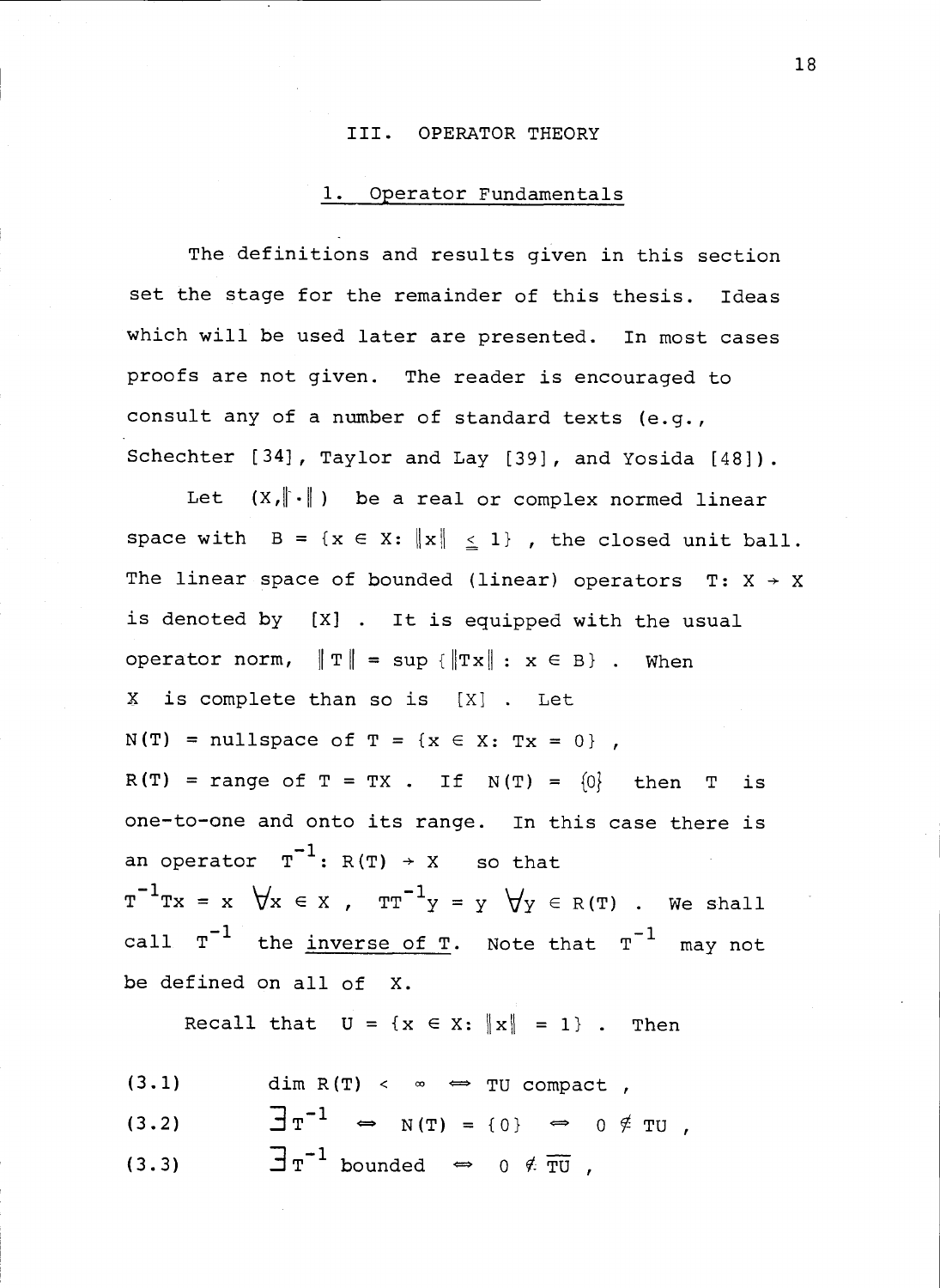(3.4) TU closed, 
$$
\exists \tau^{-1} \Rightarrow \tau^{-1}
$$
 bounded.  
(3.5) Let  $\exists \tau^{-1}$ . Then  $\tau^{-1}$  bounded  $\Leftrightarrow$   
R(T) closed.

If  $E$  is a linear subspace of  $X$ , then a linear operator P:  $X \rightarrow X$  is a projection of X onto E if  $P^2 = P$  and  $R(P) = E$ . Then  $X = E \oplus N(P)$ ,  $Px = x \quad \forall x \in E$ ,  $Q = I - P$  is a projection of X onto  $N(P)$  , and  $E = N(Q)$  . If P is bounded, then E and N(P) are closed.

#### Lemma 3.1.

dim  $E \leq \infty \Rightarrow$   $\exists$  bounded projection of X onto E. proof: See Taylor and Lay [39] p. 247.

Thus, if dim  $E \leq \infty$  there exists a closed subspace F so that  $X = E \oplus F$ . The next theorem incorporates most of the preceding results.

# Theorem 3.2.

Let dim  $N(T) < \infty$ . Then there exists a closed subspace F of X such that  $X = N(T) \oplus F$ . Let  $T_F: F \rightarrow R(T)$  denote the restriction of T to F. Then  $\exists \mathbf{T}_{\mathbf{F}}^{-1}$ ,  $\mathbf{R}(\mathbf{T}) = \mathbf{R}(\mathbf{T}_{\mathbf{F}})$ , and

$$
R(T) closed \Leftrightarrow T_F^{-1} bounded.
$$

Let <sup>P</sup> be the projection of X onto N(T) . If  $Q = I - P$ , then  $R(P) = N(T)$ ,  $R(Q) = F$ ,  $TP = 0$ , and  $T = TQ = T_pQ$ .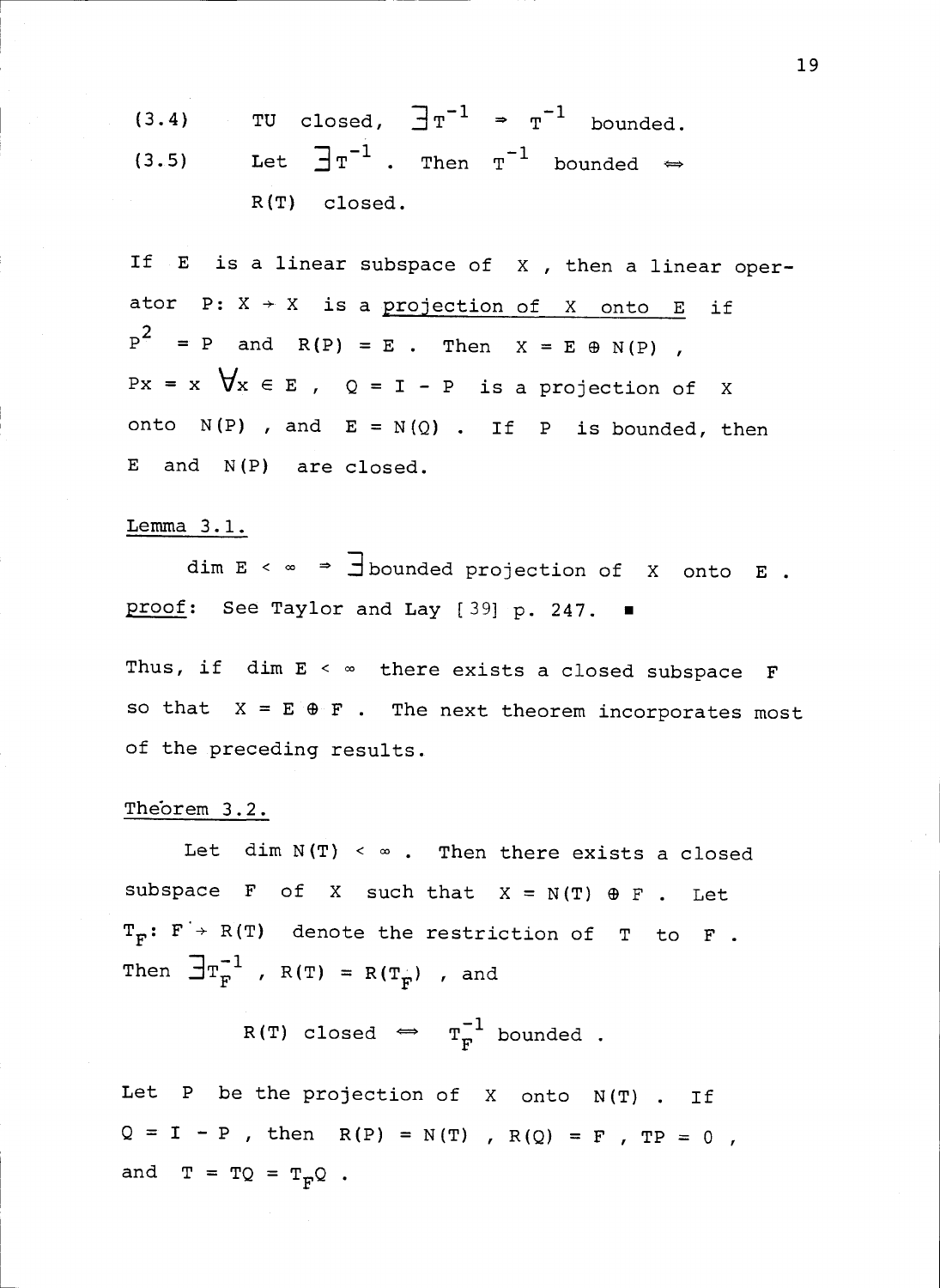Now let X' be the conjugate space of X , i.e., the (Banach) space of bounded linear functionals on X . Then  $T \in [X]$  gives rise to  $T' \in [X']$ , called the conjugate of  $T$  , defined by  $(T'f)x = f(Tx)$  ,  $f \in X'$  ,  $x \in X$ . Let  $X'' = (X')'$  and  $T'' = (T')'$ . Then X can be isometrically embedded into  $X''$  by J:  $X \rightarrow X''$ defined by  $(Jx) f = f(x)$ ,  $x \in X$ ,  $f \in X'$ , and

 $JT = T"J$ .

Define  $\alpha(T) = \dim N(T)$  and  $\beta(T) = \dim (X/R(T)) = \text{codim } R(T)$ .

Remark: When R(T) is closed and  $\beta(T) < \infty$ , it can be shown that  $\beta(T) = \dim N(T')$ .

Then

$$
(3.7) \qquad \alpha(T) = 0 \iff \exists T^{-1},
$$

 $(3.8)$   $\beta$  (T) = 0  $\implies$  R(T) = X.

Clearly, T is bijective if and only if  $\alpha(T) = 0$ ,  $\beta(T) = 0$ . The next definition essentially gives a measure of how far a given operator is from being bijective.

Definition 3.3.

The index of T is defined by

ind(T) =  $\alpha$ (T) -  $\beta$ (T) ,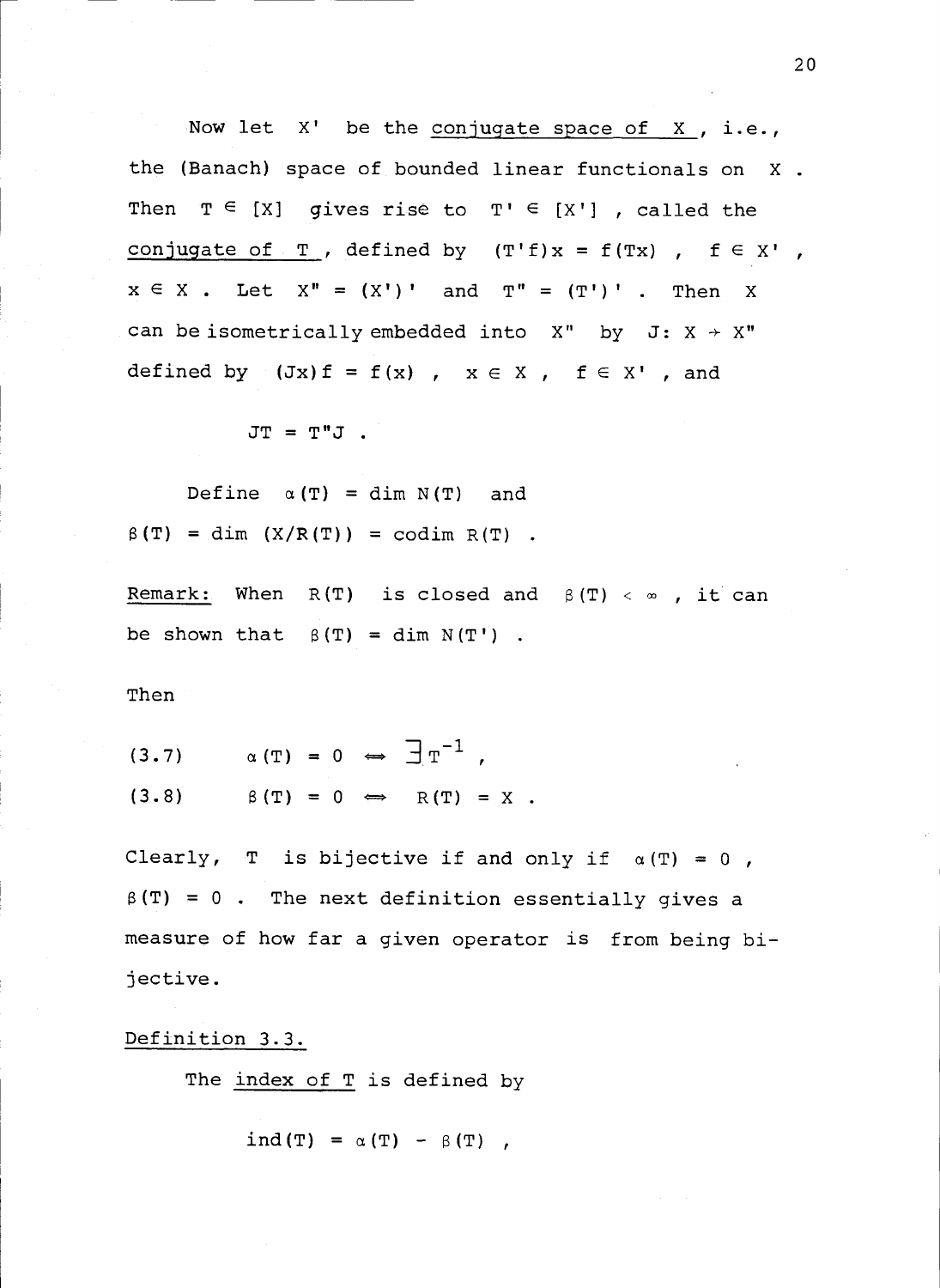when the right side is well-defined.

We state an important property of the index.

#### Theorem 3.4.

Let T,  $L \in [X]$  have finite index. Then so does TL , and

 $ind(TL) = ind(T) + ind(L)$ .

proof: See Schechter [34] pp. 111-113 or Taylor and Lay  $[39]$  pp.  $253-254$ .

#### 2. Contractive and Compact Operators

In this section we primarily review the highlights of the Riesz-Schauder theory for compact operators. Contractive operators are mentioned for two reasons. First, the fact that  $(I-T)^{-1} \in [X]$  if T is contracting is needed to prove the stability of the index under small perturbations. Second, contracting operators provide, in some sense, one edge of a spectrum of operators, with the compact operators at the opposite edge and the condensing operators somewhere in between. No proofs are given. In almost every case generalizations' will be presented in the more general situation when the operators are condensing.

#### Definition 3.5.

 $T \in [X]$  is contractive if  $\|T\| < 1$ .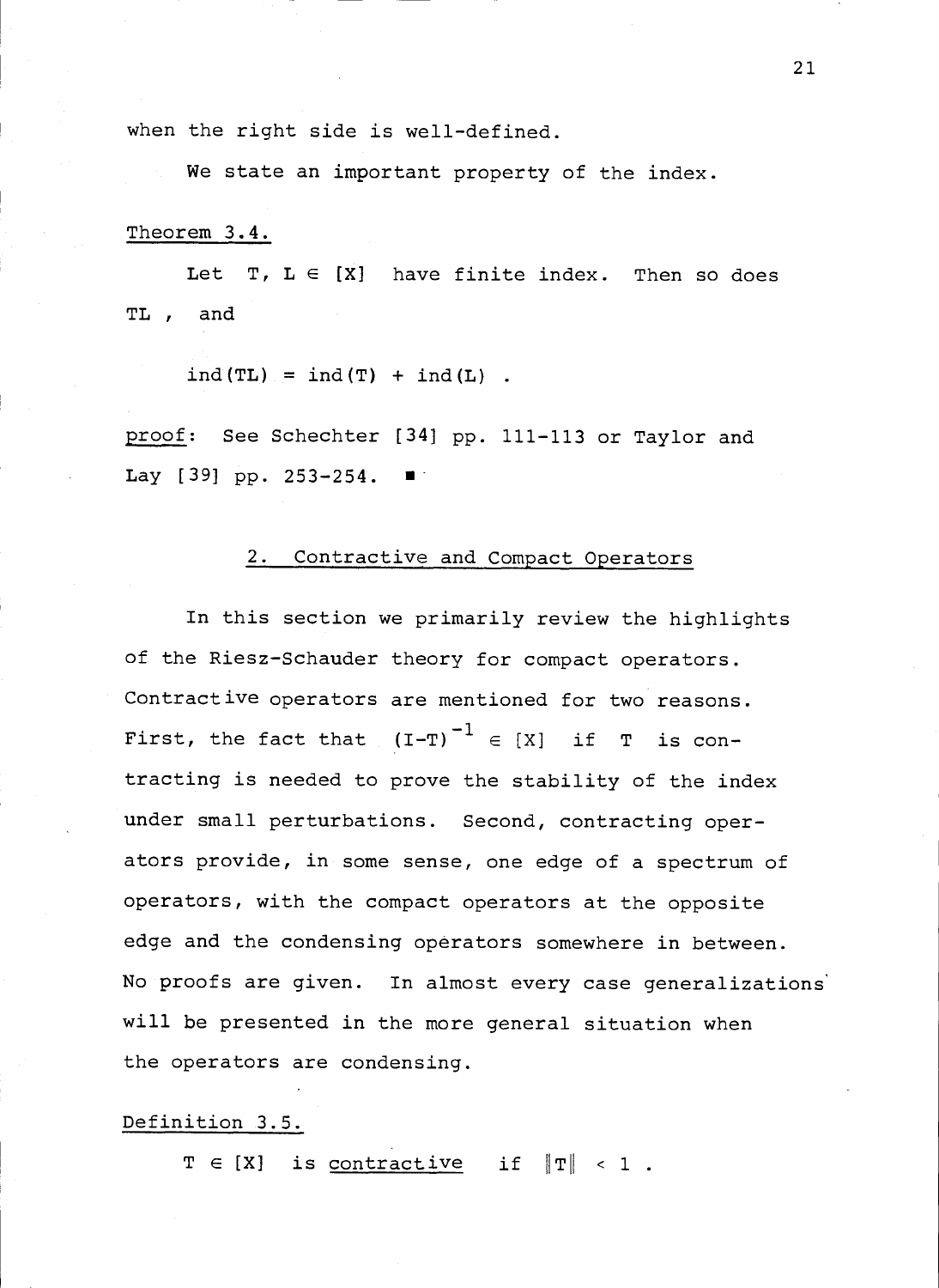If T is contractive, it is well known that  $\exists$ (I-T)<sup>-1</sup>  $\in$  [X] given by the Neumann expansion

$$
(I-T)^{-1} = \sum_{k=0}^{\infty} T^{k}
$$
.

#### Definition 3.6.

 $K \in [X]$  is compact if  $S \subset X$  bounded implies  $\frac{1}{10}$  compact. KS compact. Equivalently,

> K compact  $\iff$  {Kx<sub>n</sub>}d-compact  $\forall$ {x<sub>n</sub>} bounded  $\Rightarrow$   $X(KS) = 0 \quad \forall S \text{ bounded}.$

It suffices if  $S = B$ .

Examples.

1. dim  $R(K) < \infty \Rightarrow K$  compact.

2. Let  $X = C[0,1] =$  continuous scalar-valued functions on [0,1] with norm  $\|x\|$  = max  $|x(t)|$ . Let  $k(s,t) \in C([0,1] \times [0,1])$  . Then the integral operator on C[0,1] defined by

$$
(Kx) (s) = f_0^1 k(s,t) x(t) dt, 0 \le s \le 1,
$$

is compact. Using numerical intergration implies that the approximate operators

$$
(K_n x) (s) = \frac{n}{j-1} w_{nj} k(s, t_{nj}) x(t_{nj}), n \in N
$$
,

are each compact (being finite dimensional). Here,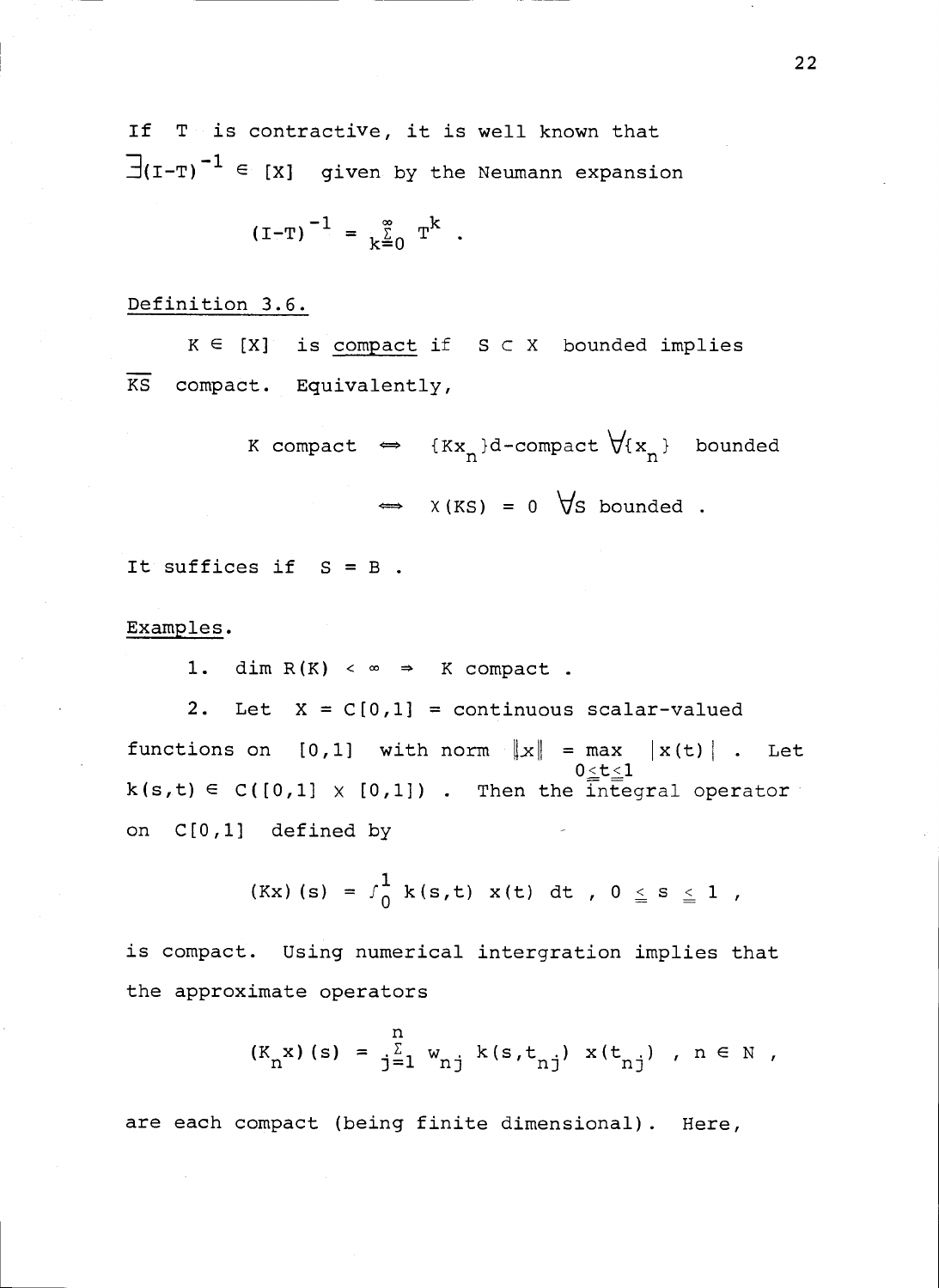$0 \le t_{n,j} \le 1$  are the subdivision points and  $w_{n,j}$  are the (real or complex) weights. For example, using the rectangular integration rule gives  $t_{n,j} = j/n$   $w_{n,j} = 1/n$ .

In Section 11.1 it was stated that if F is a subspace of X then dim  $F \leq \infty \iff F \cap U$  compact. The next lemma, due to Riesz, provides a contrapositive argument that  $F \cap U$  compact  $\Rightarrow$  dim  $F \leq \infty$ (dim  $F \sim \infty \Rightarrow F \cap U$  compact follows from the Heine-Borel Theorem).

# Lemma 3.7. (F. Riesz)

Let  $F \subsetneq X$  be a closed linear subspace. Then  $\forall \varepsilon \in (0,1)$  $\exists x_{\varepsilon} \in U$  such that  $\|x_{\varepsilon} - y\| \ge 1 - \varepsilon \forall y \in F$ . If dim  $F < \infty$  we may take  $\varepsilon = 0$ . proof: See Schechter [34] p. 86 or Taylor and Lay [39] p. 64.

It immediately follows that

(3.9) I compact  $\iff$  dim X <  $\infty$ .

Since  $N(I-K) = \{x \in X: Kx = x\}$ , we obtain

 $(3.10)$  K compact  $\Rightarrow$   $\alpha(I-K) < \infty$ .

We shall obtain another proof of (3.10), as well as the fact that R(I-K) is closed when regular operators are considered in Section 4.

To conclude this section we list some standard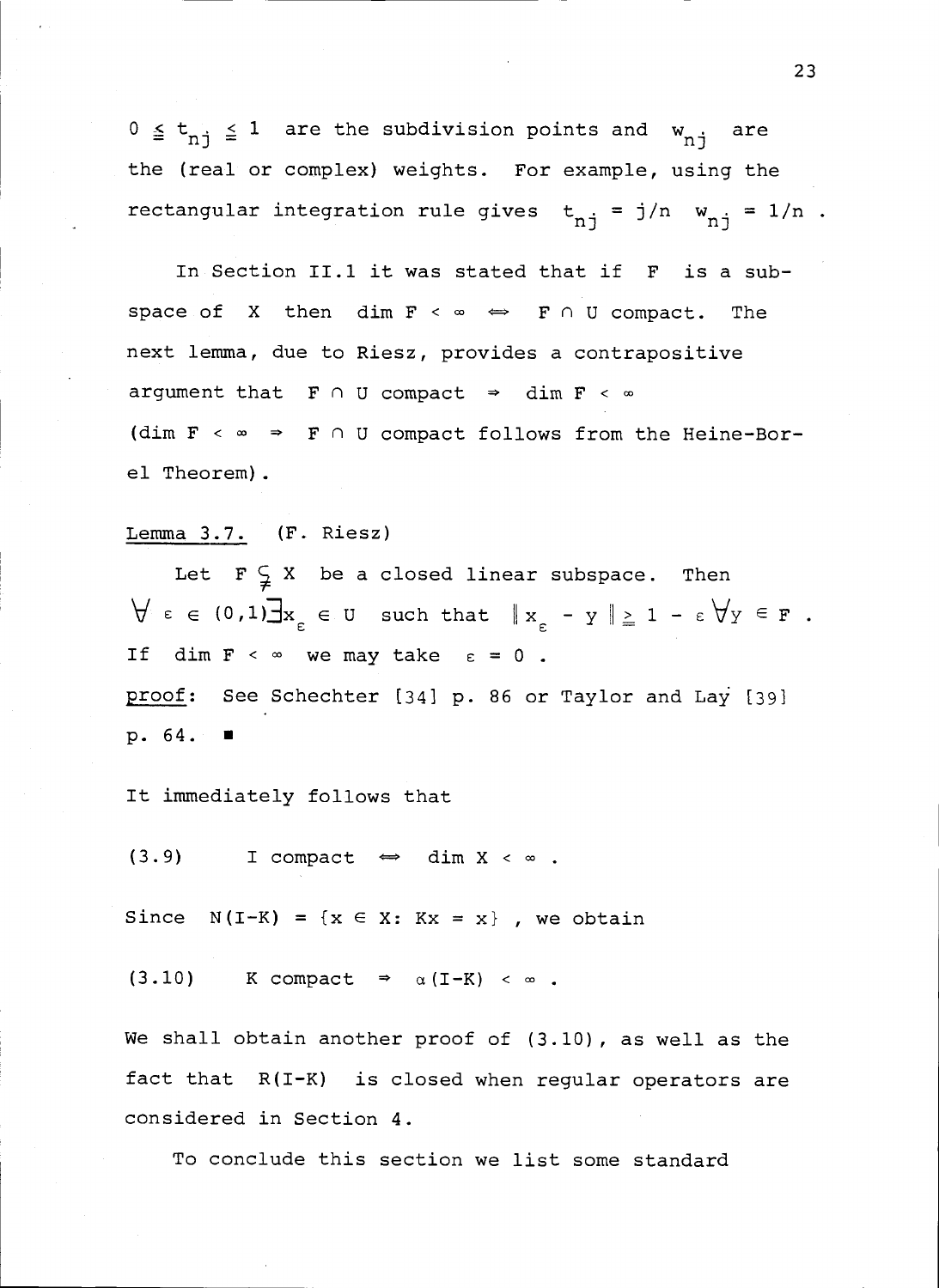results, all of which will be extended to the case when the operators are condensing instead of compact (cf. Section 5).

Theorem 3.8. (Schauder)

K compact  $\Leftrightarrow$  K' compact.

Corollary 3.9. (Fredholm alternative)

K compact  $\Rightarrow$  ind(I-K) = 0.

Thus,

$$
\frac{1}{d}(\mathbf{I}-\mathbf{K})^{-1} \iff \mathbf{R}(\mathbf{I}-\mathbf{K}) = \mathbf{X} \Rightarrow (\mathbf{I}-\mathbf{K})^{-1} \in [\mathbf{X}],
$$
\n
$$
\dim \mathbf{N}(\mathbf{I}-\mathbf{K}) = \text{codim } \mathbf{R}(\mathbf{I}-\mathbf{K}) = \dim \mathbf{N}[(\mathbf{I}-\mathbf{K})'] < \infty.
$$

Moreover, all of the above assertions hold with <sup>I</sup> replaced by  $\lambda I$ ,  $\lambda \neq 0$  a scalar.

Remark: The eigenvalue  $\lambda = 0$  is exceptional since  $\exists x^{-1} \in [x] \Leftrightarrow \dim x < \infty$  by (3.9).

#### Theorem 3.10.

If  $K \in [X]$  is compact, then the set of eigenvalues form either a finite set or an infinite sequence which converges to zero.

#### 3. Fredholm and Semi-Fredholm Operators

Fredholm operators are generalizations of the prototype  $I-K$ ,  $K \in [X]$  compact. Fredholm operators have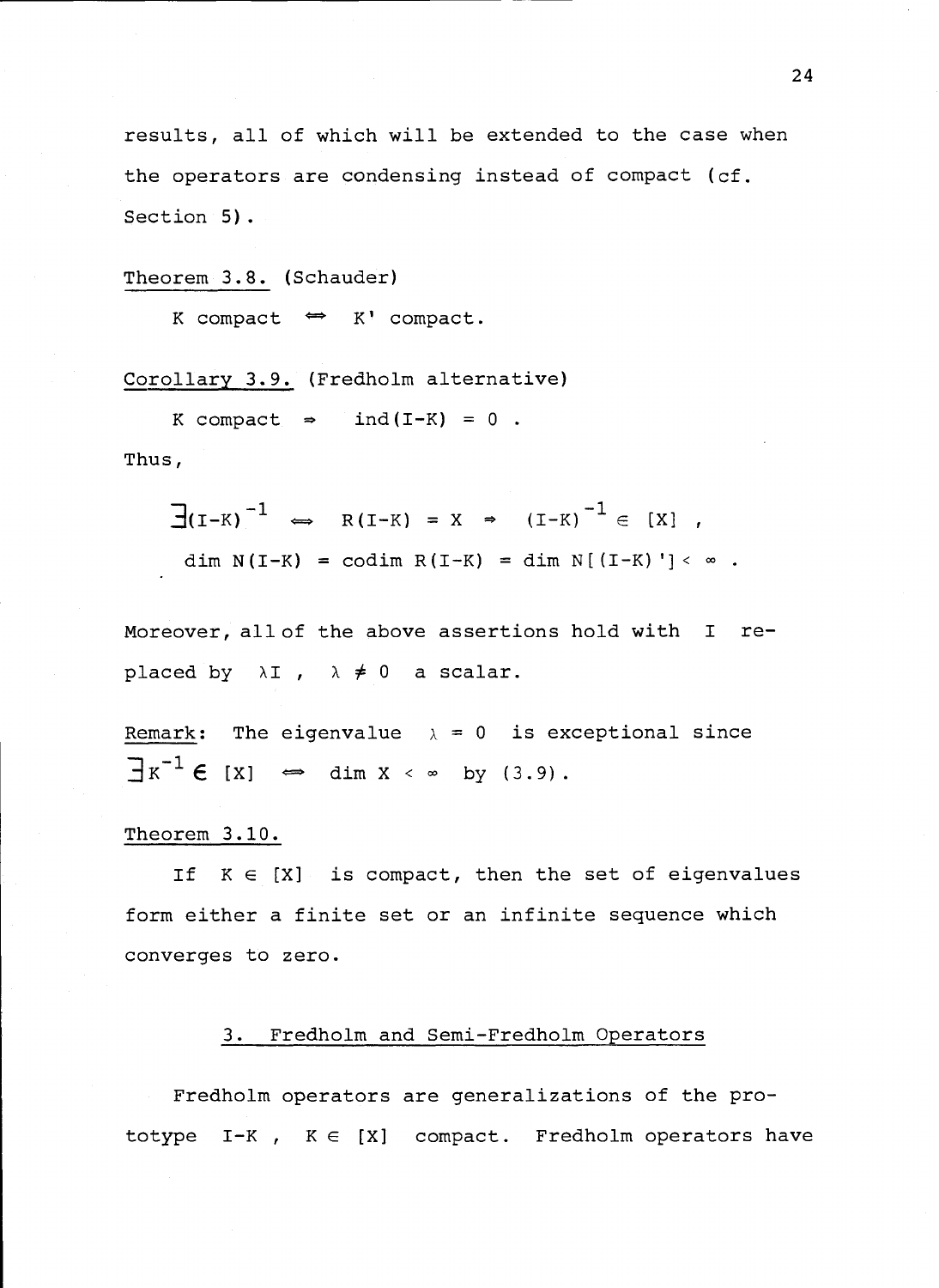a finite index. Thus, they are important from the standpoint of solving operator equations. In this section Fredholm operators are characterized and a stability theorem on the index is proven.

## Definition 3.11.

 $T \in [X]$  is called a Fredholm operator (Fredholm for short) if  $\alpha(T) < \infty$ ,  $\beta(T) < \infty$ . If T has closed range and either  $\alpha(T)$  or  $\beta(T)$  is finite, then T is a semi-Fredholm operator.

Motivated by the solution of operator equations, we shall be particularly interested in Fredholm operators of index zero. For if  $T$  is Fredholm and ind(T) = 0, then T satisfies the Fredholm alternative (cf. Corollary 3.9).

Remark: Any bijective operator is Fredholm of index zero.

Next, we prove a few facts about Fredholm operators. References include Caradus, Pfaffenberger, and Yood [10]; Kato [24], Pietsch [32], Schechter [34]; Taylor and Lay [39].

#### Theorem 3.12.

 $T \in [X]$  is Fredholm iff  $\texttt{T}_{0}$   $\in$  [X] such that dim R(I-T $\texttt{T}_{0}$ ) , dim R(I-T $_{0}$ T) <  $\in$  .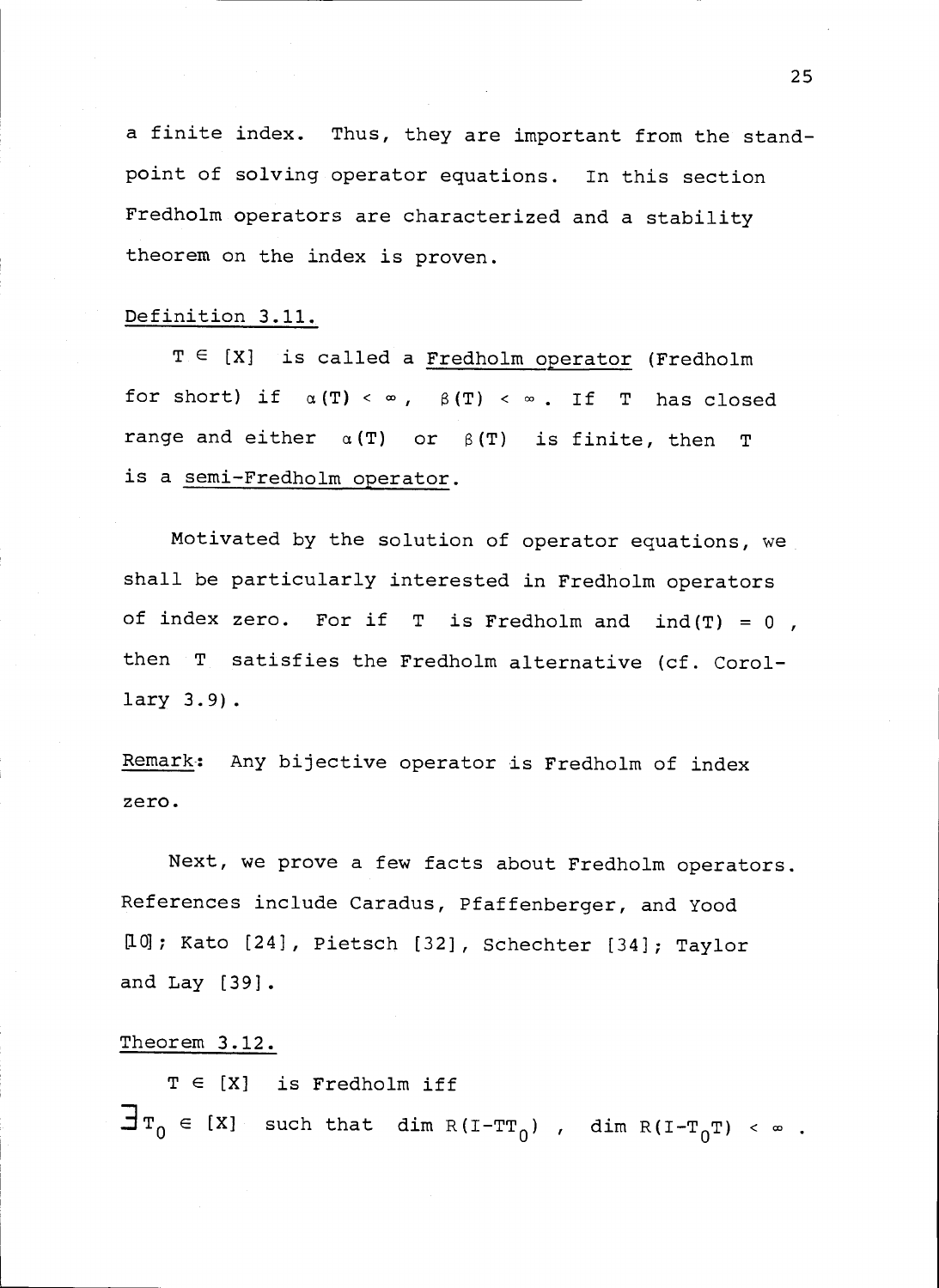proof:  $(\Rightarrow)$  There exist linear subspaces E, F with E closed and dim  $F \leftarrow \infty$  such that  $X = N(T) \oplus E = F \oplus R(T)$ . Let P<sub>1</sub>, Q<sub>1</sub> = I-P<sub>1</sub> be the complimentary projections of X onto N(T) , E . Let  $P_2$ ,  $Q_2 = I-P_2$  be projections of X onto **F** , R(T) . Note that  $\exists$   $T_{F}^{-1}$  bounded (cf. Theorem 3.2). Let  $T_0 = T_E^{-1} Q_2$ . Then

$$
TT_0 = TT_E^{-1}Q_2 = I_{R(T)}Q_2 = Q_2
$$
,  $I-TT_0 = P_2$ ,  
\n $T_0T = T_E^{-1}Q_2T = T_E^{-1}T = Q_1$ ,  $I-T_0T = P_1$ .  
\n( $\Leftarrow$ ) Let  $P_1 = I-T_0T$ ,  $P_2 = I-TT_0$ ,

where dim  $R(P_i) < \infty$ , i = 1,2. Then

$$
N(T) \subset N(I-P_1)
$$
,  $R(I-P_2) \subset R(T)$ .

By Corollary 3.9,  $\alpha(I-P_1) \leq \infty$  and  $\beta(I-P_2) \leq \infty$ . Hence, we have  $\alpha(T) < \infty$ ,  $\beta(T) < \infty$  as desired.

#### Remarks:

1. The operator  $T_0$  is sometimes referred to as a pseudoinverse or (left and right) compact regulizer of T .

2. The symmetry of Theorem 3.12 shows that T is Fredholm. Furthermore, since ind(I-P<sub>1</sub>) = ind(T) + ind(T<sub>0</sub>) = 0 we obtain

(3.11)  $ind(T_0) = -ind(T)$ .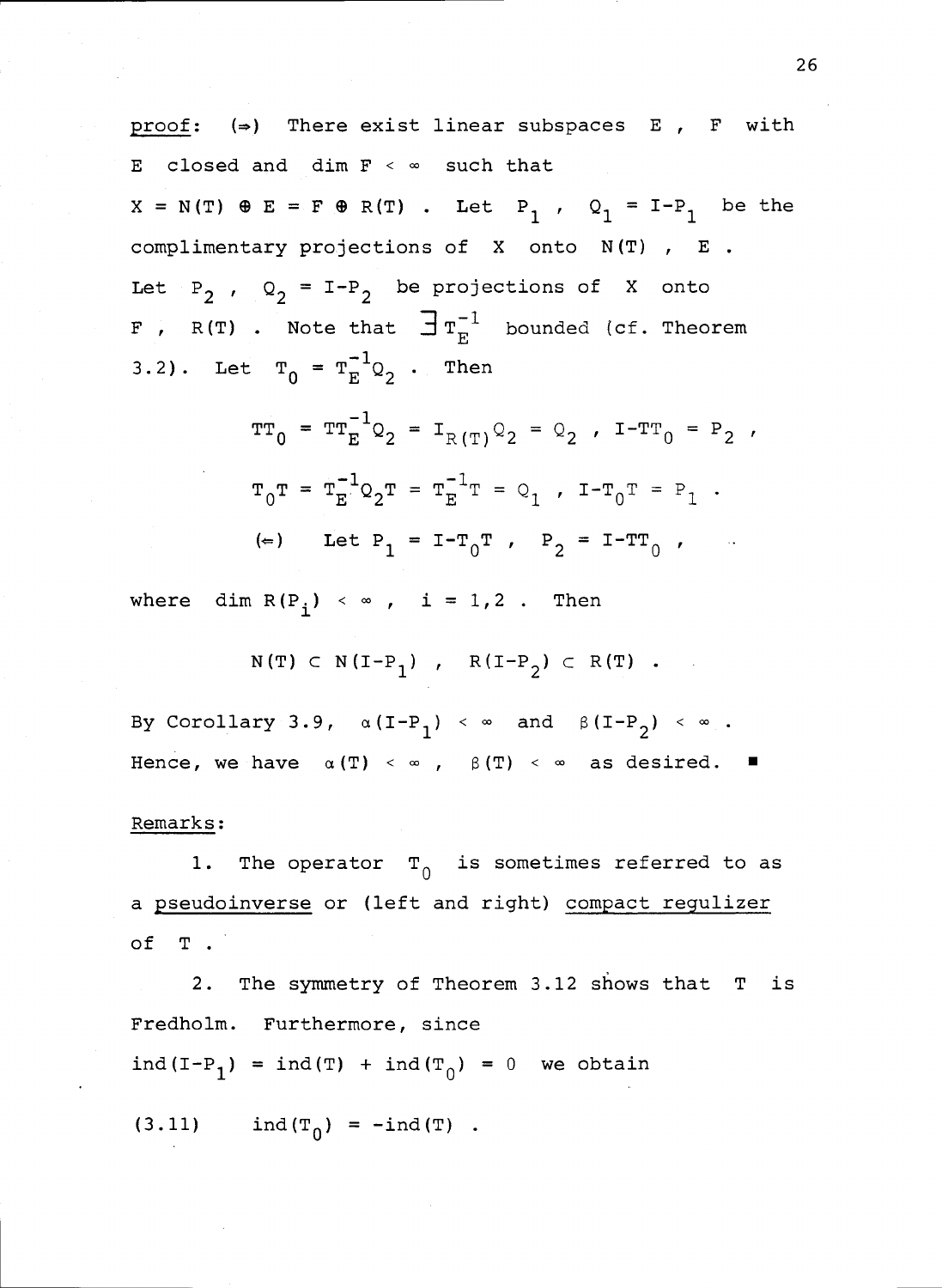3. If  $T_1$ ,  $T_2 \in [X]$  are such that  $T_1T - I$ and  $TT_{2}$  - I are finite dimensional then T is Fredholm.

The next theorem will be used to prove that the index is stable under small perturbations. It also shows that the set of Fredholm operators is an open set in [X] .

#### Theorem 3.13.

Let  $T \in [X]$  be Fredholm. Then  $\exists \varepsilon > 0$  such that  $L \in [X]$  with  $\|L\| < \varepsilon$  implies that  $T + L$  is Fredholm and  $ind(T+L) = ind(T)$ . proof: Refer to Theorem 3.12. Since  $T_0 + P$ ,  $P \in [X]$ ,  $dim R(P) < \infty$ , is also a compact regulizer we may assume  $\|\mathbb{T}_{0}\| \neq 0$  . Set  $\epsilon = \|\mathbb{T}_{0}\|^{-1}$  . Then  $\|\mathbb{T}_{0}\mathbb{L}\| < 1$  and LT $_0\!|\!|\,$  < 1 whenever  $\parallel$  L  $\parallel$  <  $\epsilon$  . Hence the operators I +  $T_0$ L and I + LT<sub>0</sub> are bijective with bounded inverses. Therefore,

$$
(I + T_0L)^{-1}T_0(T+L) = (I + T_0L)^{-1}(I - P_1 + T_0L)
$$

$$
= I - (I + T_0L)^{-1}P_1,
$$

and

$$
(T+L) T_0 (I+LT_0)^{-1} = (I-P_2+LT_0) (I+LT_0)^{-1}
$$
  
= I - P\_2 (I+LT\_0)^{-1}.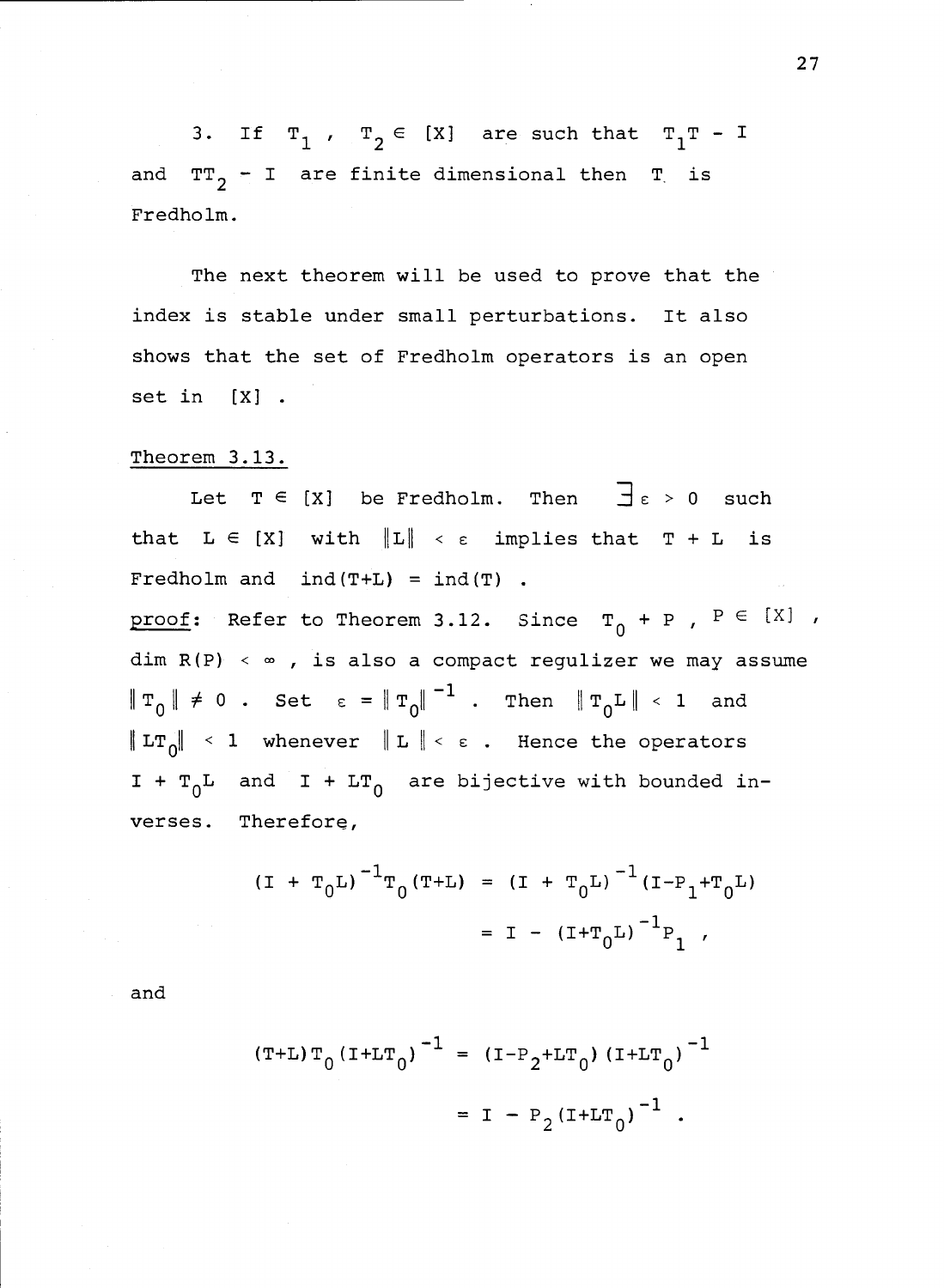This representation, along with the previous remark and Theorem 3.4, implies that  $T + L$  is Fredholm and

$$
ind(T+L) = -ind(T_0) - ind[(I+LT_0)^{-1}]
$$
  
=  $ind(T)$ .

This proves the theorem.

Generalizations of Theorem 3.13 are well known. They extend the results to semi-Fredholm operators and/ or weaken the bound on the perturbing operator. See Gohberg and Krein [17], and Kato [24]. While we shall not need such extentions, we shall indicate some particular generalizations based on measures of noncompactness in Section 5.

Next, we present a useful stability result for the index.

#### Corollary 3.14.

Suppose  $T + \lambda L$  is Fredholm for each  $0 \leq \lambda \leq 1$ . Then  $ind(T) = ind(L)$ .

proof: Define  $f:[0,1] \rightarrow R$  by  $f(\lambda) = ind(T+\lambda L)$ . Then <sup>f</sup> is continuous by Theorem 3.13. But f is integervalued and therefore must be constant.

#### 4. Regular Operators

In this section we characterize those semi-Fredholm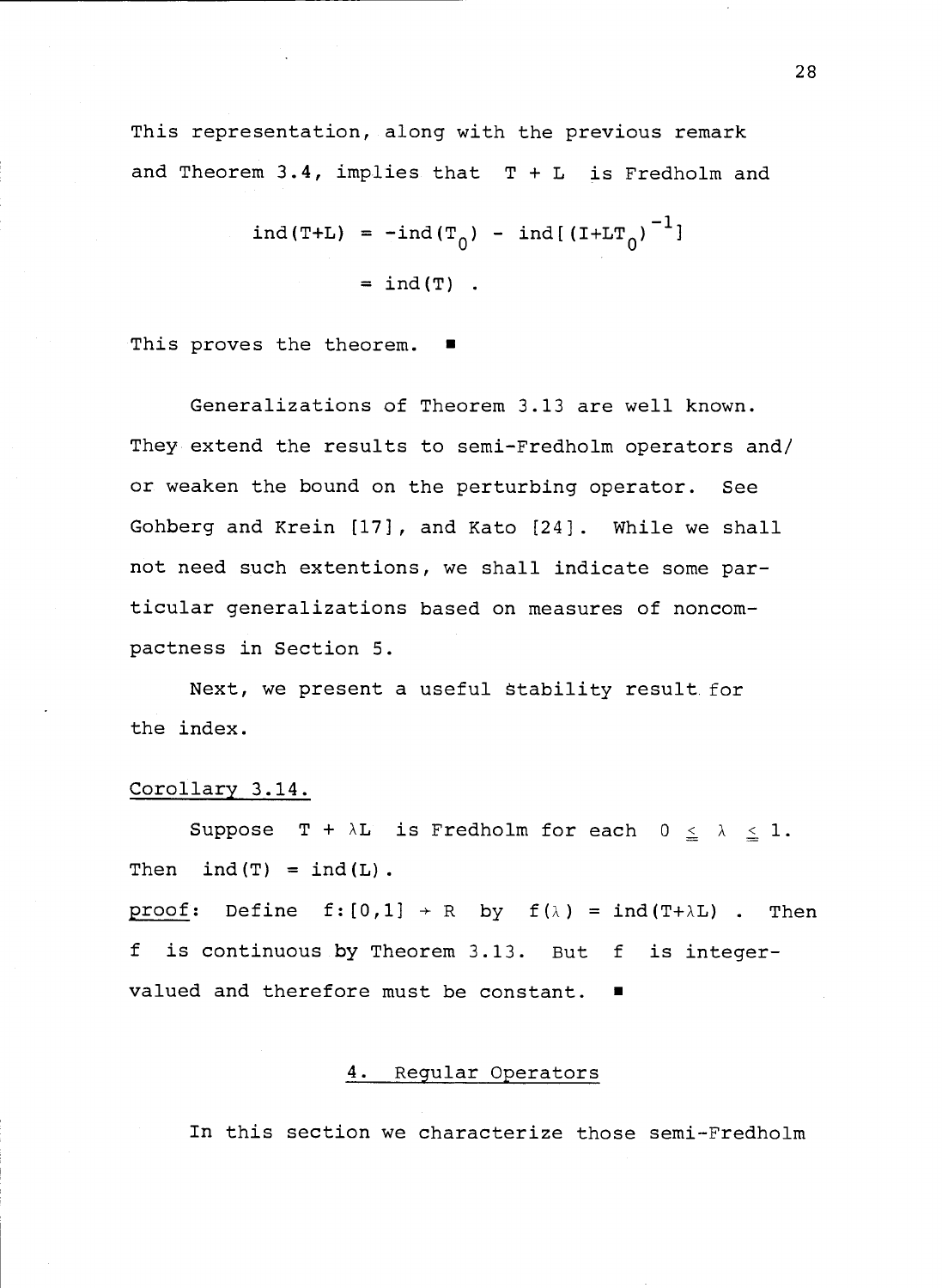operators A with  $R(A)$  closed and  $\alpha(A) < \infty$ .

Definition 3.15.

 $A \in [X]$  is regular if  $\overline{S}$  is compact whenever  $S \subset X$  is bounded and  $\overline{AS}$  is compact.

Examples:

- 1. K compact  $\Rightarrow$  I K regular.
- 2.  $\exists$ A<sup>-1</sup> bounded  $\Rightarrow$  A regular.

It follows from the definition that restrictions and products of regular operators are regular. Equivalent definitions are: A regular  $\Leftrightarrow$ 

(3.12)  $\{x_n\}$  bounded ,  $\{Ax_n\}$  d-compact  $\Rightarrow$ 

 ${x_n}$  d-compact,

(3.13)  $\{x_n\}$  bounded ,  $Ax_n \rightarrow y \Rightarrow \{x_n\}^* \neq \emptyset$ .

If A is regular and  $Ax_n \rightarrow y$ , where  ${x_n}$  is bounded, then (3.13) gives  $Ax = y$   $x \in {x_n}^*$ . Also,

 $(3.14)$  A regular, S closed and bdd  $\Rightarrow$  AS closed. Consequently, A regular  $\Rightarrow$  AU closed. Hence, by  $(3.4)$ ,  $(3.5)$ ,

(3.15) Whenever  $\overline{\exists} A^{-1}$ , A regular  $\Leftrightarrow$   $A^{-1}$ bdd  $\Leftrightarrow$  R(A) closed.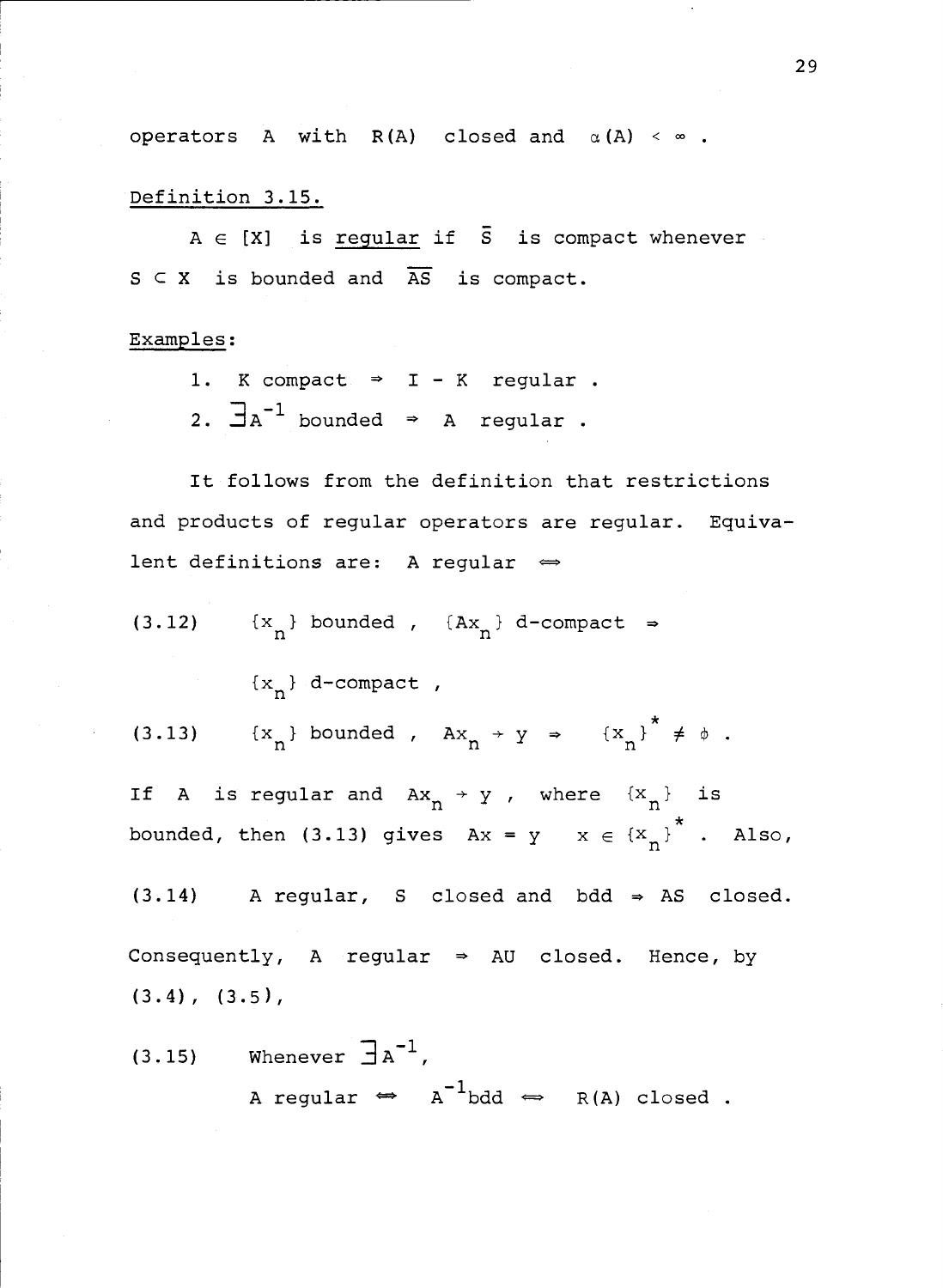For more on regular operators see Anselone and Ansorge [3], Gigorieff [19,20], Wolf [44]. Alternatively, in terms of the Hausdorff measure of noncompactness,

$$
(3.16) \qquad A regular \qquad \Leftrightarrow
$$

$$
S\text{ bdd }, X(AS) = 0 \text{ implies } X(S) = 0.
$$

A continuous mapping f between topological spaces is called proper if  $f^{-1}(s)$  is compact whenever S is compact. Thus, A is regular iff A restricted to closed, bounded sets is proper. Yood [47] first showed that such proper operators have closed ranges and finite dimensional nullspaces. This result comprises the next theorem.

#### Theorem 3.16. (Wolf [44])

A regular  $\Leftrightarrow$  R(A) closed, dim N(A) <  $\infty$ . proof: Since A is regular,  $A(U \cap N(A)) = 0 \Rightarrow U \cap N(A)$  compact  $\Rightarrow$  dim  $N(A) < \infty$ . Now assume  $\dim N(A) < \infty$ . Form the decomposition  $X = N(A) \oplus F$  with corresponding bounded projections  $I = P + Q$ ,  $Q = I - P$ . Refer to Theorem 3.2. Since P is compact, Q is regular. Also,  $A = A_p Q$  gives A regular  $\iff$  A<sub>F</sub> regular because restrictions and products of regular operators are regular. But  $A_F^{-1}$ exists and so by (3.5)

$$
A_F \text{ regular} \Leftrightarrow A_F^{-1} \text{bdd} \Leftrightarrow R(A_F) = R(A) \text{ closed} .
$$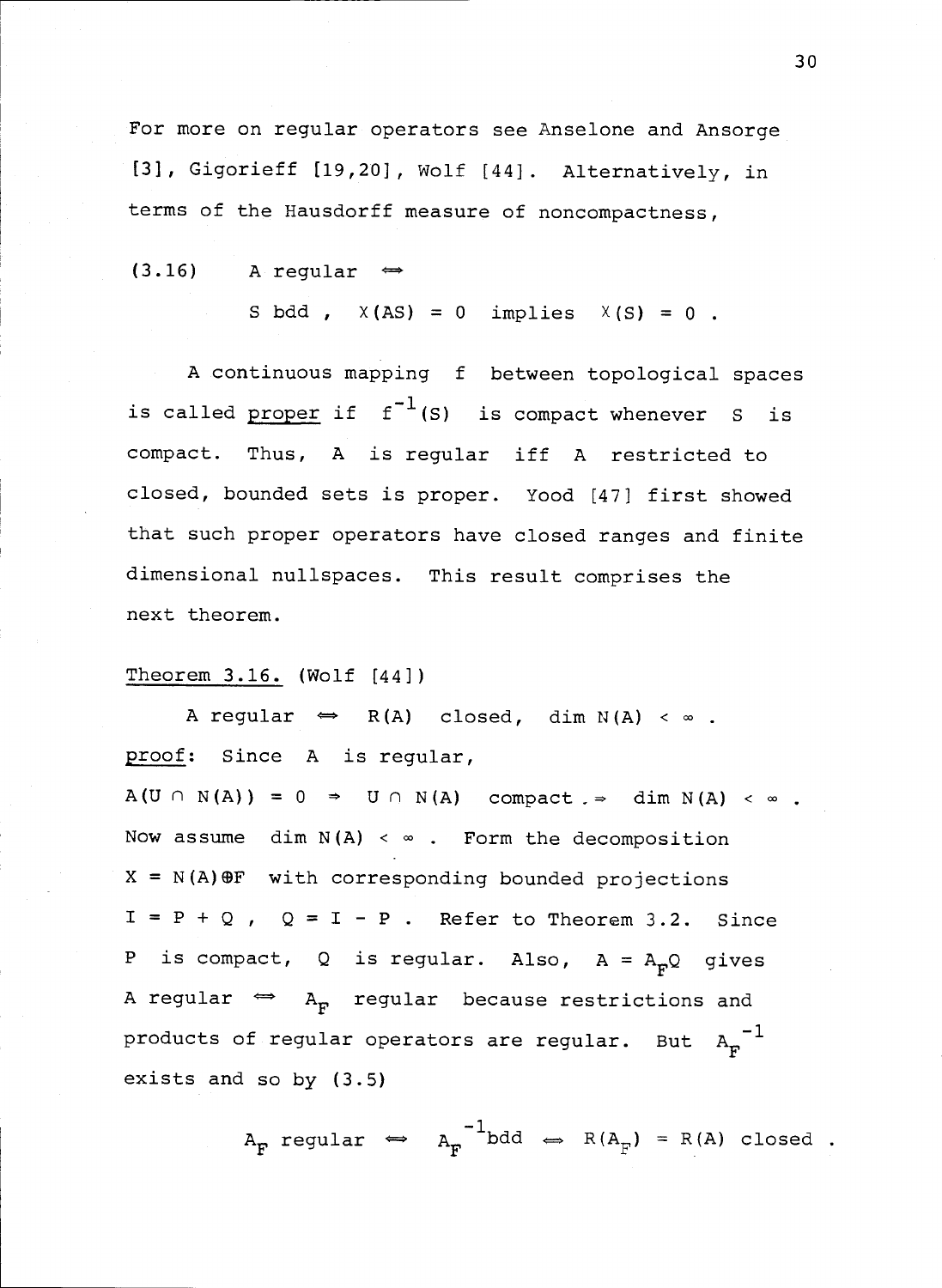The theorem follows.

Remark: Lebow and Schechter [26] have extended (3.16) to:

A regular  $\iff$ 

 $\exists$  constant  $c \in x(s) \leq cx$  (AS)  $\forall$  bdd  $s \in x$ .

# 5. Condensing Operators

In this section we extend previous results for contracting and compact operators to the more general case when the operators are condensing with respect to some measure of noncompactness. The Hausdorff measure of noncompactness plays a key role. In particular, if  $K \in [X]$  is condensing, i.e.,  $X(KB) < 1$ , then  $ind(I-K) = 0$ .

First, some definitions and observations. Let K be the set of all compact  $K \in [X]$ .

### Definition 3.17.

For  $T \in [X]$  define  $\|T\|_K = \inf\{\|T+K\|: K \in K\}$ . Then  $\|T\|_K = 0 \Leftrightarrow T$  compact. Thus, one can think of  $\left\|T\right\|_{K}$  as measuring the noncompactness of T. Gohberg and Krein [17] used this measure to (among other things) extend Theorem 3.13 to include more general perturbing operators. That is, if T is Fredholm,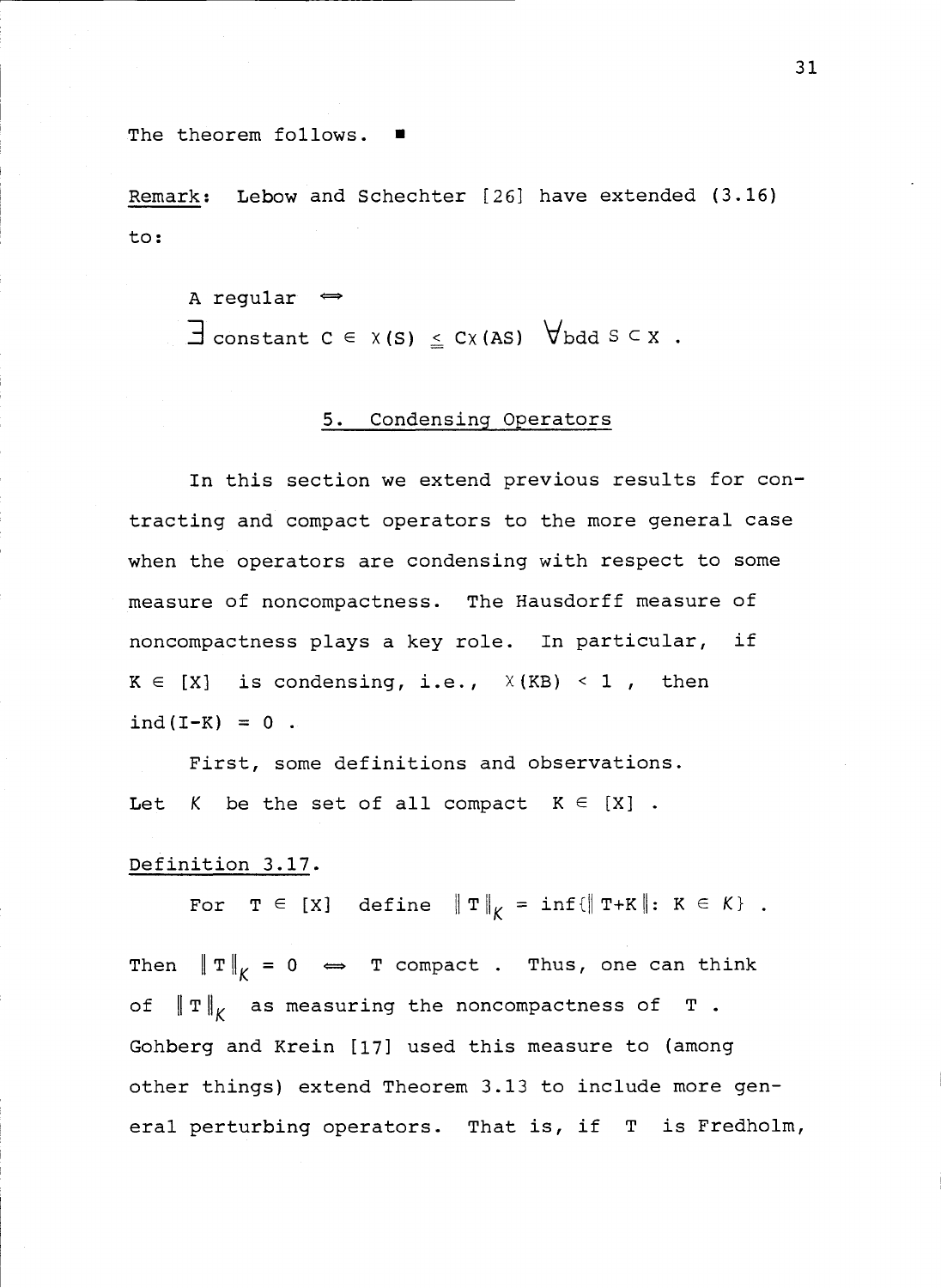ind(T + L) = ind(T) when  $\|L\|_K$  is sufficiently small. They also considered closed, unbounded operators. Next we define other measures of noncompactness based on the set measures of noncompactness  $\alpha$  and  $\chi$ .

## Definition 3.18.

For  $T \in [X]$  define the Hausdorff measure of noncompactness of T by

$$
\|\mathbf{T}\|_{\chi} = \inf\{\mathbf{b} : \chi(\mathbf{T}S) \leq \mathbf{b} \chi(S) \quad \forall \mathbf{b} \, d \, S \subset X\} \quad .
$$

Define the Kuratowski measure of noncompactness of T by

$$
\|\mathbf{T}\|_{\alpha} = \inf\{\mathbf{b} : \alpha(\mathbf{TS}) \leq \mathbf{b}\alpha(\mathbf{S}) \quad \forall \mathbf{b} \, \mathbf{d} \mathbf{S} \subset \mathbf{X}\}.
$$

Straightforward consequences of the definitions are: (3.17)  $\|\cdot\|_K$  ,  $\|\cdot\|_V$  ,  $\|\cdot\|_{\alpha}$  are seminorms on [X] and  $\|T\|_K = 0 \Leftrightarrow \|T\|_X = 0 \Leftrightarrow \|T\|_{\alpha} = 0 \Leftrightarrow T$  compact, (3.18)  $\|\mathbf{T} + \mathbf{K}\|_{K} = \|\mathbf{T}\|_{K}$ ,  $\|\mathbf{T} + \mathbf{K}\|_{\alpha} = \|\mathbf{T}\|_{\alpha}$ ,  $\|\mathbf{T} + \mathbf{K}\|_{\chi} = \|\mathbf{T}\|_{\chi} \quad \forall \mathbf{K} \in \mathcal{K}$ (3.19)  $\left\|T\mathbf{L}\right\|_{K} \leq \left\|T\right\|_{K} \left\|\mathbf{L}\right\|_{K}$ ,  $\left\|T\mathbf{L}\right\|_{\alpha} \leq \left\|T\right\|_{\alpha} \left\|\mathbf{L}\right\|_{\alpha}$ ,  $\|\text{TL}\|_{\chi} \leq \|\text{T}\|_{\chi} \|\text{L}\|_{\chi} ,$ (3.20)  $\|T\|_{\chi} \leq \|T\|_{K} \leq \|T\|$ .

Remark: In general the inequalities in (3.20) are sharp. Goldenstein and Markus [18] give an example for which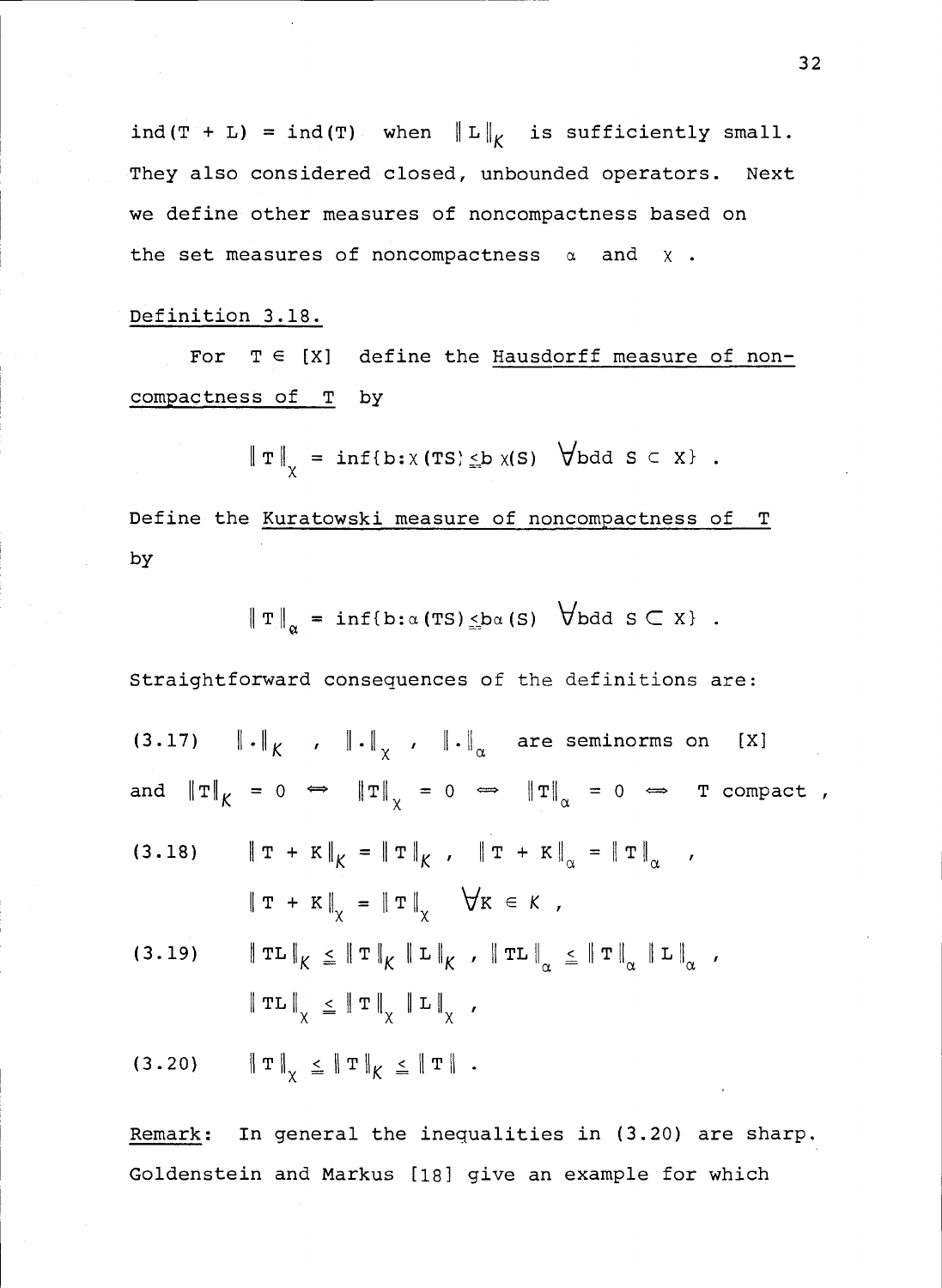$\|\mathbf{T}\|_{\mathbf{y}} \leq 1 = \|\mathbf{T}\|_{K}$ .

It it well known that when X is complete, K is a closed (two-sided) ideal. Consequently, each of the above seminorms defines a norm on the quotient space [X]/K, e.g.,  $\|\mathbf{T} + K\| = \|\mathbf{T}\|_K$  is the standard quotient norm. By  $(3.19)$ ,  $[X]/K$  becomes a normed algebra with respect to any of the three norms. In particular,  $([X]/K$ ,  $\|\cdot\|_K) \equiv C(X)$  (called the Calkin algebra; see  $[10]$ ) is a Banach algebra. Apparently,  $[X]/K$  is not generally complete with respect to these other norms. More on this in Chapter V.

One of the first to investigate  $\left\| \,\cdot\, \right\|_{\alpha}$  was Darbo [14, who used the terminology k-set contraction to mean any operator T such that  $\alpha(TS) \leq k \alpha(S)$  $\forall$  bounded  $s \in x$ . Independently, Goldenstein, Gohberg, and Markus [16] studied the seminorm  $\|\cdot\|_{\sqrt{}}$  in conjunction with bounded linear operators. Regarding the constancy of the index, Goldenstein and Markus [18] have extended Theorem 3.13 to:

> T Semi-Fredholm ,  $\|L\|_{\chi}$  sufficiently small  $\Rightarrow$  $T + L$  semi-Fredholm, ind(T+L) = ind(T).

Another result concerning the constancy of the index is given by: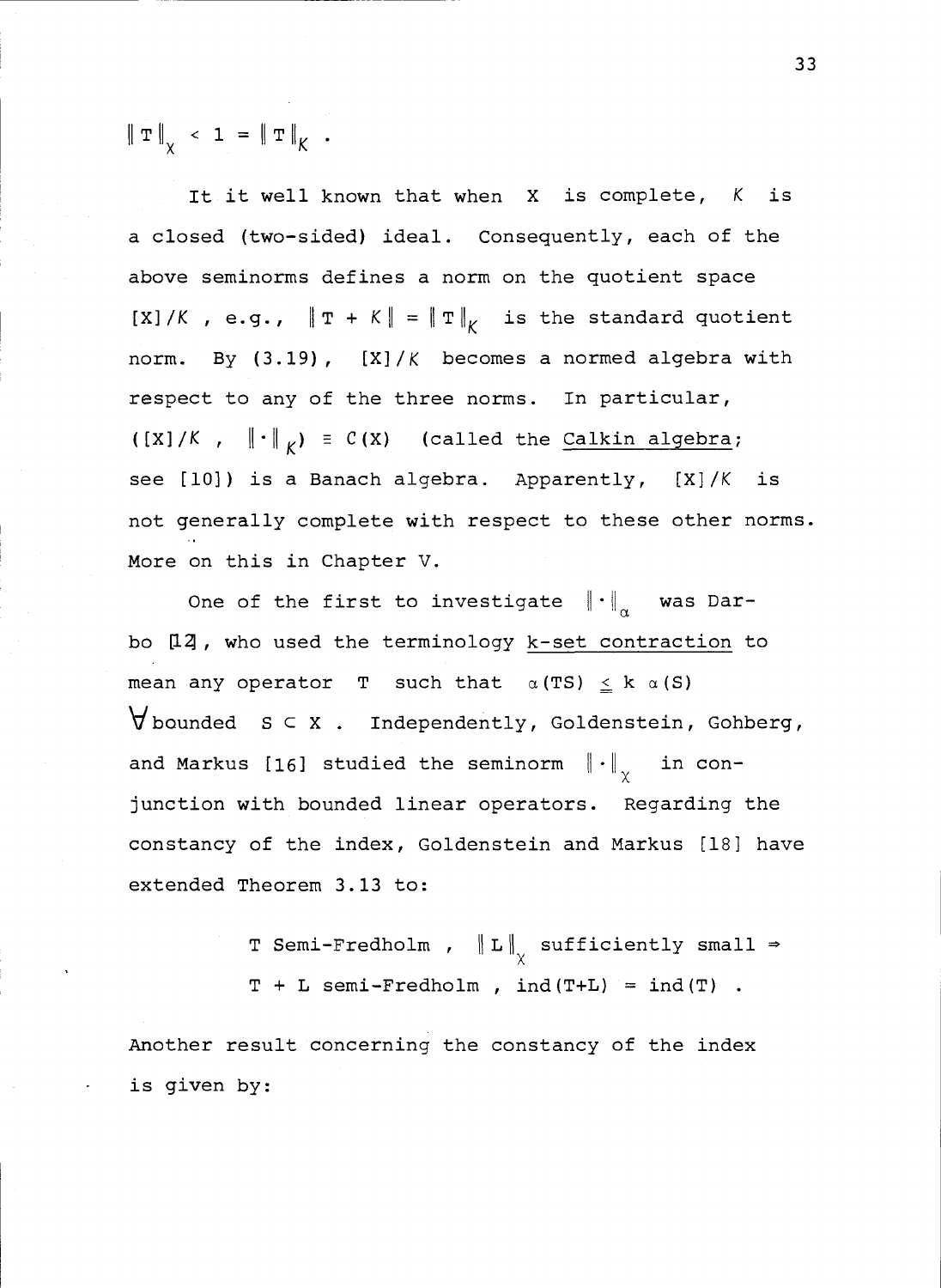T Fredholm,

 $X(LS) \le kX(TS)$  Vbounded  $S \subseteq X$ ,  $k < 1 \Rightarrow$  $T + L$  Fredholm,  $ind(T+L) = ind(T)$ .

See Sadovskii [33], Petryshyn and Fitzpatrick [31] for more details. The special case when  $T = I$  is worth mentioning.

Other relevant contributions were made by Nussbaum [28], and Sedaev [35]. For Hilbert space results, see Stuart [36] and Webb [43].

Remark: Much of the work in recent years has been devoted to nonlinear operator theory. Vainikko and Sadovskii [41], and Nussbaum [29] formulated degree theories based on the above measures of noncompactness. For related results, including fixed point theorems, see Appell and Pera [8], Nussbaum [30], Petryshyn and Fitzpatrick [31], Sadovskii [33], Webb [42], and Wolf [46].

Two of the above seminorms are equivalent.

#### Theorem 3.19.

$$
\frac{1}{2} \|T\|_{\alpha} \leq \|T\|_{\chi} \leq 2 \|T\|_{\alpha} .
$$

proof: Let  $S \subset X$  be bounded. Then by (2.18) we have

$$
\alpha (TS) \leq 2 \times (TS) \leq 2 \|T\|_{\chi} \times (S)
$$
  

$$
\leq 2 \|T\|_{\chi} \alpha (S)
$$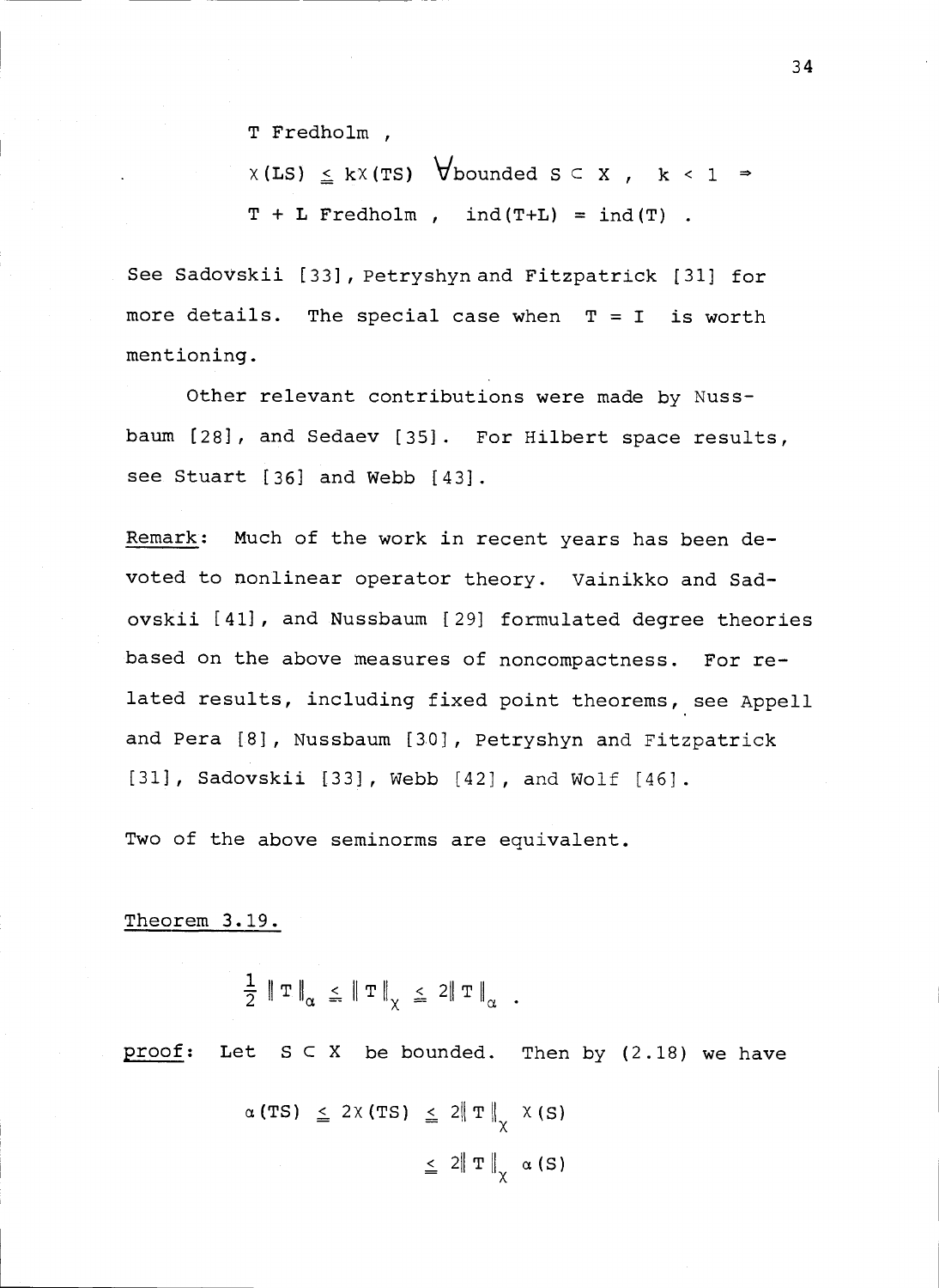$$
X(TS) \leq \alpha(TS) \leq \|T\|_{\alpha} \alpha(S) \leq 2\|T\|_{\alpha} X(S) .
$$

When working with linear operators,  $\left\|\cdot\right\|_{\chi}$  is very convenient to deal with, as the next result demonstrates.

Lemma 3.20.

$$
\|\mathbf{T}\|_{\chi} = \chi(\mathbf{T}\mathbf{B}) \quad .
$$

proof: Since  $X(B) \le 1$  we have

$$
X(TB) \leq \|T\|_{X} X(B) \leq \|T\|_{X} .
$$

To show the reverse inequality, let  $S \subseteq X$  be bounded and let  $\varepsilon > X(S)$ . Then  $\exists$  finite  $\varepsilon$ -net  $\{x_1, \ldots, x_n\} \subset X$  of S, i.e., TS  $\subseteq$   $\bigcup_{k=1}^{\infty}$  TB( $x_k$ ,e) . For any  $1 \le k \le n$  , TB( $x_k$ ,  $\varepsilon$ ) =  $\varepsilon$  TB( $\frac{x_k}{\varepsilon}$ , 1) =  $\varepsilon$  TB +  $\frac{x_k}{\varepsilon}$  gives  $X(TS) \leq \max_{1 \leq k \leq n} \{X(TB(x_k,\epsilon))\} = \epsilon \times (TB)$ . Since  $\epsilon > X(S)$  was arbitrary we are done.

The next theorem extends the result of Schauder on the compactness of the conjugate (cf. Theorem 3.8). We shall use the same symbol,  $X$ , to denote the measure of noncompactness of sets in the conjugate spaces X' and X" , as well as in X .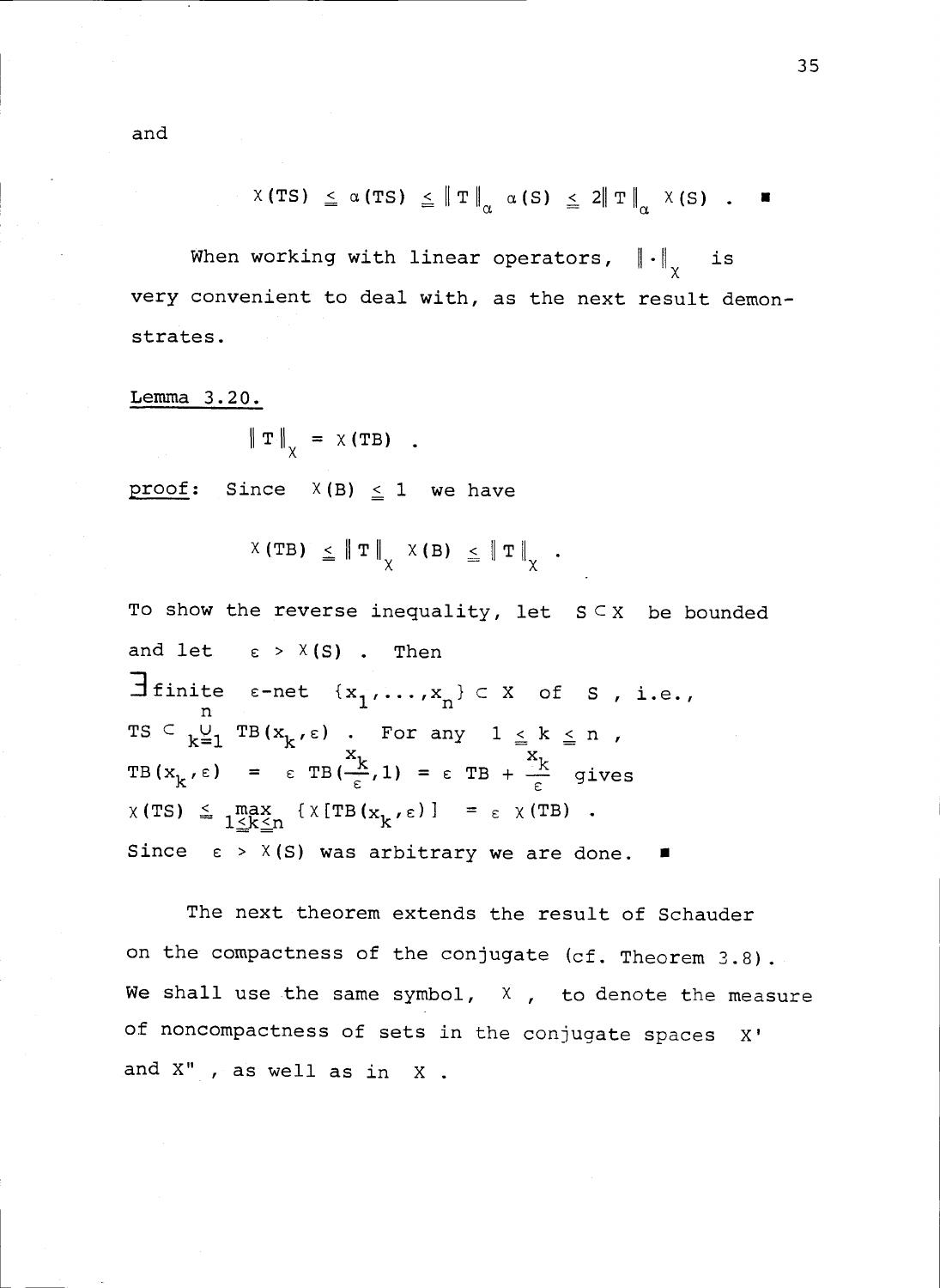Theorem 3.21. (Goldenstein and Markus [18])

 $\frac{1}{2}$   $\|\mathbf{T}\|_{\vee}$   $\leq$   $\|\mathbf{T'}\|_{\vee}$   $\leq$  2  $\|\mathbf{T}\|_{\vee}$  . proof:  $Set$  B' = {f  $\in$  X':  $||f|| \le 1$  . Let  $\varepsilon > 0$ . Then  $\Box$  finite  $(\Vert T \Vert + \frac{1}{3})$  - net of TB , say  $\{y_i: 1 \leq i \leq m\}$ . Set  $A = \{\lambda \in \mathbb{C}: |\lambda| \leq \max \{\|y_i\|, 1\}\}\$ , and partition A into disjoint sets  $A_{\mathbf{i}}$ ,  $1 \leq \mathbf{j} \leq \mathbf{n}$ , with diam  $\Delta_{\dot{1}} < \frac{\epsilon}{3}$ . Then  $f \in B'$ ,  $1 \leq i \leq m$ with diam  $\Delta_j < \frac{1}{3}$ .<br>  $f(y_i) \in \Delta_{k(i)}$ ,  $1 \le$  $1\, \leq \,$  k(i)  $\, \leq \,$  n . Divide B' into equivalence classes  $C_k$ ,  $1 \le k \le p$ , as follows:

f,g  $\in$  C<sub>k</sub>  $\Leftrightarrow$ 

$$
f(y_i)
$$
,  $g(y_i) \in \Delta_{k(i)}$   $\forall 1 \leq i \leq m$ .

We claim that  $\mathtt{diam}$  T'C  $_{\mathbf{k}}$  < 2  $\left\| \mathtt{T} \right\|_{\chi}$  +  $\varepsilon$  . For if f,g  $\in$  C<sub>k</sub> and if  $x \in B$  then  $\exists$ 1  $\leq$  i  $\leq$  m such that

$$
|f(Tx) - g(Tx)| \leq |f(Tx) - f(y_1)| + |f(y_1) - g(y_1)|
$$
  
+  $|g(y_1) - g(Tx)|$   

$$
\leq 2 \|Tx - y_1\| + \frac{\varepsilon}{3}
$$
  

$$
< 2 (\|T\|_X + \frac{\varepsilon}{3}) + \frac{\varepsilon}{3} = 2 \|T\|_X + \varepsilon.
$$

Since  $\varepsilon > 0$  was arbitrary, it follows that  $\|\mathbf{T}^{\dagger}\|_{\mathbf{y}} \leq 2 \|\mathbf{T}\|_{\mathbf{y}}.$ 

The second part of the theorem follows from the first. From the above arguments we have T" $\Vert_{\chi}$   $\leq$  2  $\Vert$ T' $\Vert_{\chi}$  . If J is the isometric embedding of X into X" then  $X(J(S)) = X(S)$  for all bounded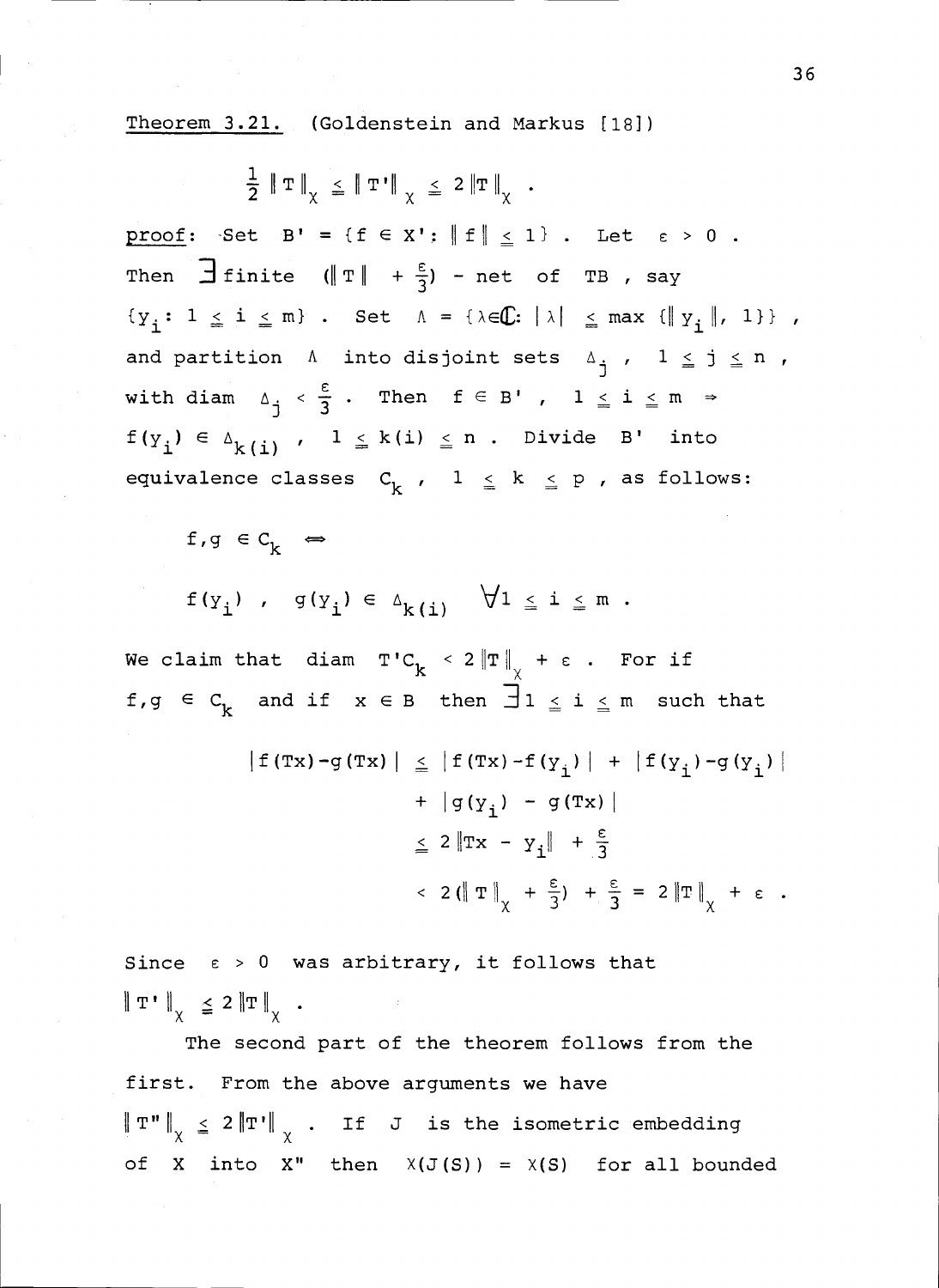$S \subset X$  . Moreover, as  $JT = T''J$ , we have

$$
X(TS) = X(J(TS)) = X(T''(J(S)))
$$
  
\n
$$
\leq 2 \|T'\|_{X} X(JS)
$$
  
\n
$$
= 2 \|T'\|_{X} X(S) . \blacksquare
$$

Remark: The above proof showed that  $B'$  , which has a diameter of <sup>2</sup>, can be covered by finitely many sets each with a diameter of at most  $\|\mathbf{T}\|_{\mathcal{V}}$   $\cdot$  2 +  $\epsilon$  ,  $\epsilon$  > 0 . Nussbaum [28] has suitably modified the proof to show that if  $S' \subset X'$  has diameter of at most d, then T'S' can be covered by finitely many sets whose diameters are at most  $\|\mathbf{T}\|_{\chi} \cdot d + \varepsilon$ ,  $\varepsilon > 0$  arbitrary. This yields

### Corollary 3.22.

 $\left\| \left. \mathbf{T}^{\intercal} \right\|_{\alpha} \leq \left\| \left. \mathbf{T} \right\|_{\chi} \right. , \quad \left\| \left. \mathbf{T} \right\|_{\alpha} \leq \left\| \left. \mathbf{T}^{\intercal} \right\|_{\chi} \right. .$ 

We are now in a position to derive the main results of this section.

# Definition 3.23.

 $T \in [X]$  is called K-condensing if  $\|T\|_K < 1$ .

It can be shown, by using purely classical techniques, that T  $K$ -condensing  $\Rightarrow$  I - T Fredholm of index zero (see Pietsch (32], Taylor and Lay [39]). We shall obtain the above assertion as a consequence of a more general result.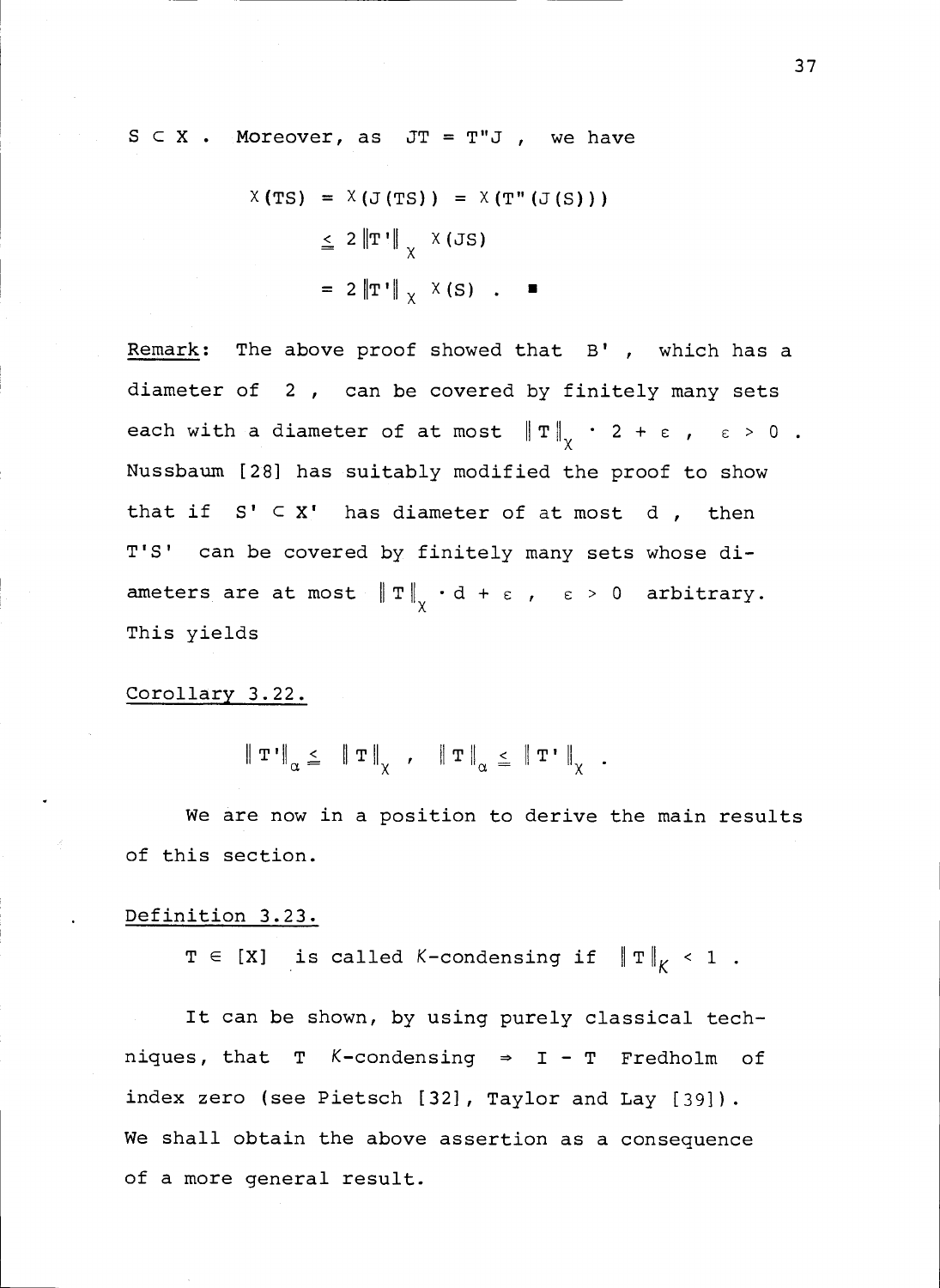# Definition 3.24.

 $T \in [X]$  is called  $\chi$ -condensing ( $\alpha$ - condensing), if  $\left\| \mathbf{T} \right\|_{\vee}$  < 1 ( $\left\| \mathbf{T} \right\|_{\alpha}$  < 1).

Remark: By condensing, we shall mean  $X -$  condensing.

Theorem 3.25. (Nussbaum [28], Goldenstein, Gohberg and Markus [16]) If  $T \in [X]$  and  $T^n$  is condensing for some

 $n \geq 1$  then  $I - T$  is Fredholm of index zero. proof: Let  $S \subseteq X$  be bounded,  $(\overline{I-T})S$  compact. The identity I =  $\mathbf{T}^{\mathbf{n}} + \frac{\mathbf{r}^{\mathbf{n}-1}}{\mathbf{k}^{\mathbf{p}-1}} \mathbf{T}^{\mathbf{k}}$  (I-T) gives  $S \subset T^{n}S + \sum_{k=0}^{n-1} T^{k}(I-T)S$  . Consequently,  $n-1$  $X(S) \leq \|T^{n}\|_{X} \times (S) + \sum_{k=0}^{\infty} \|T^{k}\|_{X} \times [(T-T)S]$ ,  $=$   $\|\mathbf{T}^{n}\|_{\vee} \times (s)$ .

Since  $\|\mathbf{T}^{\mathbf{n}}\|_{\chi}$  < 1 , it follows that  $\chi(\mathbf{S}) = 0$  . Hence, I-T is regular, i.e., dim  $N(I-T) < \infty$  and  $R(I-T)$ is closed (cf. Theorem 3.16.). By Corollary 3.22,

$$
\| (\mathbf{T}^{\mathbf{n}})^{\mathbf{1}} \|_{\alpha} = \| (\mathbf{T}^{\mathbf{1}})^{\mathbf{n}} \|_{\alpha} < 1.
$$

The previous arguments with  $X$  replaced by  $\alpha$  and S replaced by  $S' \subseteq X'$  show that  $(I-T)'$  is also regular. Therefore, since R(I-T) is closed, dim  $N[(I-T)'] = codim R(I-T) < \infty$ . Consequently, I-T is Fredholm. The same arguments show that I - tT is Fredholm  $\forall t \in [0,1]$  . By the stability of the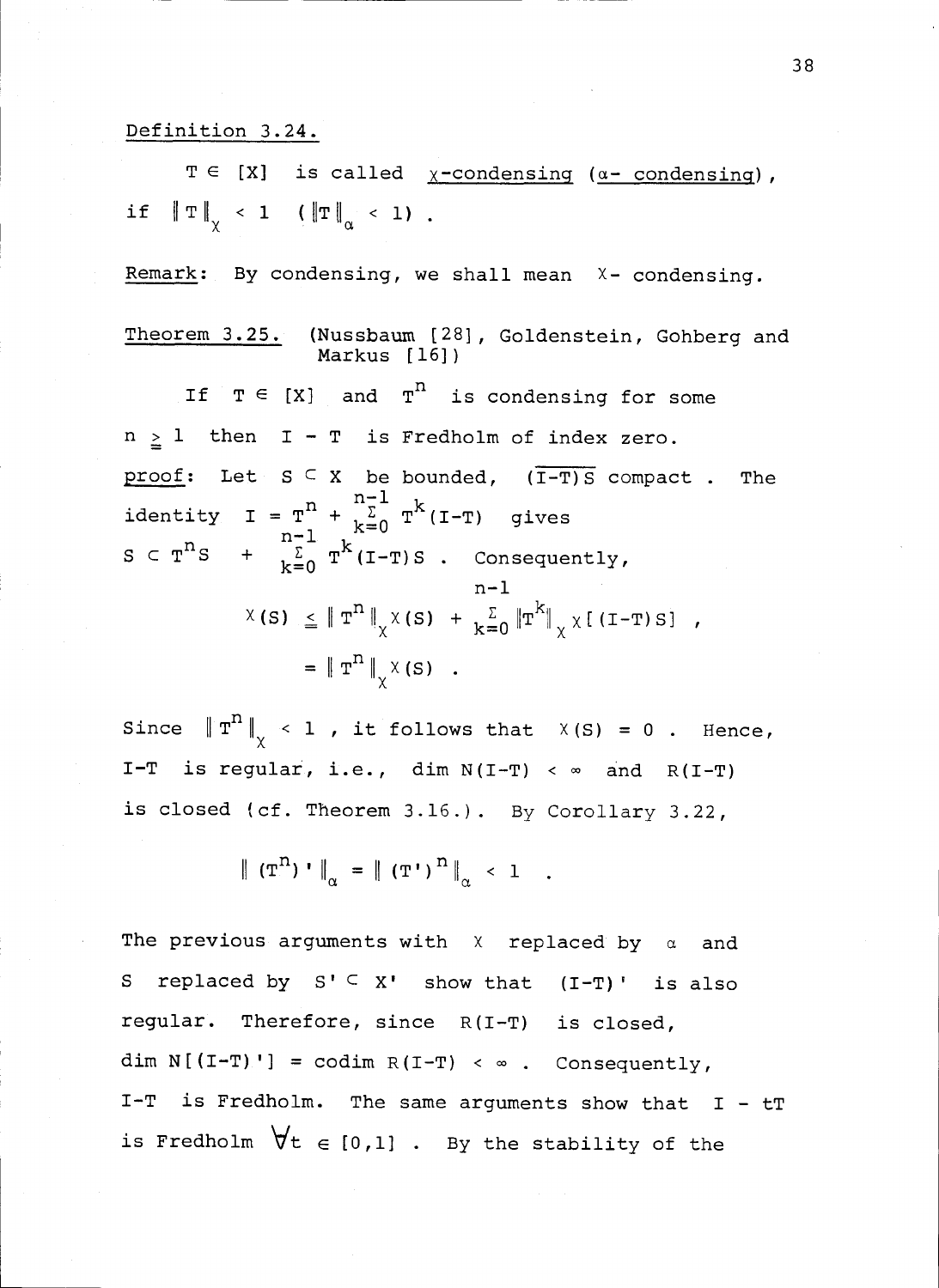index, ind(I-T) = ind(I) =  $0$   $\blacksquare$ 

In light of (3.20) we have the

Corollary 3.26.

T  $K$ -condensing  $\Rightarrow$  ind(I-T) = 0.

Various authors have obtained Theorem 3.25 using different, but equivalent, seminorms, e.g.  $\left\| \cdot \right\|_{\sim}$ . The next theorem shows the equivalence of the different approaches.

#### Theorem 3.27.

 $1/n$ If  $T \in [X]$  then  $\lim_{n \to \infty} \|T^{**}\|_X$  exists and equals  $\mathbf{r}(\mathbf{T}) = \inf_{\mathbf{n}} \|\mathbf{T}^{\mathbf{n}}\|_{\chi}^{1/n}$  . Moreover, if  $|\lambda| > \mathbf{r}(\mathbf{T})$  then  $\lambda I$  - T is Fredholm of index zero. 1/n proof: We first show that  $r(T) = \lim_{n \to \infty} \|T^{11}\|_{\chi}$  . It suffices to show that  $\lim_{n \to \infty} \sup \|\Upsilon^{n}\|_{\chi}^{1/n} \leq r(T)$ . Given any  $\varepsilon > 0$  choose m so that  $\|T^m\|_{\nu}^{1/m} \le r(T) + \varepsilon$ . For each positive integer  $n$  we have  $n = pm+q$  where  $0 \le q \le m-1$ , p,q integers . Then by (3.19),  $T^{n} \parallel_{\chi}^{1/n} \leq \|T^{m}\|_{\chi}^{p/m} \|T\|_{\chi}^{q/n} \leq (r(T) + \epsilon)^{mq/n} \|T\|_{\chi}^{q/n}.$ Since  $\frac{q}{n} \to 0$  and  $\frac{mq}{n} \to 1$  as  $n \to \infty$  we obtain lim sup  $\| \operatorname{T}^n \|^{{1/n}}$   $\leq$  r(T) +  $\epsilon$  . Since  $\epsilon$  was arbitrary,  $\chi$   $\approx$   $\pm$  (1)  $\approx$ the desired inequality holds.

Now choose  $|\lambda| > r(T)$  and n large enough so that  $|\lambda| > \|T^{\prime\prime}\|_{\chi}^{1/\prime\prime}$  . Then  $\| (\lambda^{-1}T)^{\prime\prime}\|_{\chi} < 1$  . From the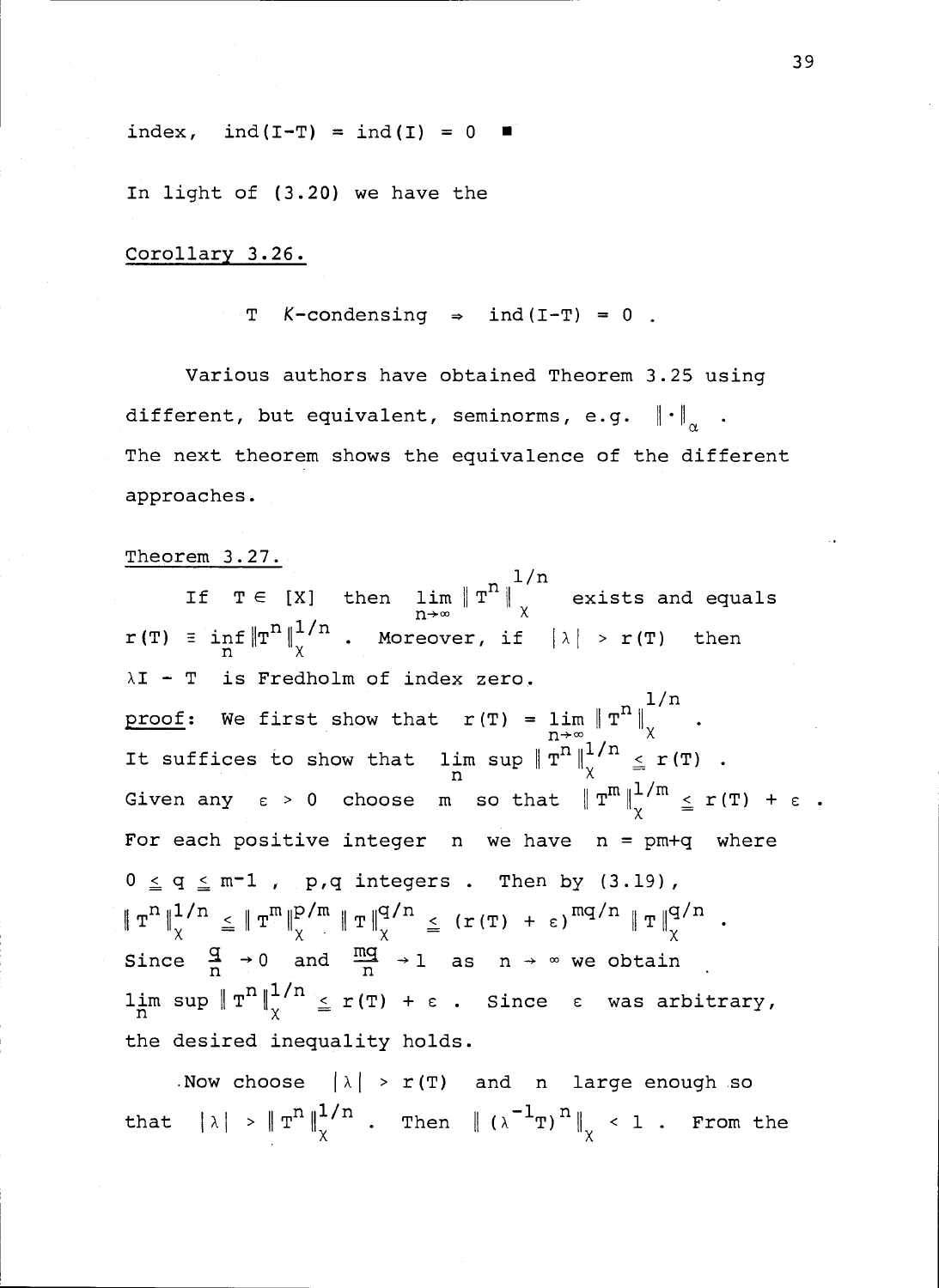previous theorem  $I - \lambda^{-1}T$  is Fredholm of index zero. As a result,  $\lambda I - T = (\lambda I)(I - \lambda^{-1}T)$  is Fredholm with ind( $\lambda I-T$ ) = ind( $\lambda I$ ) + ind( $I-\lambda$ <sup>-1</sup>T) = 0 .  $\blacksquare$ 

# Corollary 3.28.

Let  $\|\cdot\|$  be any seminorm equivalent to  $\|\cdot\|_{\sqrt{2}}$  on [X] . If  $T^n$ ,  $T \in [X]$  , is condensing with respect to  $\|\cdot\|$  , i.e.  $\|\mathbf{T}^{n}\|$  < 1 , for some  $n \geq 1$  then  $I - T$  is Fredholm of index zero.

proof: By the equivalence of seminorms,  $\exists m$ ,  $M > 0$ such that

$$
\mathsf{m} \|\mathsf{T}\|_{\chi} \leq \| \mathsf{T}\| \leq \mathsf{M} \|\mathsf{T}\|_{\chi} \qquad \forall \mathsf{T} \in [X] .
$$

Consequently,

$$
r(T) = \lim_{n \to \infty} (m \|T^{n}\|_{\chi})^{1/n} \leq \lim_{n \to \infty} \|T^{n}\|^{1/n}
$$
  
 $\leq \lim_{n \to \infty} (M \|T^{n}\|_{\chi})^{1/n} = r(T)$ .

One such seminorm which has been investigated is defined by

$$
\|\mathbf{T}\| = \inf_{\text{codim } \mathbf{F} < \infty} \|\mathbf{T}\|_{\mathbf{F}} \quad .
$$

Sedaev [35] showed that

$$
\|\mathbf{T}\| = \|\mathbf{T'}\|_{\chi} \quad \text{and} \quad \|\mathbf{T''}\|_{\chi} \leq \|\mathbf{T}\|_{\chi} .
$$

Since  $JB \subset B''$  we have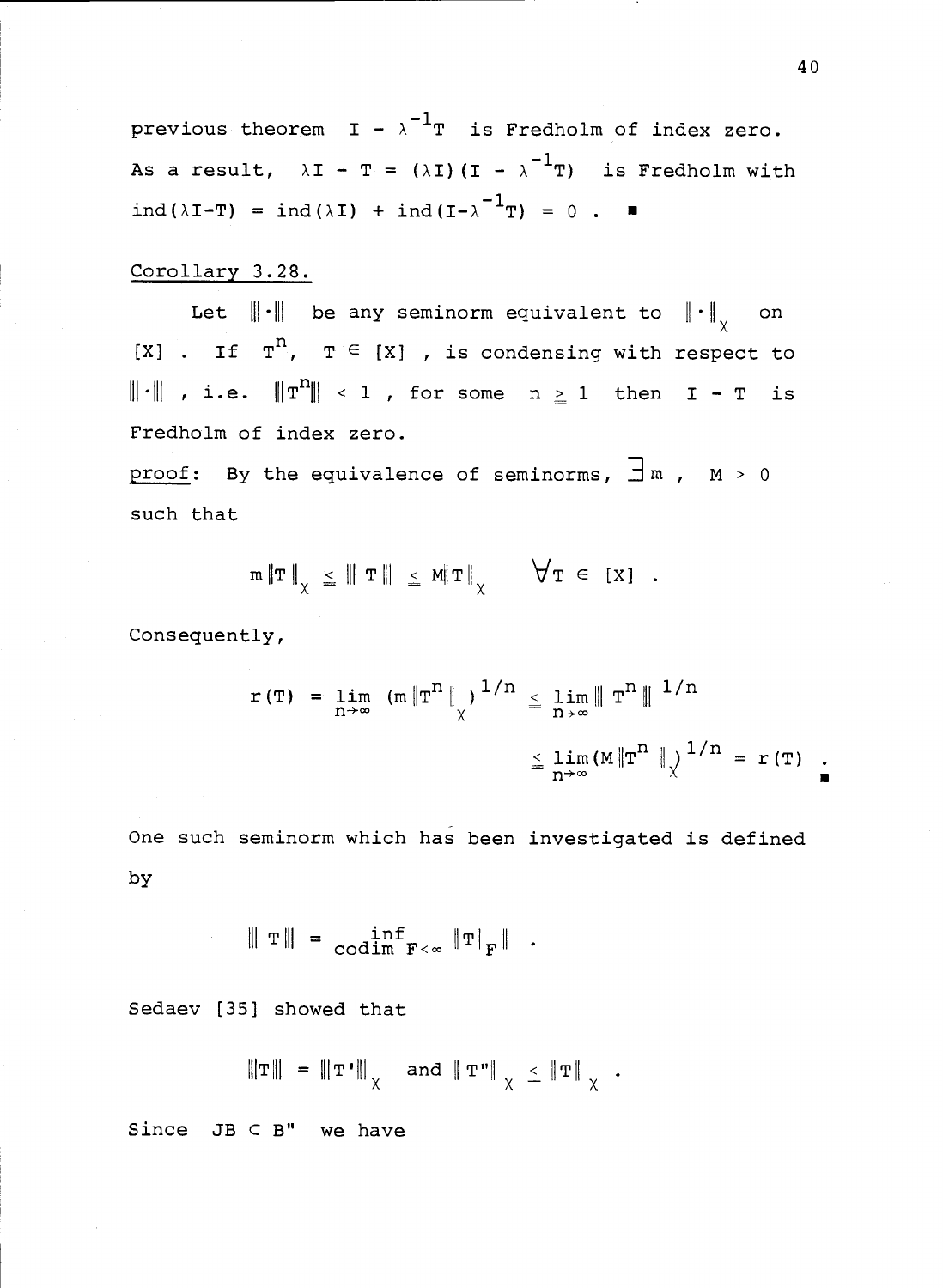$$
\|\mathbf{T}\|_{\chi} = \chi(\mathbf{T}\mathbf{B}) = \chi(\mathbf{J}(\mathbf{T}\mathbf{B}))
$$
  

$$
= \chi(\mathbf{T}''(\mathbf{J}\mathbf{B}))
$$
  

$$
\leq \chi(\mathbf{T}''\mathbf{B}''') = \|\mathbf{T}''\|_{\chi}.
$$

Thus,  $\left\| \mathbf{T} \right\|_{\chi}$  =  $\left\| \mathbf{T}^{\mathbf{u}} \right\|_{\chi}$  . By Theorem 3.21 it follows that  $\left\|T\right\|_{\chi} \leq \left\|T\right\|_{\chi} = \left\|T\right\|_{\chi} \leq 2\left\|T\right\|_{\chi}$ 

and so we obtain the equivalence

$$
\frac{1}{2} \parallel T \parallel \leq \Vert T \Vert_{\chi} \leq 2 \parallel T \parallel .
$$

A direct proof, along with other properties, is given by Lebow and Schechter [26].

That  $r(T)$  resembles a kind of spectral radius is no accident.

Note that  $r(T + K) = r(T)$   $\forall K \in K$ . Since this radius is unchanged under compact perturbations it is reasonable to believe that  $r(T)$  may be related to the spectral radius of  $T + K$  as an element in the Calkin algebra  $C(X)$  . This is indeed the case. Let X be a complex Banach space and recall that the resolvent set and spectrum of  $T + K \in C(X)$  are defined by

 $p(T+K) = {\lambda \in \mathbb{C}: ( \lambda I-T ) + K \text{ is invertible in } C(X) }$ ,  $\sigma$  (T+K) =  $\mathbb{C}\setminus\rho$  (T+K).

A standard result of Banach algebras is that  $\sigma$  is compact and the <u>spectral radius</u>  $r_{\sigma}(T+K) = \frac{max}{\lambda \in \sigma(T+K)}|\lambda|$  $\lambda$ ∈σ (Τ+Κ) $^{\mid\,\,\wedge\,\,\mid}$ is given by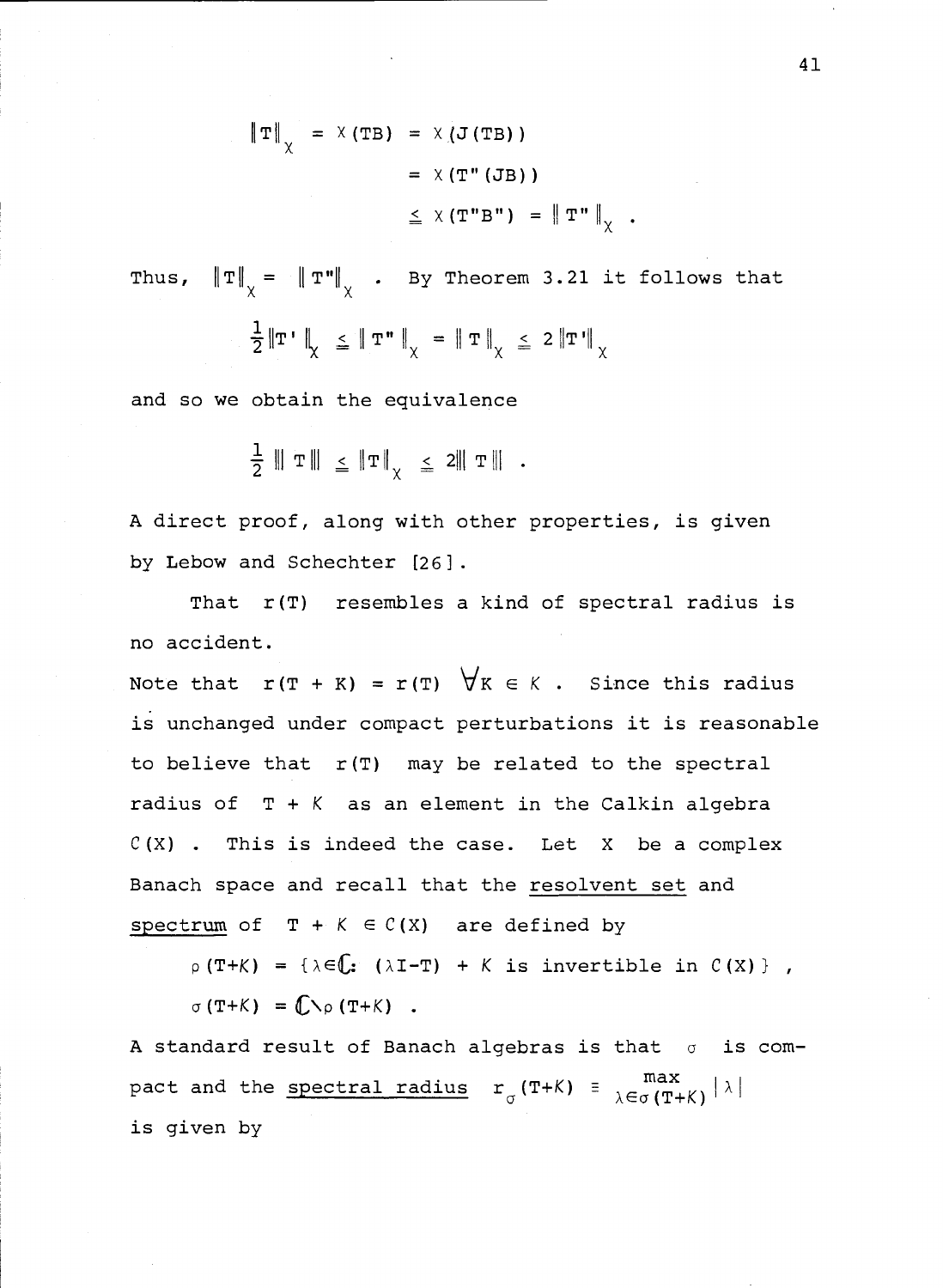$$
r_{\sigma}(\text{T} + \text{K}) = \lim_{n \to \infty} \|(\text{T} + \text{K})^{n}\|^{1/n}
$$
  
=  $\lim_{n \to \infty} \| \text{T}^{n} \|_{K}^{1/n}$ .

Since  $\left\| \, \mathrm{T} \, \right\|_{\chi} \ \leq \left\| \, \mathrm{T} \, \right\|_{\mathcal{K}}$  we have  $x \sim$ 

$$
r(T) \leq r_{\sigma}(T+K) .
$$

We show the reverse inequality. First of all, note that by Theorem 3.12

$$
\rho(T+K) = \{\lambda \in \mathbb{C}: \lambda I-T \text{ is Fredholm}\} \equiv \Phi_{\mathbf{p}},
$$

Thus, the Fredholm resolvent set of T .

$$
(3.21) \t\t\t\t r_{\sigma}(\texttt{T+K}) = \max_{\lambda \notin \Phi_{\texttt{T}}} |\lambda| .
$$

If  $|\lambda| > r(T)$  we have by the previous theorem that  $\lambda \in \Phi_{\textbf{T}}$  . Then  $|\lambda|$  >  $\texttt{r}_{\sigma}(\texttt{T+K})$  and therefore,

$$
r(T) = r\sigma (T+K) .
$$

Alternatively written,

$$
(3.22) \quad \lim_{n \to \infty} \| T^{n} \|_{\chi}^{1/n} = \lim_{n \to \infty} \| T^{n} \|_{K}^{1/n}.
$$

The above result can be found in Nussbaum [28] and Lebow and Schechter [26]. They also go on to show that r(T) is equal to the spectral radius of the essential spectrum no matter which of the known definitions of the essential spectrum is used.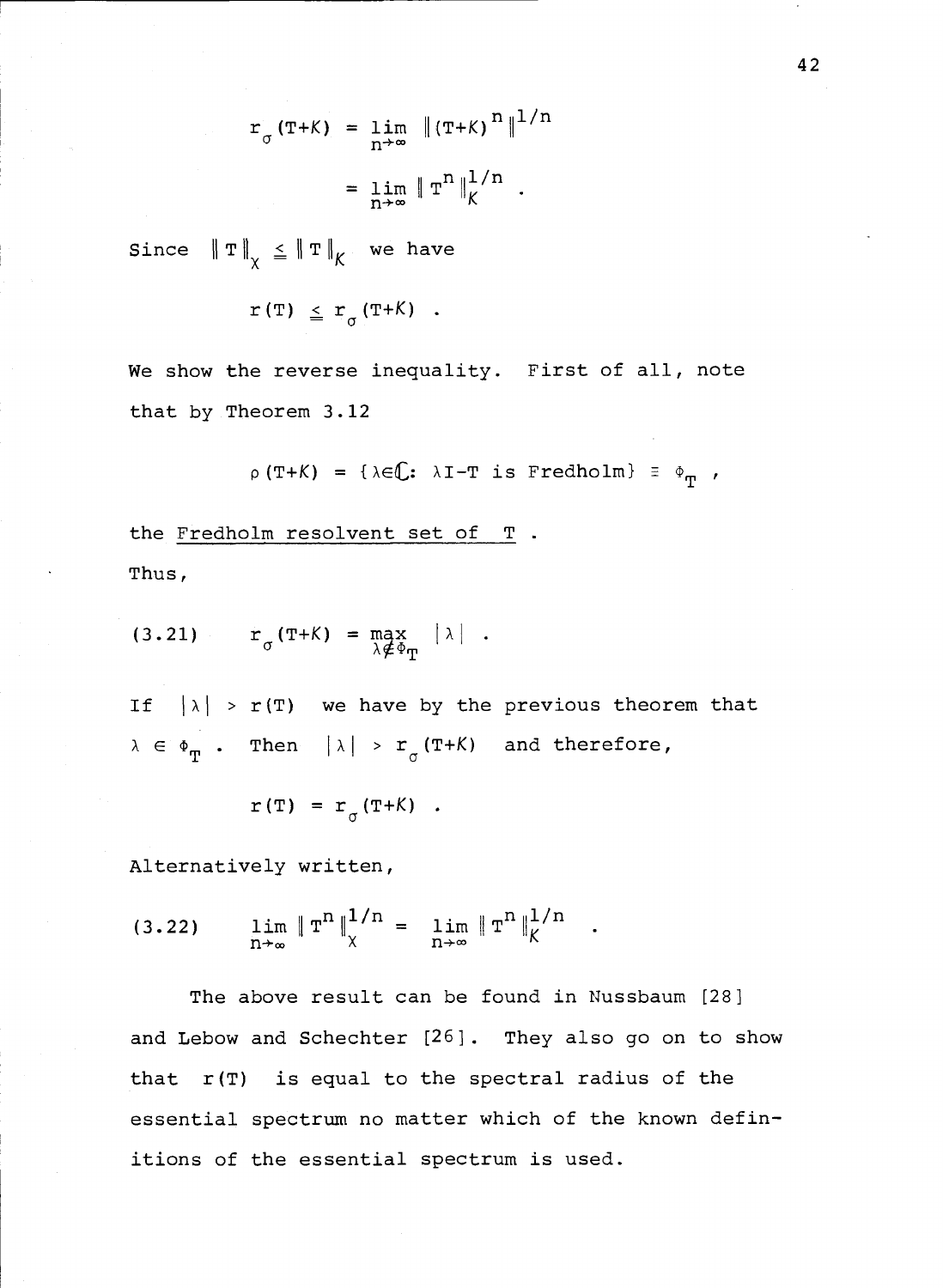In some sense, equation (3.22) can be thought of as a partial converse to: T K-condensing  $\Rightarrow$  T  $x$ -condensing. For if  $\left\| \, \mathbb{T} \, \right\|_{\chi} \, < \, 1$  then  $\left\| \, \mathbb{T}^{\prime\prime} \, \right\|_{K} \, < \, 1$   $\; \; \forall n$  large . In general, however,  $n > 1$ . In particular, the two notions of condensing are equivalent in any Hilbert space.

#### Theorem 3.29.

Let H be a (real or complex) Hilbert space. Then  $\|\mathbf{T}\|_{\mathbf{y}} = \|\mathbf{T}\|_{\mathbf{K}} \quad \forall \mathbf{T} \in [H]$ .

proof: By (3.20),  $\|T\|_{\chi} \leq \|T\|_{K}$ . Let  $\varepsilon > 0$ . Then  $\exists$  a finite  $(\Vert \mathbf{T} \Vert_{\mathbf{y}} + \varepsilon)$ -net  $\{y_1, \dots, y_n\}$  of TB by Lemma 3.20. Set F = span  $\{y_1, \ldots, y_n\}$  and let P be the orthogonal projection of H onto F . Then PT is compact and  $\|Tx - PTx\| = \inf_{x \in \mathbb{R}} \|Tx - y\| \quad \forall x \in B$ . Since YE E' for each  $x \in B \text{ by } x \in \{y_1, \ldots, y_n\} \subset F$  such that  $\|\mathbf{T} \mathbf{x} - \mathbf{y}_{k}\| \leq \|\mathbf{T}\|_{\chi} + \varepsilon$  we see that

$$
\|\mathbf{T} - \mathbf{PT}\| = \sup_{\mathbf{X} \in \mathbf{B}} \|\mathbf{Tx} - \mathbf{PTx}\| \le \|\mathbf{T}\|_{\chi} + \varepsilon.
$$

Since  $\varepsilon$  was arbitrary the theorem follows.

Remark: The above result is found in Webb [43] though our proof is much more elementary. His goal was to determine conditions on T (e.g., T self-adjoint or T normal) to guarantee equality between  $\|T\|_{\alpha}$ ,  $\|T\|_{\gamma}$ , and the essential spectral radius.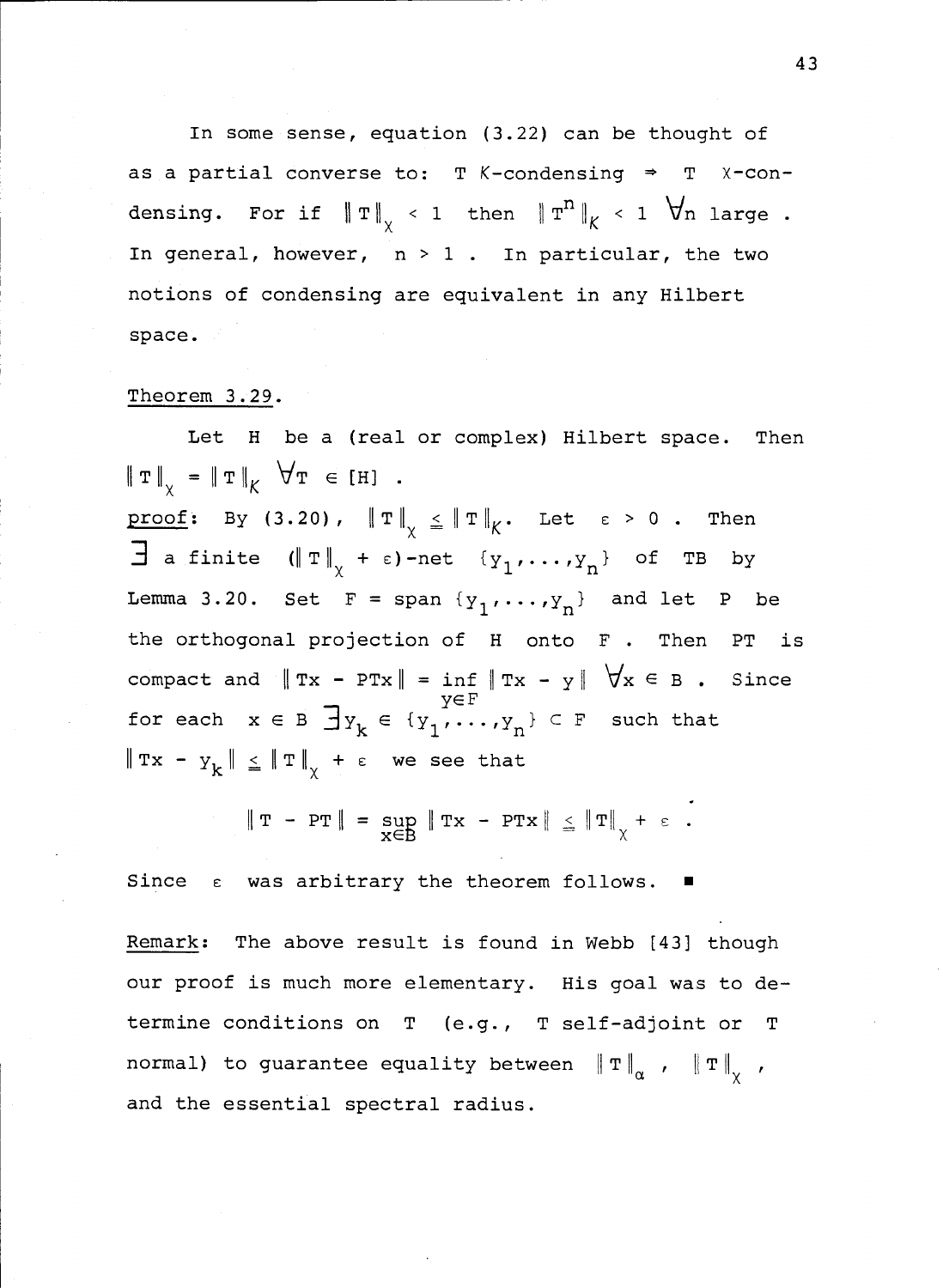Remark: Thus, in a Hilbert space,  $T \times -$  condensing implies that  $\exists$  compact  $K \in [H]$  such that  $T = K + (T-K)$ , with  $T-K < 1$  (i.e.  $T-K$  is contractive). If X is a complex Banach space then contained in Istratescu [22], Sadovskii [33], and Sedaev [35], is:  $\|\mathbf{T}\|_{\chi}$  < 1  $\Rightarrow$  T = K+T<sub>1</sub>, where K is finitedimensional and  $r_{\sigma}(T_1)$  < 1. This is extended to X real via a complexification argument (cf. Sadovskii [33], Sedaev [35]).

Since  $r(K) = 0 \quad \forall K \in K$  we see that Theorem 3.27 directly extends Corollary 3.9, i.e.,  $|\lambda| > r(T)$   $\Rightarrow$ either  $(\lambda I-T)^{-1} \in [X]$  or  $\lambda$  is an eigenvalue of finite multiplicity. Correspondingly, we extend Theorem 3.10.

# Theorem 3.30.

Let  $T \in [X]$  . Then for each  $\varepsilon > 0$  $\{\lambda \in \mathbb{C}: \lambda \text{ is an eigenvalue of } T \text{ with } |\lambda| \geq r(T) + \varepsilon\}$ is finite.

proof: Suppose T has infinitely many distinct eigenvalues  $\{\lambda_k\}_{k=1}^{\infty}$  with  $|\lambda_k| \ge r(T) + \varepsilon$ . Then we may choose corresponding eigenvectors  $x_k$  so that  ${x_k}_{k=1}^{\infty}$ is linearly independent. Let  $x_k = span \{x_1, ..., x_k\}$ . For  $k \ge 1$  there exist, by Riesz's lemma,  $y_k \in X_k \cap U$ so that  $\|y_k-x\| \geq 1$   $\forall x \in x_{k-1}$ . Since  $T^n$   $y_k \in x_k$ and  $(\lambda_k^n I - T^n) y_k \in X_{k-1}$  for each  $k \geq 1$  and any  $n \geq 1$  we see that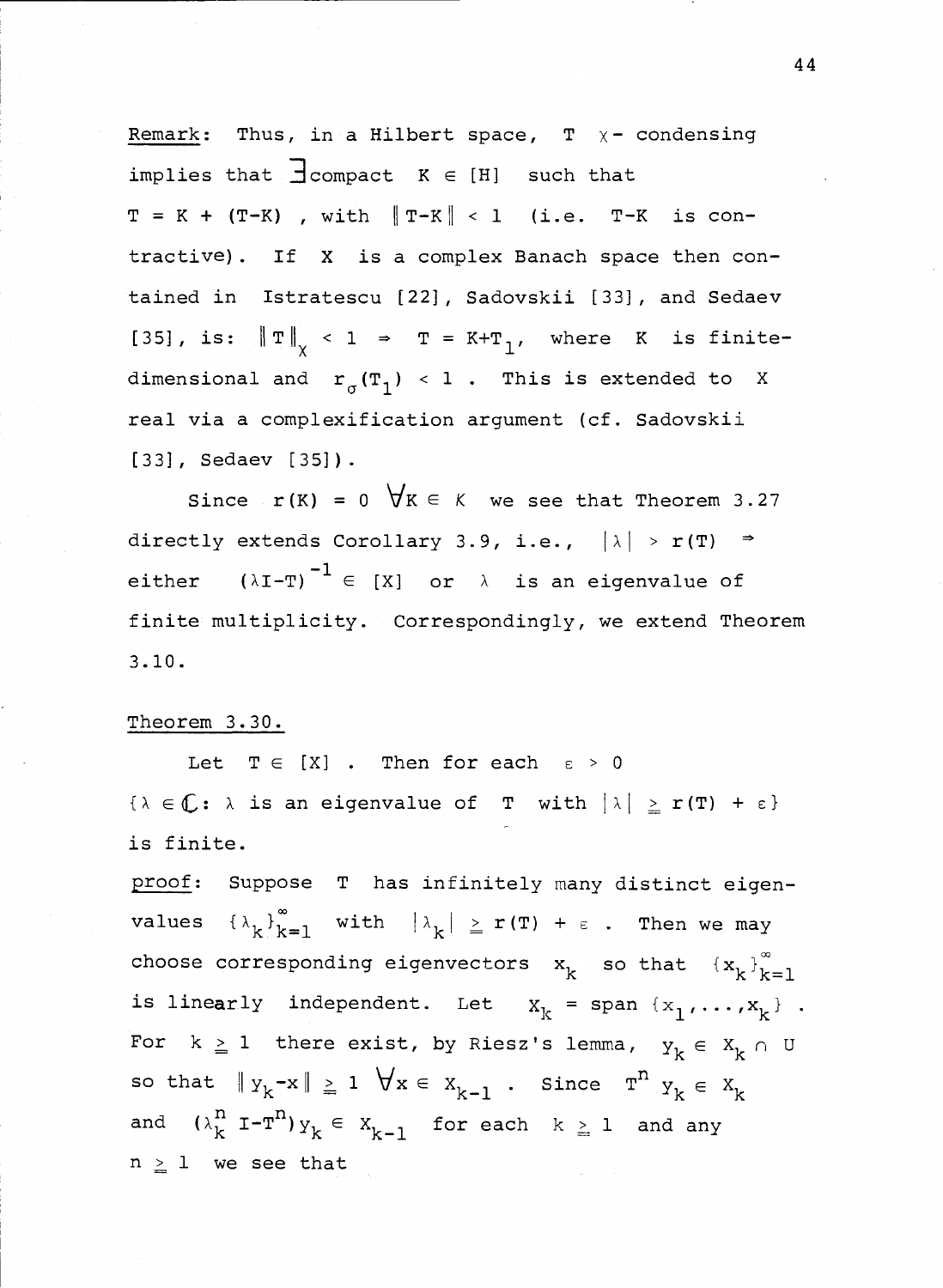$$
T^{n}Y_{m} - T^{n}Y_{k} = \lambda_{m}^{n} (Y_{m} - v), 1 \leq k < m, n \geq 1
$$

where  $v = \lambda_m^{-n} [(\lambda_m^n I - T^n)_{Y_m} + T^n_{Y_k}] \in X_{m-1}$ . It follows that

$$
\|\mathbf{T}^n \mathbf{y}_m - \mathbf{T}^n \mathbf{y}_k\| \geq |\lambda_m|^n \geq (r(\mathbf{T}) + \varepsilon)^n.
$$

This contradicts the fact that for n sufficiently large,

$$
\|\mathbf{T}^{\mathrm{R}}\| = \chi(\mathbf{T}^{\mathrm{R}})\langle (\mathbf{r}(\mathbf{T}) + \varepsilon)^{\mathrm{R}}\rangle. \blacksquare
$$

Remark: This is a direct adaptation of the proof given in the compact case (cf. Anselone [1]).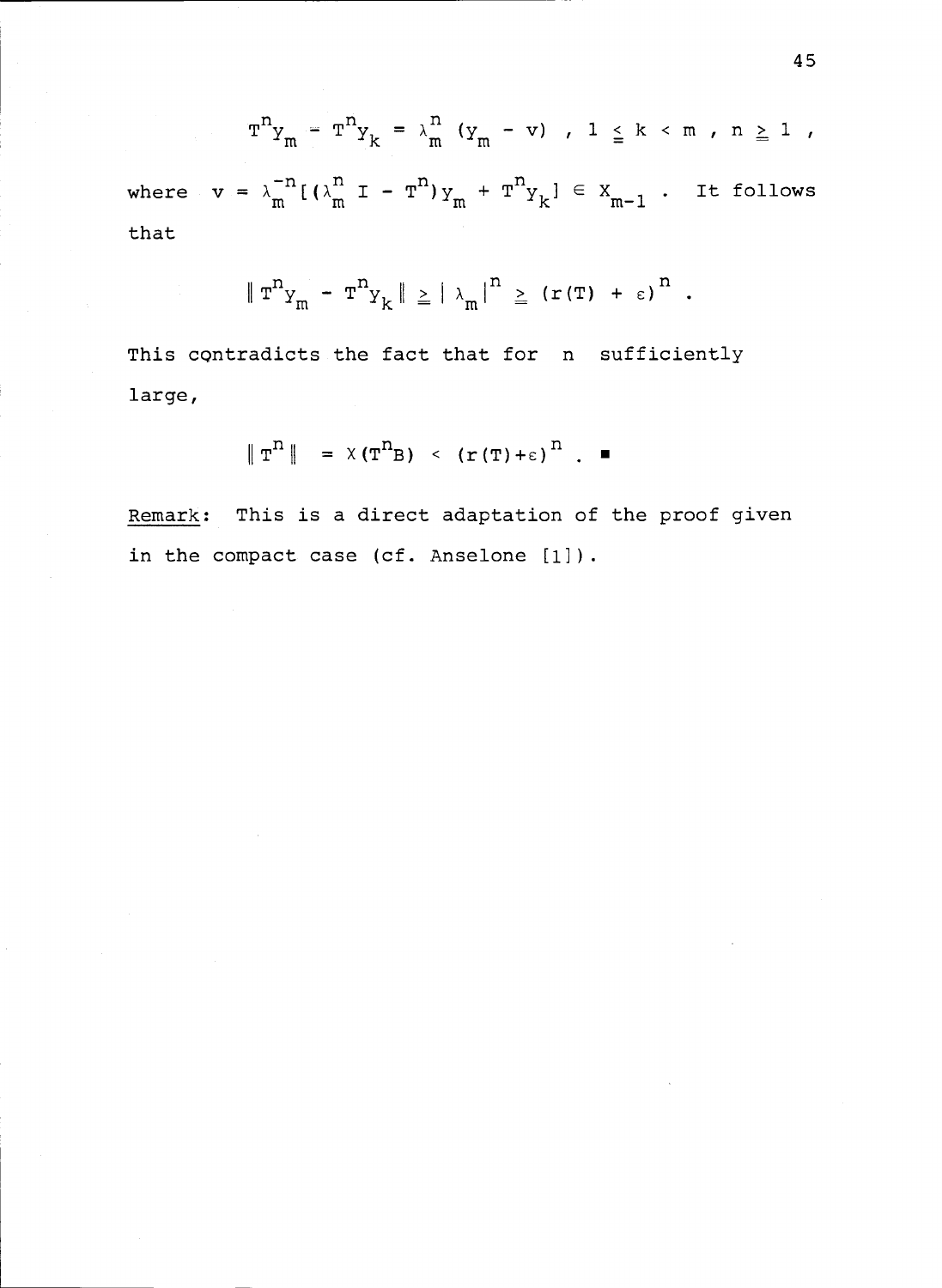#### IV. OPERATOR APPROXIMATIONS

# 1. Stable Approximations

In this section we begin the comparison of equations  $Ax = y$  and  $A_n x_n = y$ , where  $A_n A \in [X]$  and  ${A_n}$  satisfies certain hypotheses. These hypotheses will gradually be strengthened in the following two sections in order to obtain for all n large:

 $R(A) = X \Leftrightarrow R(A_n) = X$ (4.1)  $\exists A^{-1} \in [X] \Leftrightarrow \exists A_n^{-1} \in [X]$  uniformly bounded,  $A_{n}^{-1}$   $\rightarrow$   $A^{-1}$  on X with practical error bounds .

Let  $A_n$ ,  $A \in [X]$ . Denote pointwise convergence by  $A_n \rightarrow A$ . In terms of the cluster point sets given in Chapter II,

(4.2) 
$$
A_n \rightarrow A \Rightarrow \{N(A)\}^* \subset N(A)
$$
,  $\{R(A)\}^* \supset R(A)$ .

The special cases  $N(A) = \{0\}$ ,  $R(A) = X$  are worth mentioning.

# Definition 4.1.

 $\{A_n\}$  is <u>stable</u> if  $\exists A_n^{-1}$  bounded uniformly  $\forall$ n large . We say  $\{A_n\}$  converges stably to A , and write  $A_n \rightarrow A$ , if  $A_n \rightarrow A$ ,  $\{A_n\}$  is stable, and  $R(A_n) = X \quad \forall n \text{ large}$ .

Remark: In general,  $A_n^{-1}$  is only defined on  $R(A_n)$ .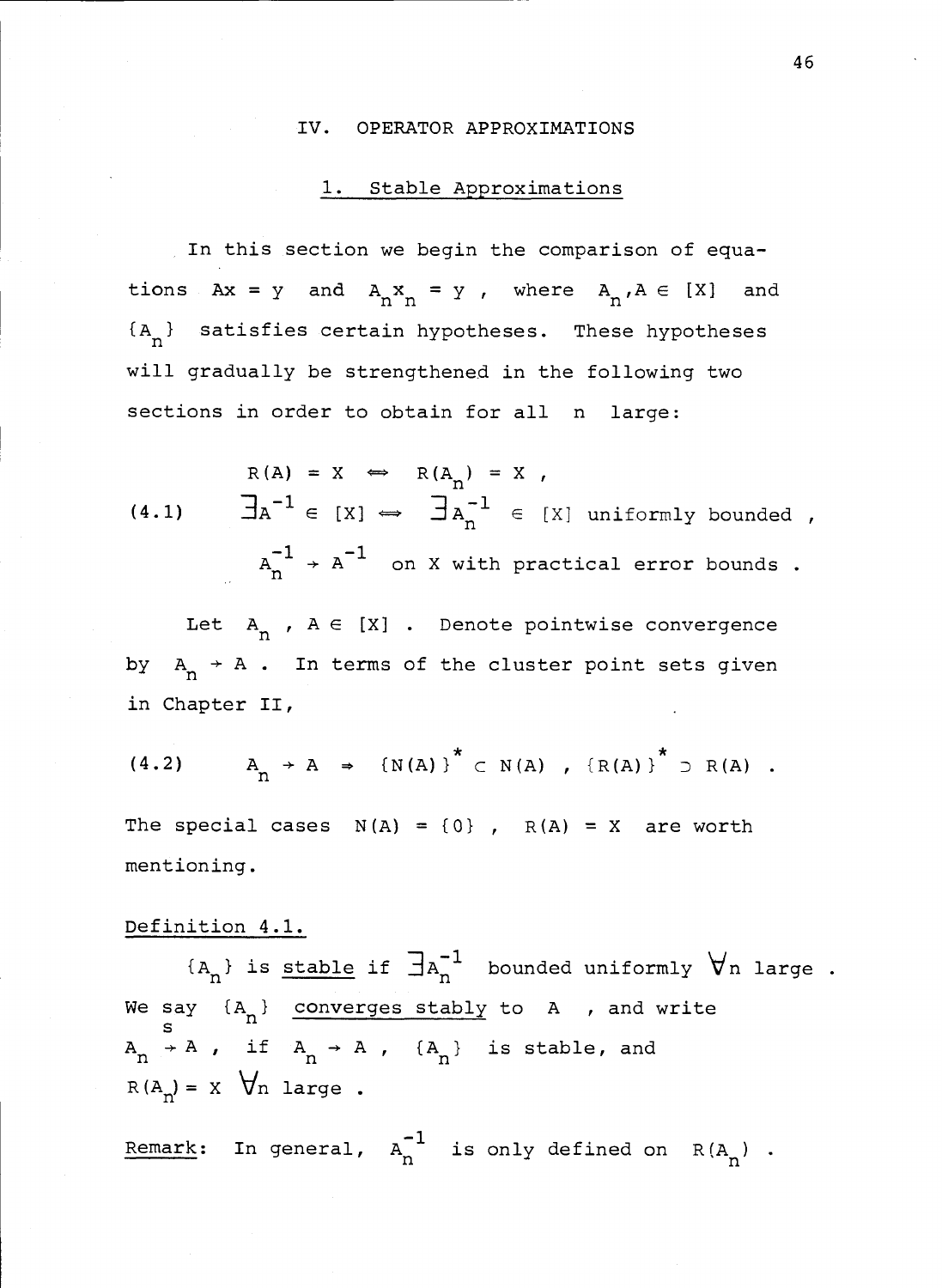However, if  $A_n \rightarrow A$  then  $A_n^{-1} \in [X]$   $\forall n$  large.

# By analogy with (3.3)

(4.3)  ${A_n}$  stable  $\Leftrightarrow$  0  $\notin$   ${A_n}$ U}<sup>\*</sup>.

Similar reasoning as in (4.2) yields  $\overline{AU} \subset {A_nU}^*$ . Consequently,

(4.4) 
$$
A_n \rightarrow A \rightarrow \exists A^{-1} \text{ bounded}
$$
.  
\nThe identity  $A_n^{-1} - A^{-1} = A_n^{-1} (A - A_n) A^{-1}$  gives  
\n(4.5)  $A^{-1} A_n^{-1} \in [X] , A_n \rightarrow A , R(A) = X \Rightarrow$   
\n $A_n^{-1} \rightarrow A^{-1} \text{ on } X .$ 

In this case we obtain convergence of approximate solutions  $x_n$  to the true solution  $x$  , i.e.,

$$
(4.6) \t\t | x_n - x | \leq \| A_n^{-1} \| \| Ax - A_n x \|.
$$

Remark: This convergence depends on the pointwise convergence  $A_n \rightarrow A$ . However, to be of practical value we would want a uniform estimate for the norms  $\|A_n^{-1}\|$ . Another shortcoming is the need to assume  $R(A_n) = X$ and  $R(A) = X$ . Armed with a Fredholm alternative (i.e. ind(A) = ind( $A_n$ ) = 0) we shall overcome these difficulties in Section 3.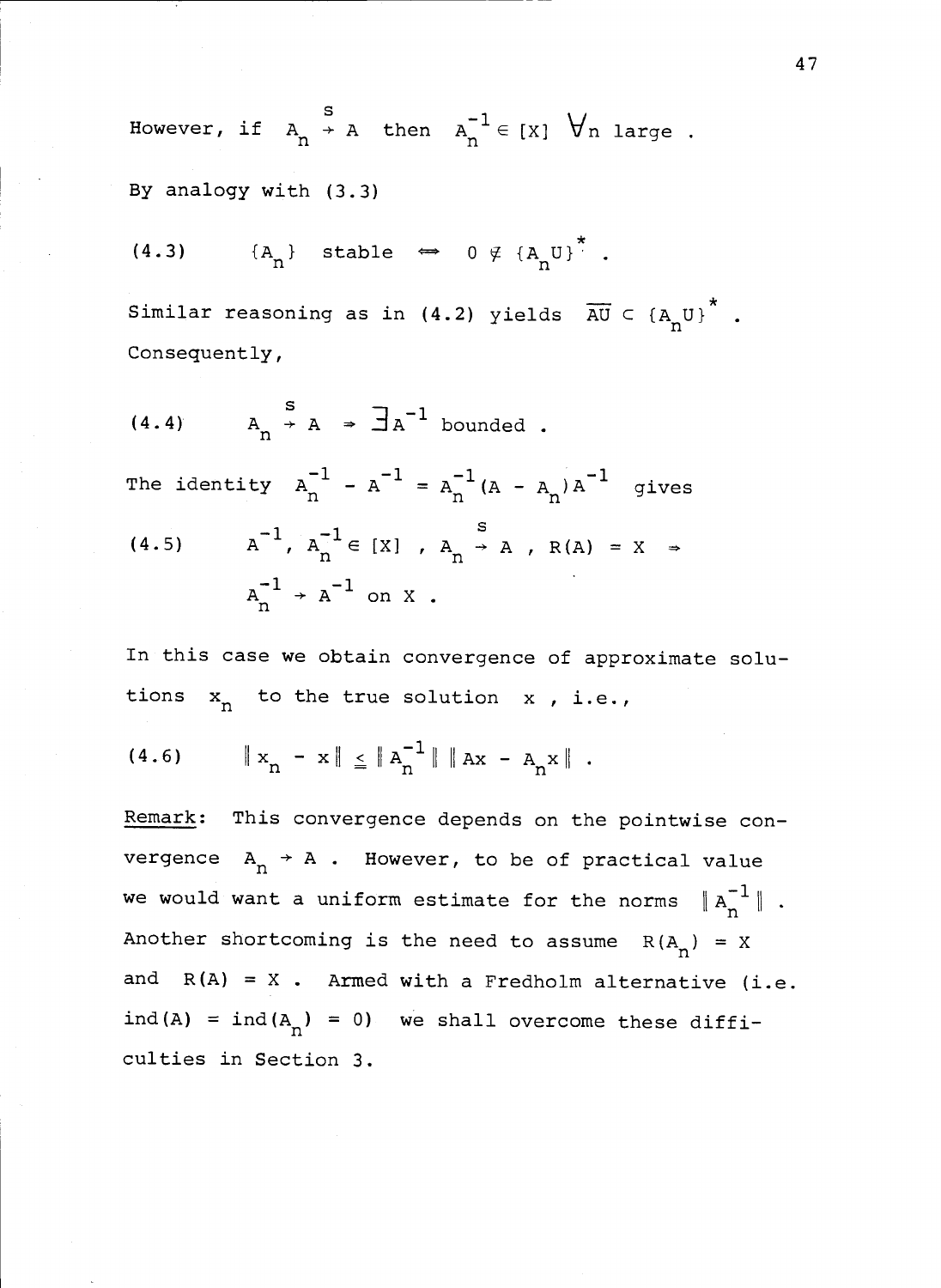### 2. Regular Approximations

In this section we continue the program begun in Section 1, namely, to determine hypotheses on  $\{A_n\}$ so that (4.1) is satisfied. Though regular approximations do not necessarily satisfy a Fredholm alternative, we do obtain stable approximations and so Section 1 applies.

Regular approximations occur in the numerical solution of (linear or nonlinear) differential and integral equations. References include Anselone and Ansorge [3,4], Chatelin [II], Grigorieff [19,20], Stummel [37], Vainikko [40], and Wolf [44].

Let  $A_n$ ,  $A \in [X]$ .

# Definition 4.2.

 ${A_n}$  is asymptotically regular if  ${S_n}$  uniformly bounded,  $\{A_nS_n\}$  d-compact  $\Rightarrow$   $\{S_n\}$  d-compact. Equivalent definitions are:

(4.7)  $\{x_n\}$  bounded ,  $\{A_n x_n\}$  d-compact  $\Rightarrow$  $\{x_n\}$  d-compact,

(4.8)  $\{x_n\}$  bounded,  $A_n x_n \rightarrow y \Rightarrow \{x_n\}^{\circ} \neq \phi$ .

Define regular convergence by

 $A_n \stackrel{.}{\rightarrow} A: A_n \rightarrow A$  ,  $\{A_n\}$  asymptotically regular. Examples of regular convergence will be given in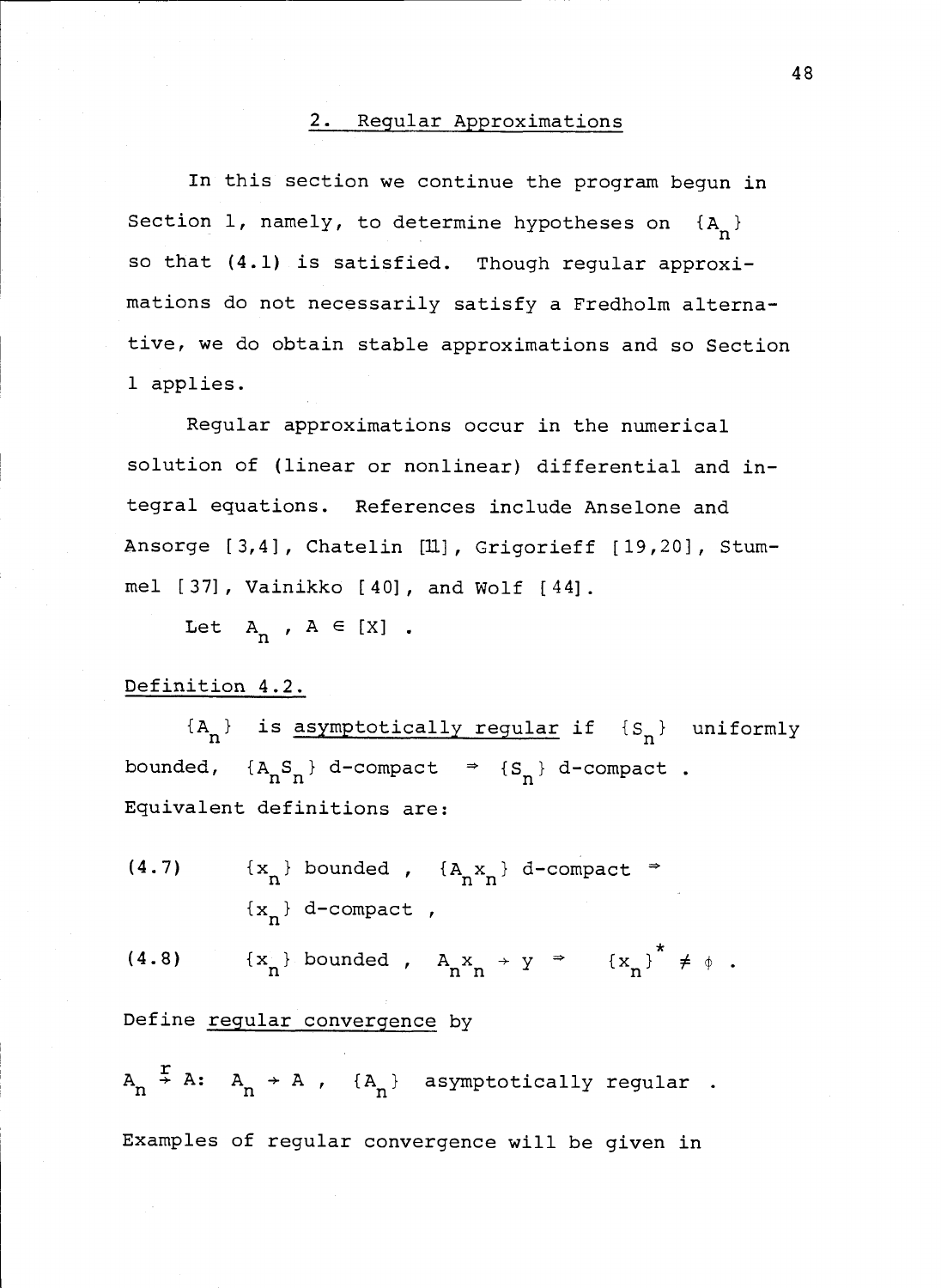Sections 3 and 4.

In view of (4.8) we obtain

(4.9) 
$$
A_n \stackrel{f}{\rightarrow} A
$$
,  $\{x_n\}$  bounded,  $A_n x_n \rightarrow y \rightarrow y \in R(A)$ ,  $Ax = y \forall x \in \{x_n\}^*$ .

Also, it is clear that any subsequence of an asymptotically regular sequence is asymptotically regular. Now suppose  $A_n \stackrel{r}{\rightarrow} A$  and  $A_n x_n \rightarrow y$  with  $\{x_n\}$  bounded. Then we may choose positive integers  $k(n) > k(n-1)$ such that  $A_{k(n)}x_n \rightarrow y$ . Since  ${A_{k(n)}}$  is asymptotically regular, we have  ${x_n}^* \neq \emptyset$ . Therefore, by (3.13)

$$
(4.10) \tAn \stackrel{r}{\rightarrow} A \Rightarrow A \tregular.
$$

Next, we indicate connections between regular and stable approximations.

Lemma 4.3. Let  $A_n \stackrel{\text{r}}{\rightarrow} A$ . Then a)  $S \subset X$  closed, bounded  $\Rightarrow$   $\{A_n S\}^* = AS$ ,  $\exists$  A<sup>-1</sup>  $\iff$  {A<sub>n</sub>} stable. b) proof: (a) Similar reasoning as in (4.2) yields  ${A_nS}^{\star}$  D AS. Let  $y \in {A_nS}^{\star}$ . Then  $\exists N' \in N$ and  $\{x_n: n \in N'\} \subset S$  so that  $A_n x_n \rightarrow Y$ . By analogy with  $(4.9)$ ,  $y \in AS$ .

(b) In view of (a),  ${A_nU}^* = AU$ . The result now follows from  $(4.3)$ .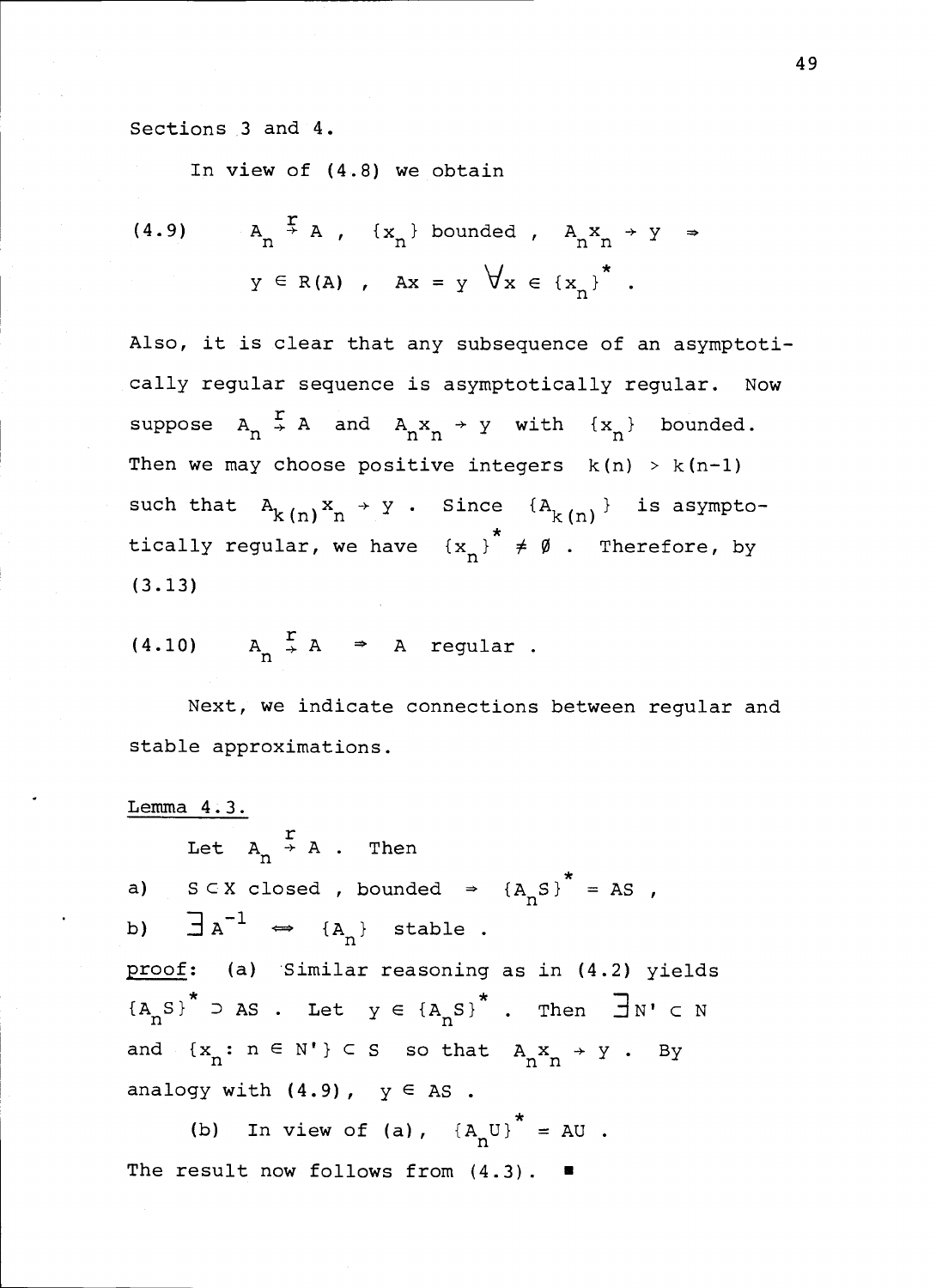Theorem 4.4. (Vainikko [40])

 $A_n \stackrel{r}{\rightarrow} A$ ,  $\exists A^{-1}$ ,  $R(A_n) = X$   $\forall n$  large  $\Rightarrow$  $A_n \stackrel{s}{\rightarrow} A$ ,  $R(A) = X$ , and  $A_n^{-1} \rightarrow A^{-1}$ . proof: According to Lemma 4.3,  $A_n \xrightarrow{S} A$ . To show  $R(A) = X$ , let  $y \in X$ . Then  $\exists x_n$  such that  $x_n = A_n$  y  $\forall n$  large. Since  $\{A_n\}$  is stable,  $\{x_n\}$  is bounded. Now apply  $(4.9)$ . The pointwise convergence  $A_n^{-1}$  +  $A^{-1}$  follows directly from (4.5).  $\blacksquare$ 

Aided by a Fredholm alternative we shall alleviate the assumption  $R(A_n) = X$  in Theorem 4.4 when collectively or asymptotically compact sequences of operators are involved in the next section. Furthermore, practical error bounds for the convergence  $A_n^{-1} \rightarrow A^{-1}$ are given.

It should be pointed out that even if  $A^{-1}$  does not exist, we have  $dim N(A) < \infty$ . Are the approximate operators as well behaved? The next theorem gives an answer.

# Theorem 4.5.

Let  $A_n \stackrel{r}{\rightarrow} A$ . Then (a)  $N(A_n) \cap U \rightarrow \{N(A_n) \cap U\}^* = N(A) \cap U$ , (b) dim  $N(A_n) \leq dim(N(A_n))^{\star} \leq dim N(A) < \infty$   $\forall n$  large. proof: (a) Since  $\{N(A_n) \cap U\}$  is uniformly bounded and  ${A_n(N(A_n) \cap U)} = {0}$  is d-compact, we obtain  ${N(A_n) \cap U}$  d-compact. The rest follows by Theorems

50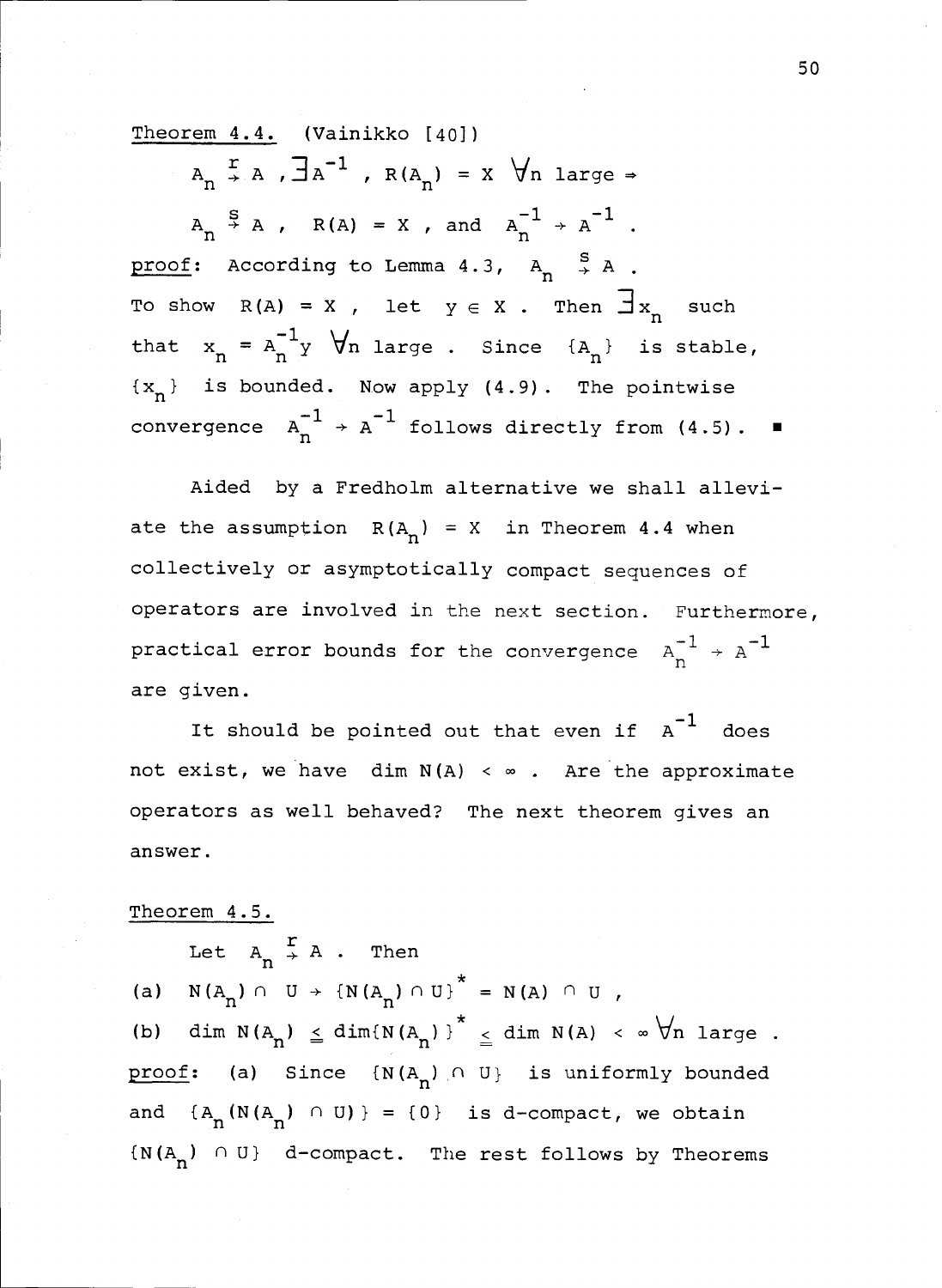2.3 and 2.9.

(b) This is an immediate consequence of (a) and Theorem 2.11.

Remark: If  $A_n \stackrel{r}{\rightarrow} A$  then R(A) is closed as well. The same can be said for  $R(A_n)$   $\forall n$  large (cf. Anselone and Treuden [7]). Therefore, by Theorem 3.16,

 $A_n \div A \rightarrow A_n$  regular  $\forall n$  large.

# 3. Collectively and Asymptotically Compact Approximations

In this section we extend some of the collectively compact compact approximation theory to the asymptotically compact case. In particular, both a Fredholm alternative and practical error bounds are given.

Definition 4.6.  $\{K_n\}$  is <u>collectively compact</u> if S bounded  $\Rightarrow$   $\overline{UK_nS}$  compact.

Definition 4.7.

 $\{K_n\}$  is asymptotically compact if S bounded  $\Rightarrow$  {K<sub>n</sub>S} d-compact.

are It suffices if  $S = B$ . Equivalent sequential forms 51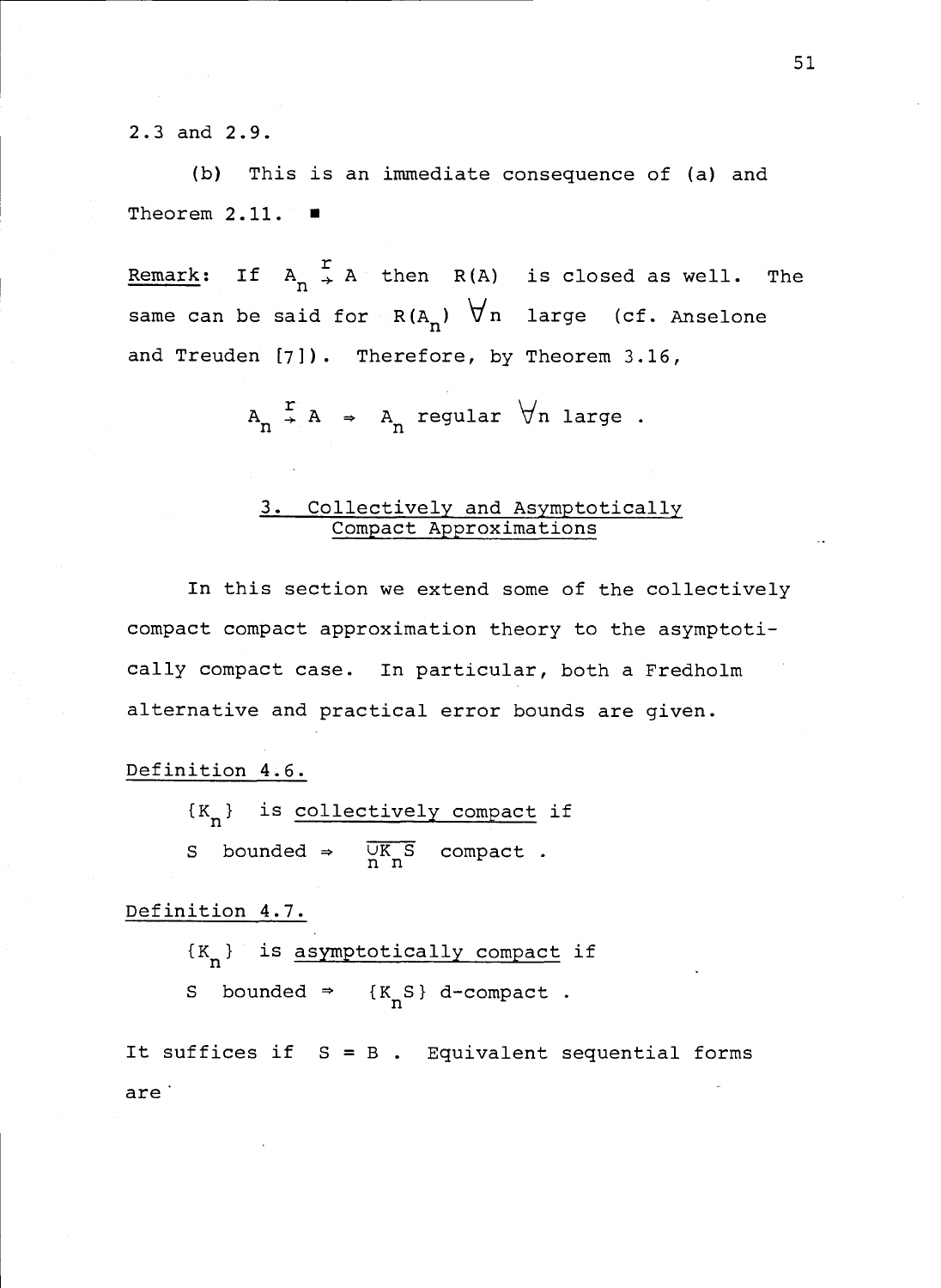(4.11)  $\{K_n\}$  is collectively compact iff (4.12)  $\{x_n\}$  bounded  $\Rightarrow$   $\{K_n x_n\}$  d-comp.<br>n } d-compact  $\{m_n\}$  ,  $\{K_n\}$  is asymptotically compact iff

$$
\{x_n\} \quad \text{bounded} \quad \Rightarrow \quad \{K_n x_n\} \text{ d-compact} \quad .
$$

Define collectively compact convergence by

 $K_n \stackrel{CC}{\rightarrow} K: K_n \rightarrow K$ ,  $\{K_n\}$  collectively compact, and asymptotically compact convergence by

 $K_n \stackrel{ac}{\rightarrow} K: K_n \stackrel{}{\rightarrow} K$ ,  $\{K_n\}$  asymptotically compact.

Note that  $\{K_n\}$  collectively compact implies each  $K_n$ is compact. This need not be the case when asymptotically compact sequences are considered. It is an easy exercise to show that  $\|K_n\| \rightarrow 0$   $\Rightarrow$   $\{K_n\}$  asymptotically compact. Hence  $\{\frac{1}{n} I\}$  is asymptotically compact but  $\frac{1}{n}$  I is never compact when dim X =  $\infty$ . Anselone and Ansorge [3] have shown that the lack of compactness of the individual operators is the only difference between collectively and asymptotically compact sequences.

Theorem 4.8. (Anselone and Ansorge [3])

Let K,  $K_n \in [X]$  . Then (a)  $\{K_n\}$  collectively compact  $\Leftrightarrow$  $\{K_n\}$  asymptotically compact and  $K_n$  compact  $\forall n$ , (b)  $K_n \xrightarrow{CC} K \Rightarrow K_n \xrightarrow{ac} K \Rightarrow K \text{ compact.}$ 

52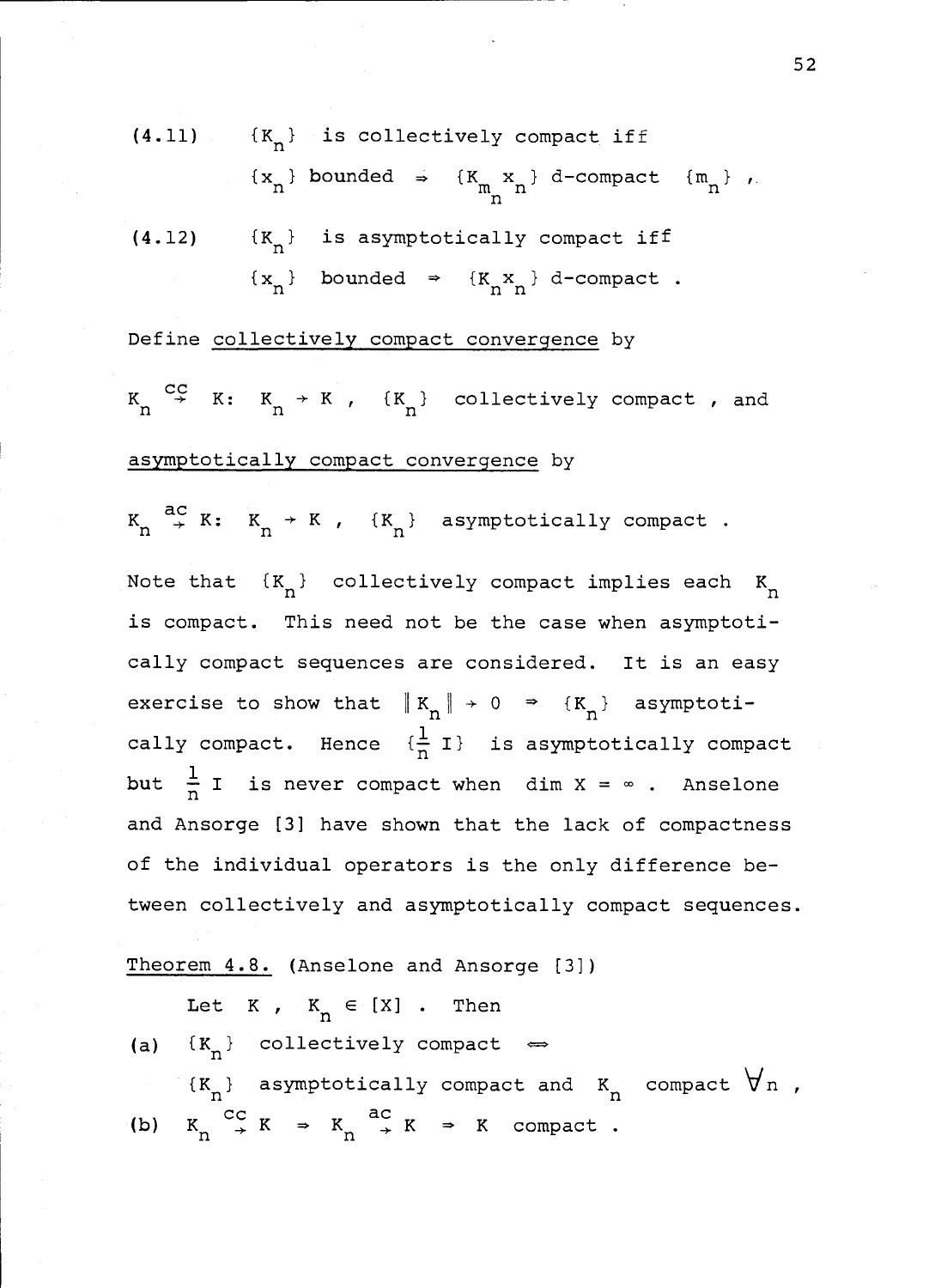proof: (a) From the definitions and Theorem 2.6 we have

 $\{K_n\}$  collectively compact  $\Leftrightarrow \frac{\overline{UK_n}}{\overline{n} n}$  compact

 $\iff$  {K<sub>n</sub>B} d-compact and  $\overline{K_n B}$  compact  $\forall n$  $\iff$  {K<sub>n</sub>} asymptotically compact, K<sub>n</sub> compact  $\forall$ n .

(b) In view of (a) it suffices to shown that  $K_n \stackrel{ac}{\rightarrow} K \Rightarrow K$  compact . By (4.2) we have  $KB \subseteq {K_nB}^*$ . By Theorem 2.3 ,  $\{K_nB\}^*$  is compact. The theorem follows.

We stated that  $K$  is an ideal in  $[X]$  . In order to give an analogous result for asymptotically compact sequences it is convenient to define continuous convergence by

$$
A_n \stackrel{C}{\rightarrow} A: x_n \rightarrow x \Rightarrow A_n x_n \rightarrow Ax.
$$

Continuous convergence replaces pointwise convergence in Definitions 4.6, 4.7 when nonlinear operators are considered (see Anselone and Ansorge [31). Continuous convergence implies pointwise convergence (simply set  $\mathbf{x}_{\mathbf{n}} = \mathbf{x}$ ). The converse holds when the operators are linear by the uniform boundedness theorem.

### Theorem 4.9.

Let K, L,  $K_n$ ,  $L_n \in [X]$  with  $K_n \stackrel{ac}{\rightarrow} K$ ,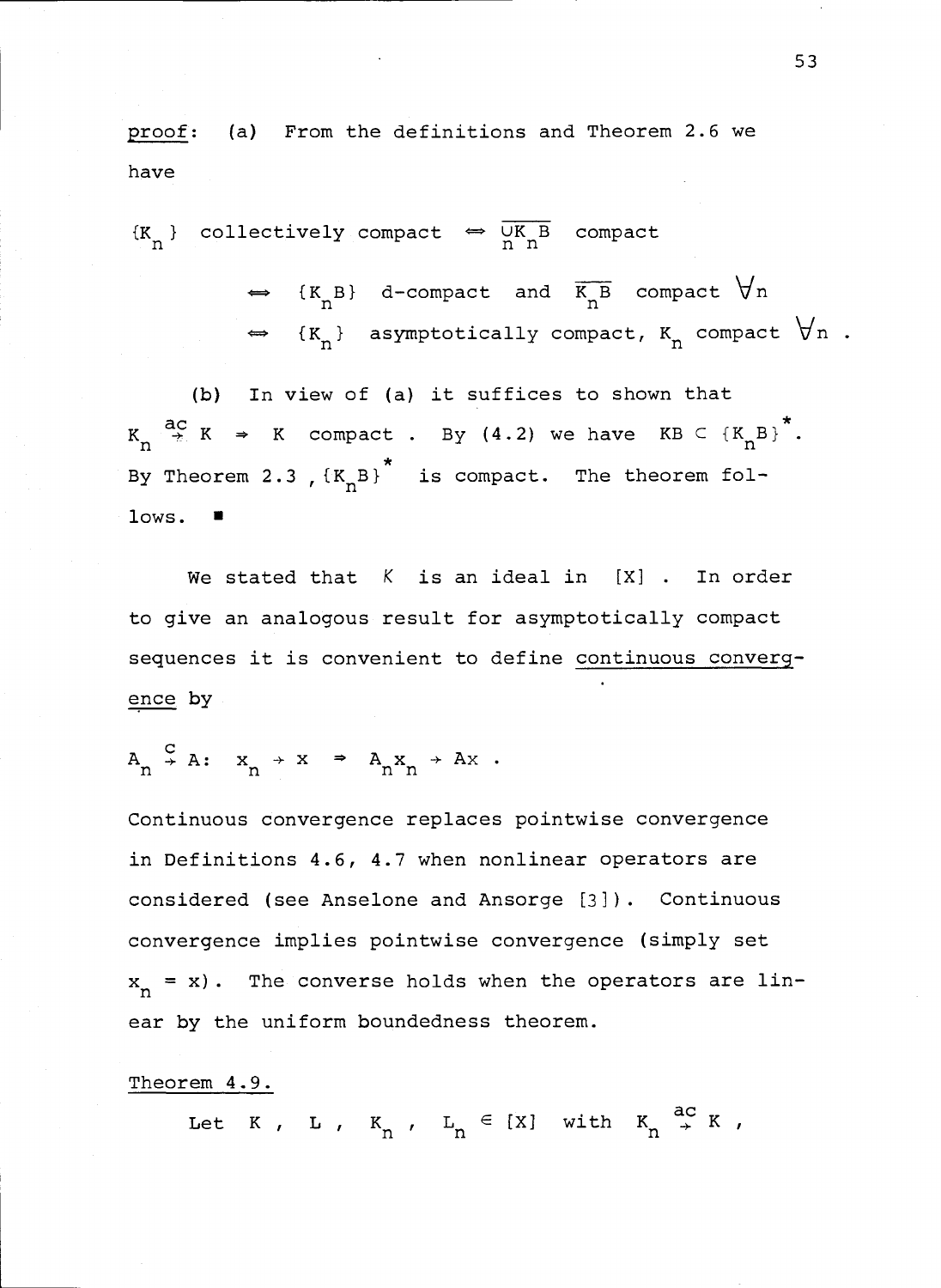ac<br>Tan  $L_n \stackrel{\sim}{\rightarrow} L$  . Suppose we have the scalar convergence  $\alpha$   $\rightarrow$   $\alpha$  ,  $\beta$   $\rightarrow$   $\beta$ . Then  $\alpha$ <sub>n</sub>  $K$   $\rightarrow$   $\alpha$   $K$ ac $\frac{1}{\alpha}$  $\alpha K$  ,  $\beta_n L_n \stackrel{ac}{\rightarrow} \beta L$  ,  $\alpha_n K_n$  +  $\beta_n L_n \stackrel{ac}{\rightarrow} \alpha K$  +  $\beta L$  , and  $K_n L_n \stackrel{ac}{\rightarrow} K L$  . Moreover,  $L_n K \stackrel{ac}{\rightarrow} LK$  and  $KL_n \stackrel{ac}{\rightarrow} KL$ . proof: In all cases the continuous convergence is easy and is omitted. To show that each is an asymptotically compact sequence let  $\{x_n\}$  be bounded and  $N' \subseteq N$ . Then  $\{Kx_n\}$  and  $\{L_n x_n\}$  are also bounded. The asymptotic compactness of  ${K_n}$  and  ${L_n}$  produce  $N'' \subset N'$  and elements u, v,  $w \in X$  such that  $K_n x_n \rightarrow u$ ,  $L_n x_n \rightarrow v$ ,  $L_n K x_n \rightarrow w$  for  $n \in N$ ". By the continuous convergence  $K_n \stackrel{\sim}{\rightarrow} K$  ,  $L_n \stackrel{\sim}{\rightarrow} L$  , and by the continuity of K , it follows that  $\alpha_n K_n x_n \rightarrow \alpha u$ ,  $\beta_n L_n x_n \rightarrow \beta v$ ,  $\alpha_n K_n x_n + \beta_n L_n x_n \rightarrow \alpha u + \beta v$ ,  $K_nL_nx + Kv$ ,  $L_nKx_n + w$ , and  $KL_nx + Kv$ . Hence the sequences  $\{\alpha_n K_n\}$ ,  $\{\beta_n L_n\}$ ,  $\{\alpha_n K_n + \beta_n L_n\}$ ,  $\{K_nL_n\}$  ,  $\{L_nK\}$  , and  $\{KL_n\}$  are asymptotically compact.  $\blacksquare$ 

As a special case of the previous theorem we note that

$$
(4.13) \tK_n \stackrel{cc}{\rightarrow} K, \|L_n\| \rightarrow 0 \Rightarrow K_n + L_n \stackrel{ac}{\rightarrow} K.
$$

We would expect  $K_n + L_n$  <sup>CC</sup> K if each  $L_n$  is compact by Theorem 4.7. This is not the case in general. Simply let  $L_n = c_n I$ , with  $c_n \downarrow 0$ , and dim  $X = \infty$ .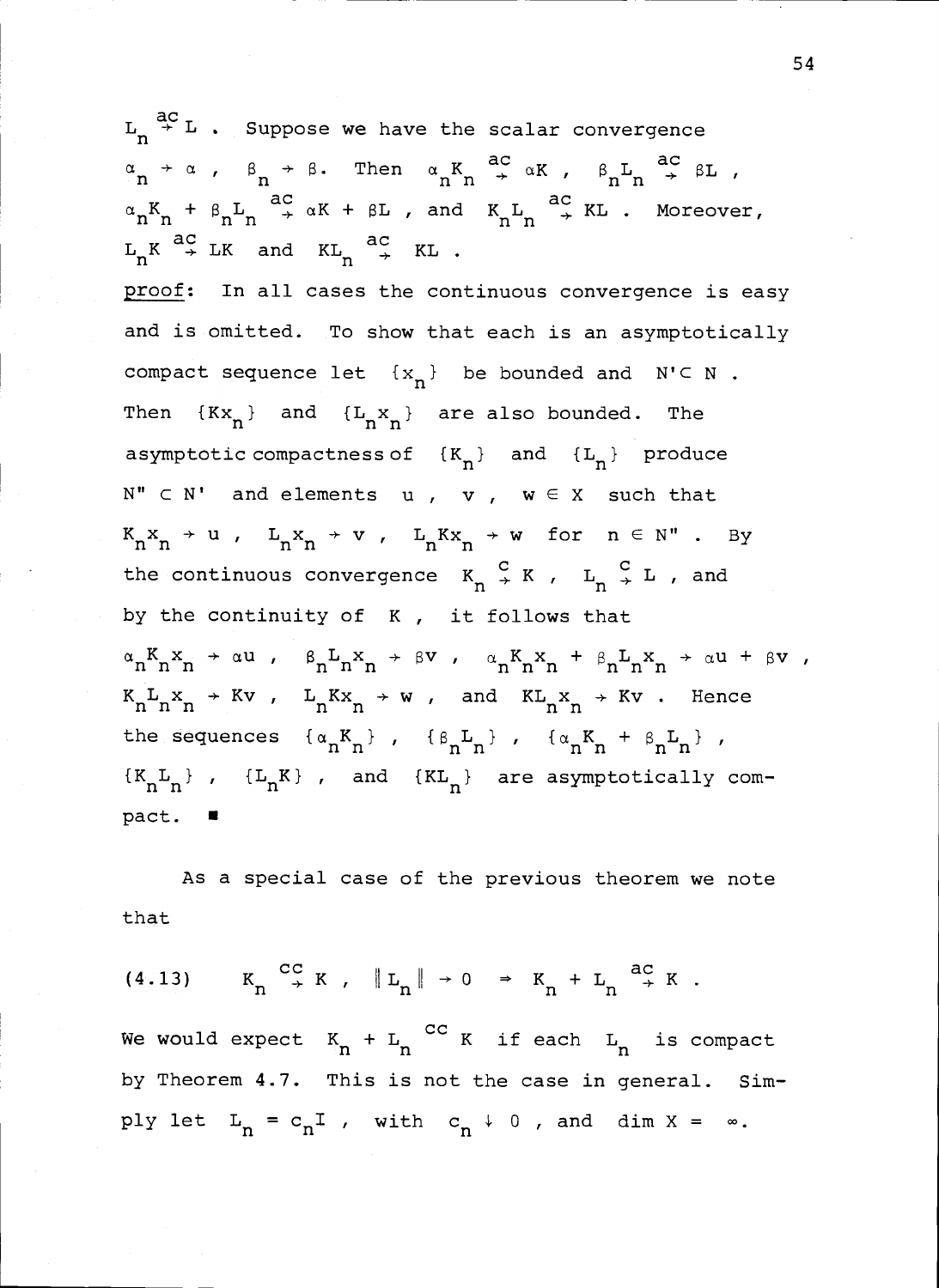This situation occurs when the  $\begin{smallmatrix} \mathbf{K} & \mathbf{a} \end{smallmatrix}$  are numerical integration approximations to an integral operator with a weakly singular kernel. More on this in Section 4.

An extremely useful link between collectively or asymptotically compact sequences of operators and measures of noncompactness is given next.

### Theorem 4.10.

 $\{K_n\}$  collectively compact  $\iff$   $X(\n\vee_{n=1}^{N} K_n B) = 0$ ,

 $\{K_n\}$  asymptotically compact  $\Leftrightarrow$   $\lim_{k\to\infty} \chi(\bigcup_{n\geq k} K_n B) = 0$ . proof: The first is immediate by the definitions. See Theorem 2.16 for the other.

### Corollary 4.11.

If  $\{K_n\}$  is asymptotically compact then  $K_n$  is X-condensing  $\forall$ n large, in which case ind(I-K<sub>n</sub>) = 0.

Remark: We have applied the standard measure of noncompactness to sequences. There have been definitions given particularly to study sequences, the so-called discrete measures of noncompactness. A characterization of collectively or asymptotically compact sequences can be based on these measures, however, we shall not make use of these ideas. See Wolf [45,46] and Appell and Pera [8].

We now turn our attention to the study of the linear equations  $(I-K)x = y$ ,  $(I - K_n)x_n = y$  where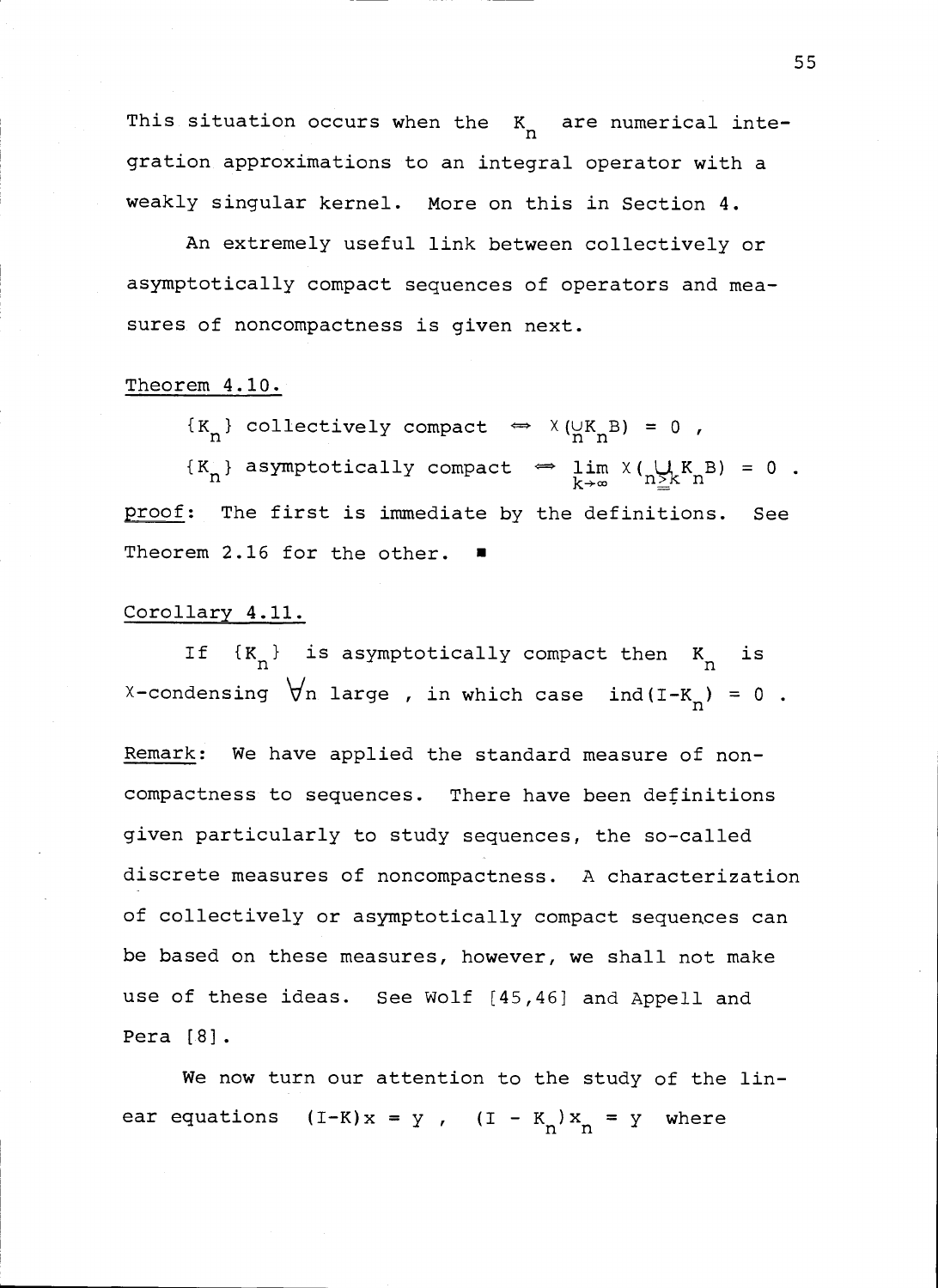$K_{n} \stackrel{ac}{\rightarrow} K$  . The organization for our presentation is essentially that for the collectively compact theory given by Anselone [1]. By Theorem 4.7, K is compact and consequently  $I - K$  is Fredholm of index zero, i.e., I - K satisfies the Fredholm alternative. Thus, if  $I - K$  is invertible the equation  $(I-K)x = y$  is uniquely solvable for each y and the solution depends continuously on y . What can be said of the approximate equations  $(I-K_n)x_n = y$  in this case? The next lemma helps answer this question.

# Lemma 4.12.

 $K_n \stackrel{ac}{\rightarrow} K \Rightarrow (I-K_n) \stackrel{r}{\rightarrow} (I-K) .$ 

proof: The pointwise convergence is clear. To show  ${I-K}_{n}$  asymptotically regular it suffices to show that  ${x_n}^* \neq \emptyset$  when  ${x_n}$  is bounded and  $(I-K_n)x_n \rightarrow y$ . Since  $\{K_n\}$  is asymptotically compact  $\exists N' \subseteq N$ ,  $z \in X$  such that  $K_n x_n \rightarrow z$  for  $n \in N'$ . Hence  $x_n = K_n x_n + (I - K_n)x_n + z + y$  for  $n \in N'$ , which is what we wanted to prove.  $\blacksquare$ 

# Theorem 4.13.

Let  $K_n \stackrel{d>1}{\rightarrow} K$ . Then  $\exists$ (I-K)<sup>-1</sup>  $\Rightarrow$   $\exists$ (I-K<sub>n</sub>)<sup>-1</sup> uniformly bounded  $\forall$ n large, in which case  $(I-K_n)^{-1}$  +  $(I-K)^{-1}$  on X. proof: From Lemmas 4.3 and 4.12 we have  $\exists$  (I-K)<sup>-1</sup>  $\leftrightarrow$  {I-K<sub>n</sub>} stable . By Corollary 4.11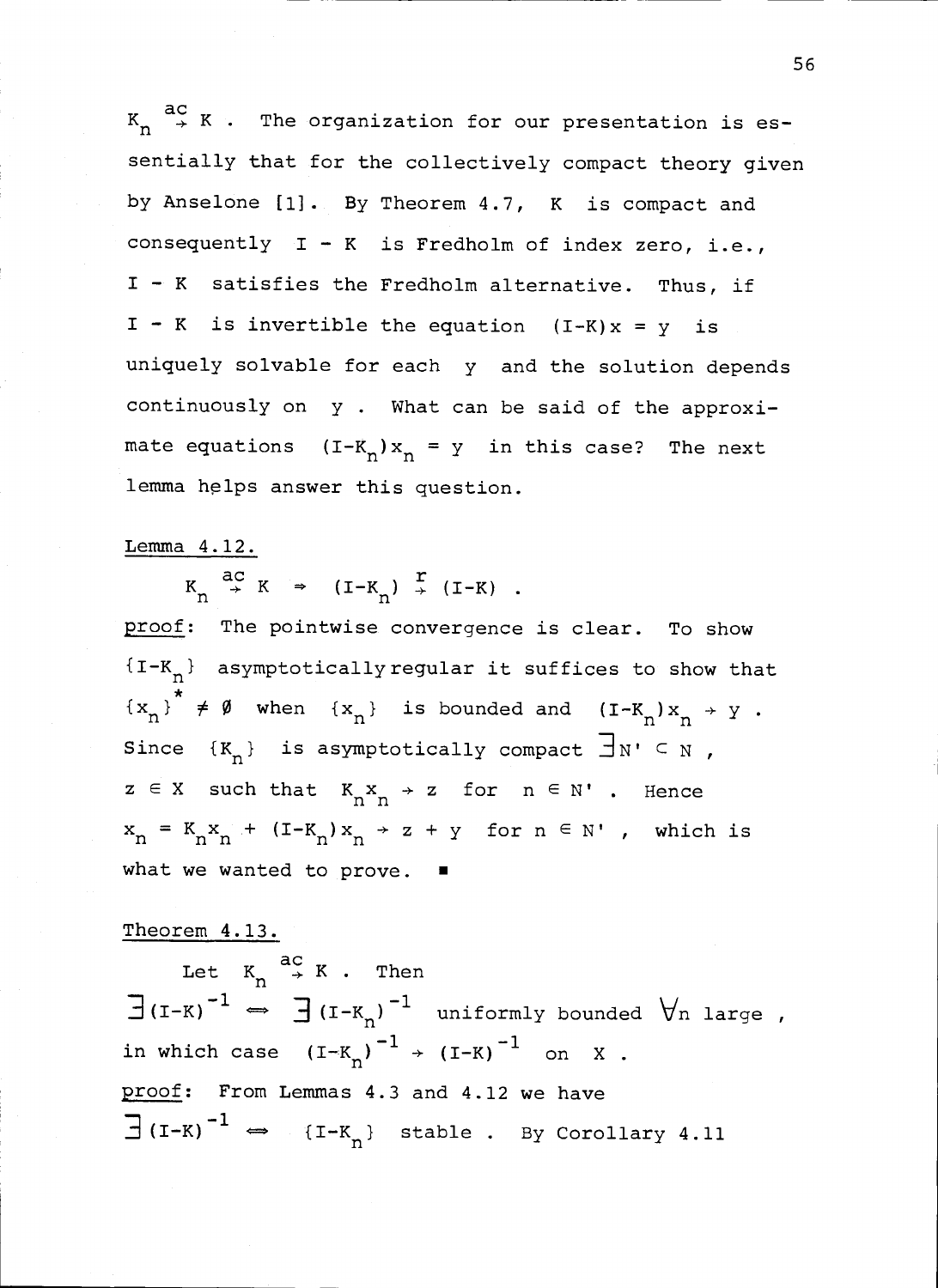$R(I-K_n) = X$  when  $\exists (I-K_n)^{-1}$   $\forall n$  large . Thus, we may appeal to Theorem 4.4 to obtain the desired results.

The package will be complete once we obtain practical error bounds, i.e., bounds on the convergence  $(I-K_n)^{-1}$  +  $(I-K)^{-1}$  when  $(I-K)^{-1}$  exists. The next result is a significant step in obtaining such bounds. It generalizes the fact that pointwise convergence is uniform on each totally bounded set.

### Lemma 4.14.

Let  $T_n$  ,  $T \in [X]$  , with  $T_n \rightarrow T$  and suppose  $f(S_n)$  is asymptotically totally bounded. Then  $\|\mathbf{T}_n\mathbf{x}_n - \mathbf{T}\mathbf{x}_n\| \to 0$  uniformly in the choice of sequences  ${x_n: x_n \in S_n}$  . proof: By the uniform boundedness theorem,  $\exists b > 0$  so that  $||r_n|| \le b \quad \forall n$  and  $||r|| \le b$ . Let  $\varepsilon > 0$ . Now  $\exists n_1 \in N$  such that  $\chi_{(n_1 \leq n_1 S_n)}^{\vee} < \frac{\varepsilon}{3b}$ (see Theorem 2.15). Let  $\{y_1, \ldots, y_{n_2}\}\)$  be such an - net . Now  $T_n$   $\rightarrow$   $T$   $\Rightarrow$   $\frac{1}{2}$   $n_3$   $\rightarrow$   $n_1$  so that  $n \ge n_3$ implies  $\|\mathbb{T}_n Y_k - \mathbb{T} y_k\| < \frac{\epsilon}{3}$   $\forall 1 \le k \le n_2$ . Hence for each  $x_n \in S$  and  $n \geq n_3$  we obtain  $\|\, \texttt{T}_n \texttt{x}_n \; - \; \texttt{T} \texttt{x}_n \| \;\; \leq \; \|\, \texttt{T}_n \texttt{x}_n \; - \; \texttt{T}_n \texttt{y}_k \; \| \; + \; \|\, \texttt{T}_n \texttt{y}_k \; - \; \texttt{T} \texttt{y}_k \; \| \; + \; \|\, \texttt{T} \texttt{y}_k \; - \; \texttt{T} \texttt{x}_n \; \|$  $1 \leq (||T_n|| + ||T||) ||x_n-y_k|| + ||(T_n-T)y_k||$  $\leq$  2 b  $\frac{\varepsilon}{3b} + \frac{\varepsilon}{3} = \varepsilon$ .

This proves the assertion.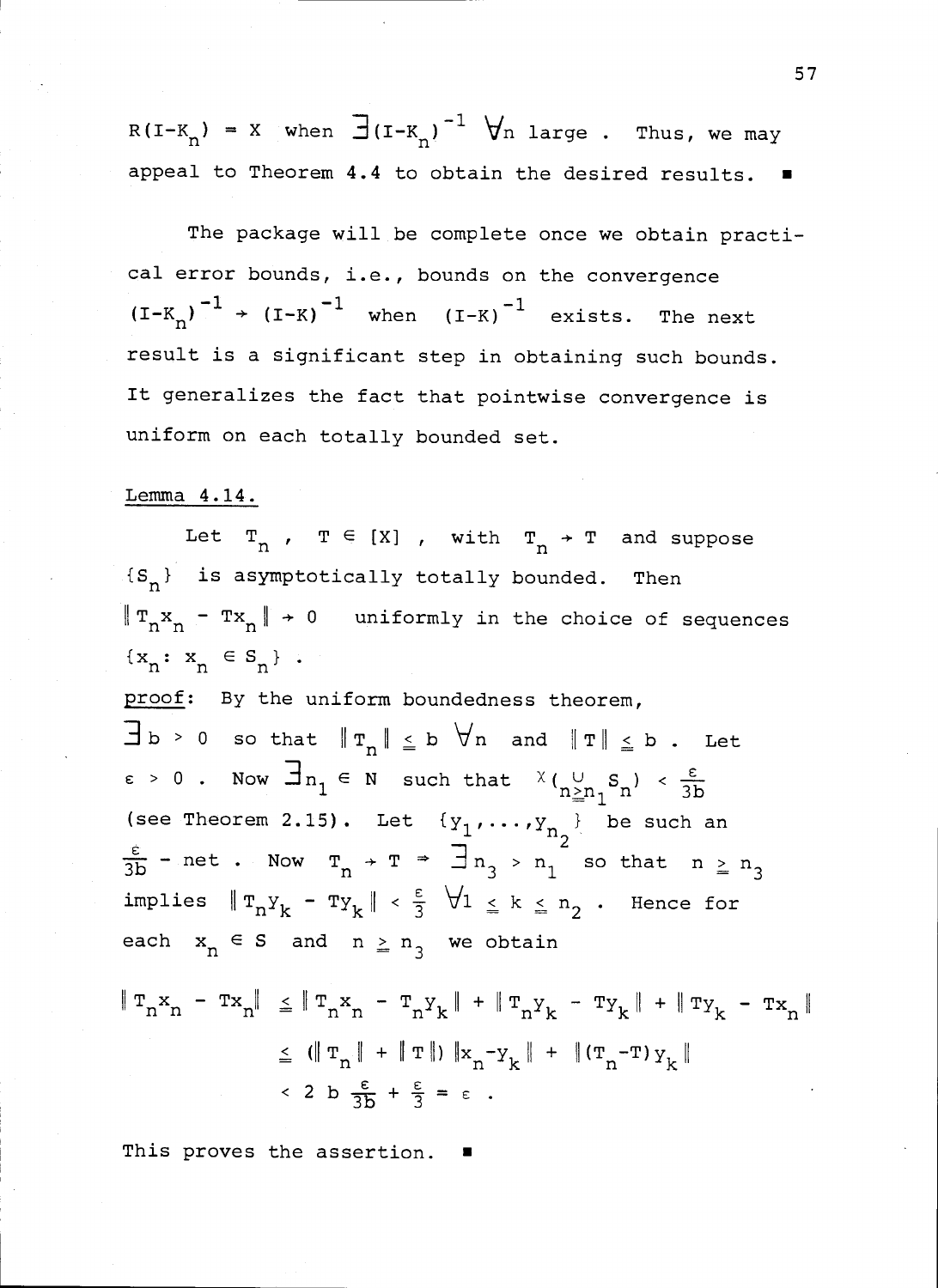The next theorem summarizes the asymptotically compact approximation theory.

Theorem 4.15. Let  $K_n \stackrel{ac}{\rightarrow} K$ . Then (a) (Fredholm alternative)  $\forall$ n large,  $R(I-K_n) = X \Leftrightarrow \exists (I-K_n)^{-1} \Rightarrow (I-K_n)^{-1} \in [X]$ dim  $N(I-K_{n}) = \text{codim } R(I-K_{n}) < \infty$ . (b)  $\|(K_n - K)K\| \to 0$ ,  $\|(K_n - K)K_n\| \to 0$  as  $n \to \infty$ . (c)  $\exists$ (I-K)<sup>-1</sup>  $\Leftrightarrow$   $\exists$ (I-K<sub>n</sub>)<sup>-1</sup> uniformly bounded  $\forall$ n large, in which case there are practical error bounds:

Choose n large enough so that  $\|(K_n - K)K_n\| < 1$  and set  $\Delta_n = ||(I-K)^{-1}|| ||(K_n-K)K_n||$ . Then  $\Delta_n \to 0$ ,  $\Delta_n$  < 1  $\Rightarrow$   $\exists$  (I-K<sub>n</sub>)<sup>-1</sup>  $\in$  [X],

$$
\|(\mathbf{I} - \mathbf{K}_{n})^{-1}\| \leq \frac{1 + \|(\mathbf{I} - \mathbf{K})^{-1}\| \|\mathbf{K}_{n}\|}{1 - \Delta_{n}}
$$

and for each  $y \in X$ ,

$$
\|x_{n}^{-x}\| = \| (I - K_{n})^{-1} y - (I - K)^{-1} y \|
$$
  

$$
\leq \frac{\|(I - K)^{-1}\| \|K_{n} y - Ky\| + \Delta_{n} \|x\|}{1 - \Delta_{n}} \to 0 .
$$

With the exception of choosing n large enough so that  $\|$  (K<sub>n</sub>-K)K<sub>n</sub> $\|$  < 1 , all of the error analysis remains valid with  $K_n$  and  $K$  interchanged.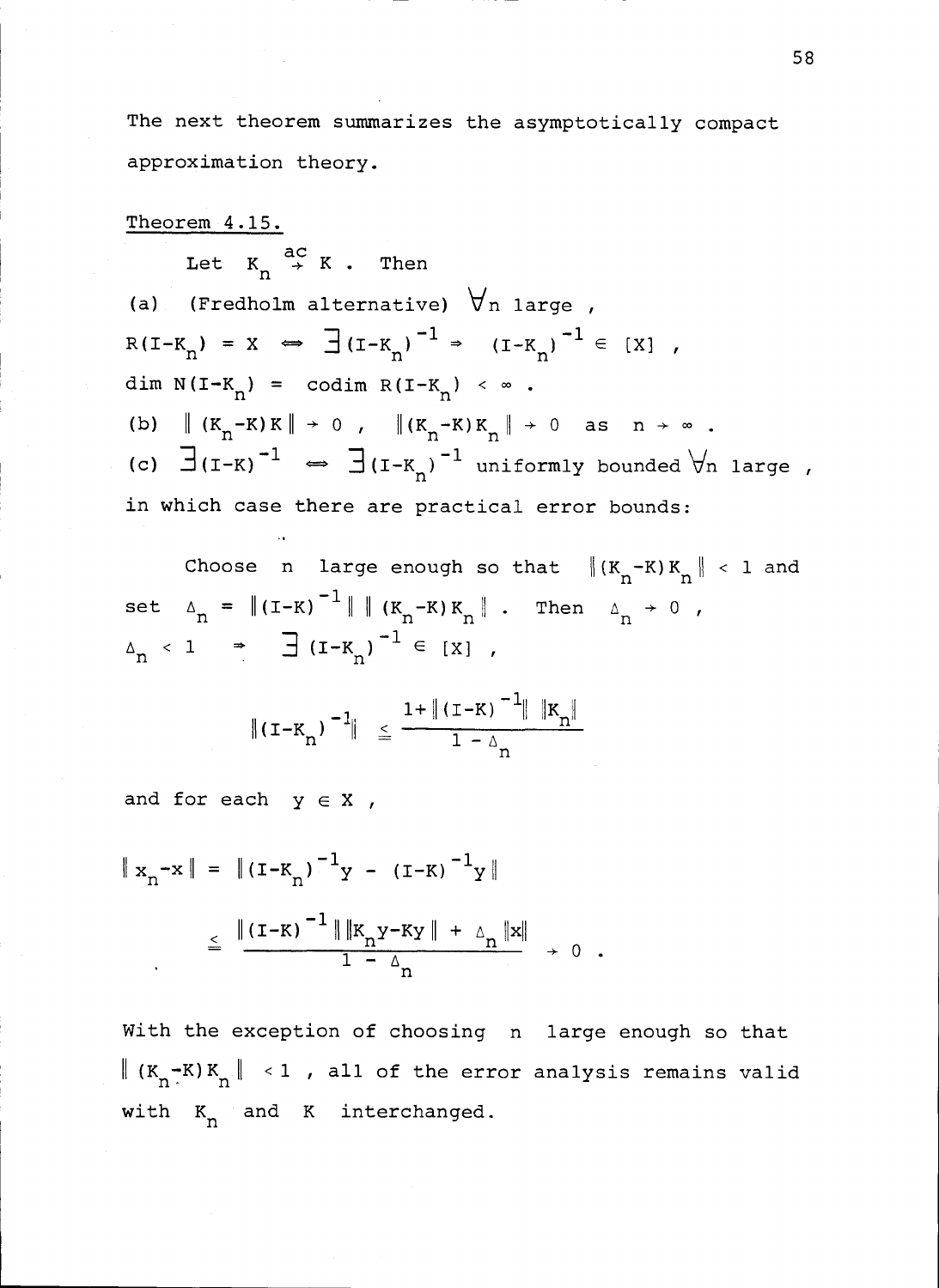proof: (a) Immediate from Corollary 4.11.

(b) Use Lemma 4.14 with  $S_n = KB$  and  $S_n = K_n B$ .

 $(c)$ Choose n so that  $(K_n-K)K_n \parallel \langle 1 \rangle$ . Since  $K_n = KK_n + (K_n-K)K_n$  we have by (3.17) and (3.20)

$$
\| K_n^2 \|_{\chi} \leq \| K K_n \|_{\chi} + \| (K_n - K) K_n \|_{\chi}
$$
  

$$
\leq \| (K_n - K) K_n \| < 1.
$$

Thus,  $I-K_n$  is Fredholm of index zero by Theorem 3.27. The rest of the theorem is a consequence of (b) and is unchanged from the collectively compact theory presented by Anselone [1]. We omit the details.

Remark: The convergence  $\|(K_n-K)K_n\| \to 0$  plays a dual role. Not only does it provide criteria for determining when  $(I-K_n)^{-1}$  exists but it establishes a bound on n so that I-K<sub>n</sub> satisfies the Fredholm alternative, which was automatic in the collectively compact case. This may especially be desirable when  $\left\| \ \mathtt{K}_{{}_{\mathbf{D}}} \right\|_{\chi}$  - may be difficult to compute.

Remark: We briefly mention that even if  $(I-K)^{-1}$ doesn't exist then the "extent" that  $(I-K_n)^{-1}$  doesn't exist, at least for n large enough, is no worse by Theorem 4.5, i.e.

dim N(I-K<sub>n</sub>)  $\leq$  dim N(I-K)  $\forall$ n large.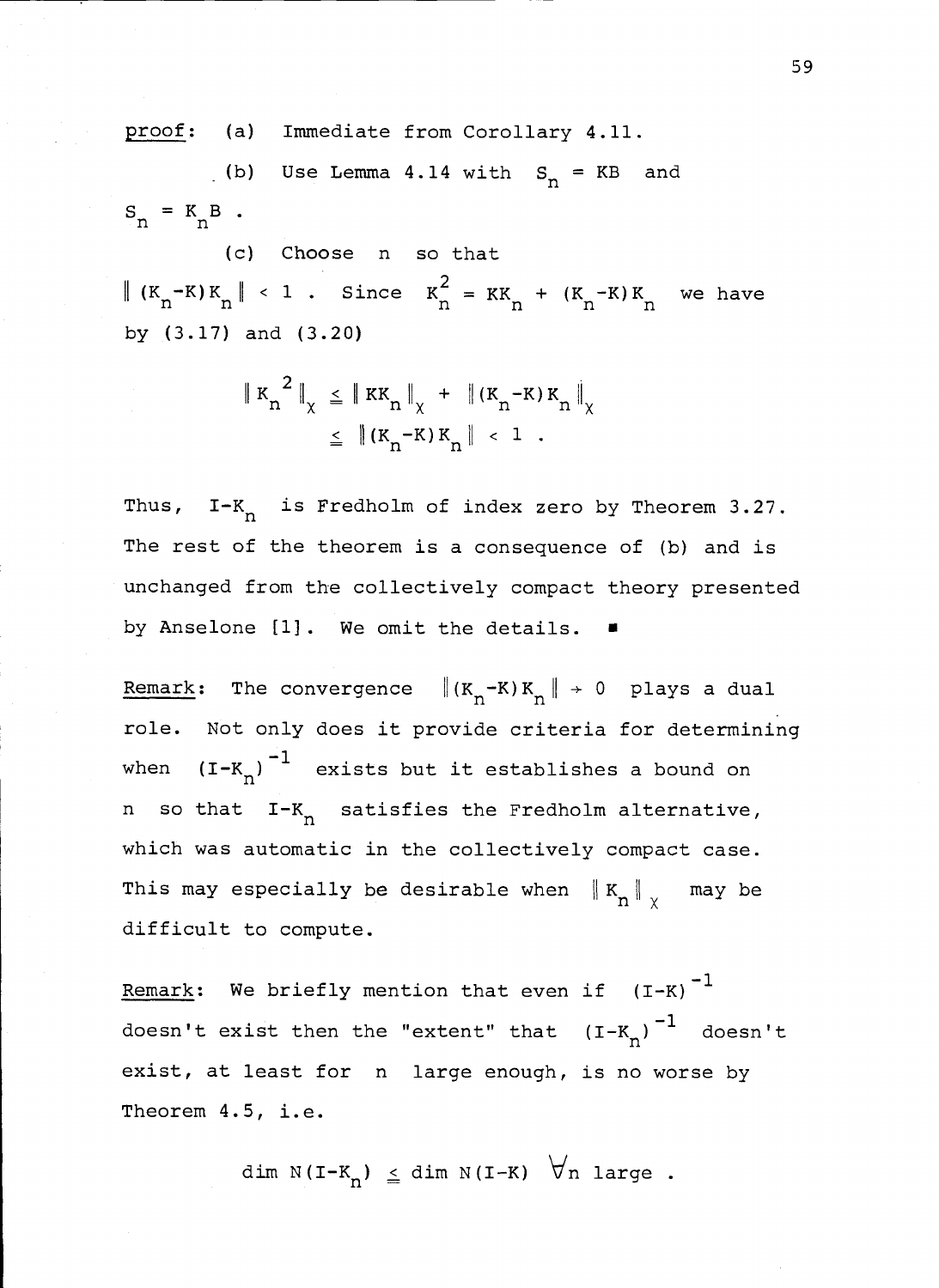Furthermore, if n is also large enough so that ind(I- $K_n$ ) = 0, we have codim  $R(I-K_n) = \dim N[(I-K_n)'] < \infty$ , and  $R(I-K_n) = N[(I-K_n)]^1$ ., the set of <u>annihilators</u>, i.e.,  $N(I' - K'_{n})^{\perp} = \{x \in X: f(x) = 0 \text{ } f \in N[(I - K_{n})^{\prime}]\}$ . Thus, there is a concrete way of testing whether  $(T-K_n)x_n = y$  has a solution.

Remark: By virtue of Theorem 4.8 (or more generally Theorem 3.27) we have an immediate extension of the above theorem to the equations

 $(\lambda I - K) x = y$ ,  $(\lambda_n I - K_n) x_n = y$  where  $\lambda_n \rightarrow \lambda \neq 0$ . Simply replace K by  $\lambda^{-1}$ K and K<sub>n</sub> by  $\lambda_n^{-1}$ K<sub>n</sub>.

# 4. An Example from Integral Equations

The example given involves the approximate solution of a weakly singular Fredholm integral equation on  $C[0,1]$ ,

(4.14) 
$$
x(s) - \int_0^1 k(s,t) x(t) dt = y(s)
$$
,

where the kernel  $k(s,t)$  is singular along the diagonal s=t (e.g.  $k(s,t) = |s - t|^{-1/2}$ , ln|s-t|), based on the singularity subtraction technique of Kantorovich and Krylov [23] and the numerical integration of weakly singular functions developed by Anselone and Opfer [6]. Not only does this example illustrate the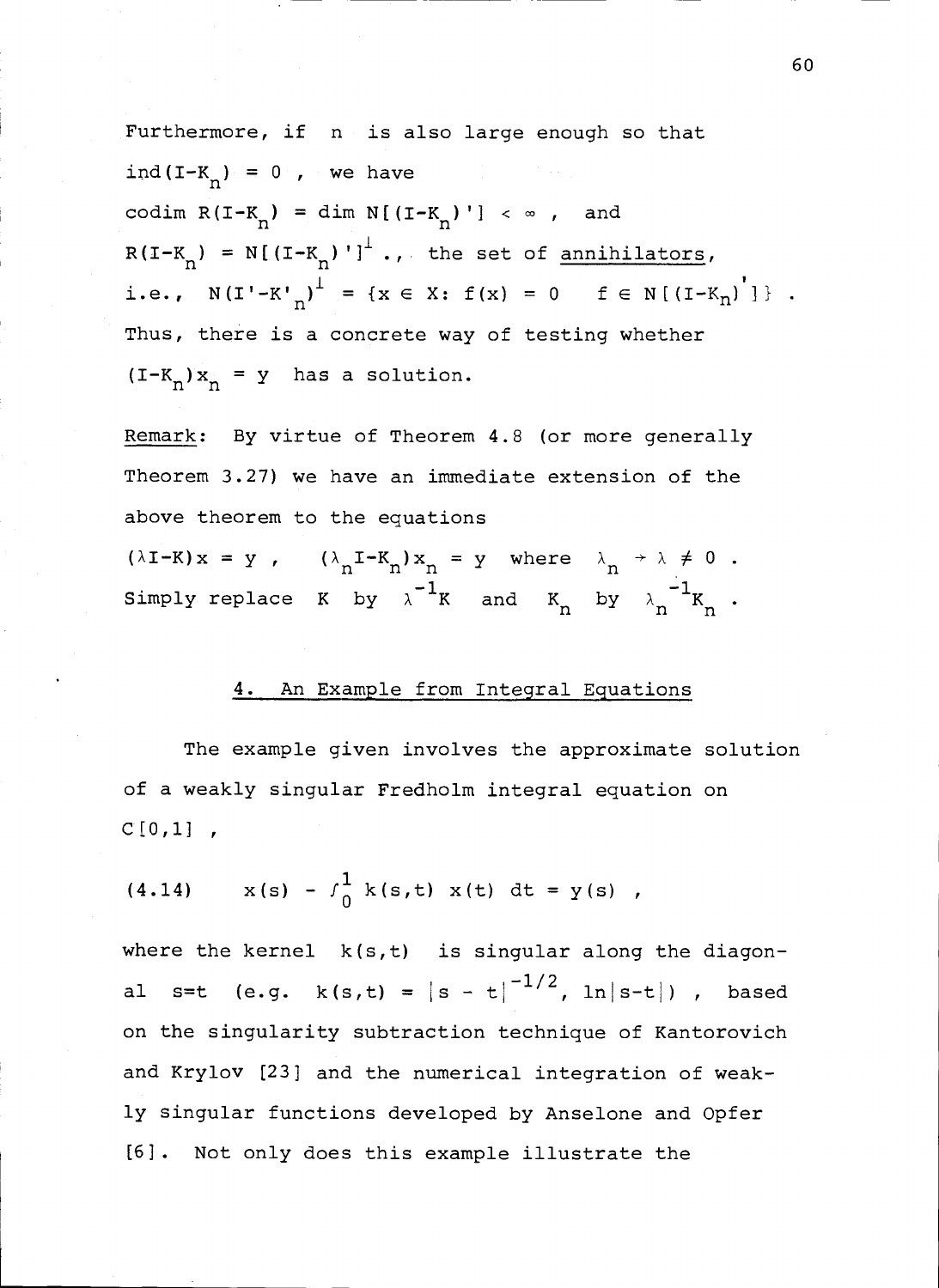asymptotically compact theory, but it motivates a char- acterization which, at least in most spaces of practical interest, states that asymptotically compact sequences of linear operators can be thought of as perturbations of collectively compact sequences.

Let  $X = C[0,1]$  , the space of continuous realvalued functions defined on [0,1] , with  $\|x\| = \max_{0 \le t \le 1} |x(t)|$  . Define the integral operator

(4.15) (Kx) (s) = 
$$
\int_0^1 k(s,t) x(t) dt
$$
,  $0 \le s \le 1$ .

$$
\text{If } k_{\mathbf{S}}(\cdot) = k(\mathbf{s}, \cdot) \quad \text{and}
$$

(4.16) 
$$
k_{s} \in L^{1}[0,1], \|k_{r}-k_{s}\|_{1} \to 0 \text{ as } r \to s, s \in [0,1]
$$

then it is shown by Anselone [1] that  $K \in [C[0,1]]$  and K is compact. Such is the case for a kernel with a monotone symmetric singular factor:

$$
k(s,t) = g(|s-t|) h(s,t) ,
$$
  
\n
$$
h \in C([0,1] \times [0,1]) ,
$$
  
\n
$$
g \in L^{1}(0,1) \cap C(0,1] ,
$$

and

 $g \ge 0$  , g nonincreasing on  $(0, \delta)$  , for some  $\delta \in (0,1]$  . Examples include  $k(s,t) = |s-t|^{-1/2}$ ,  $\ln|\mathbf{s-t}|$  . For  $\mathbf{n=1,2,...}$  define continuous approximate kernels  $k_n(s,t) = g_n(|s-t|) h(s,t)$  where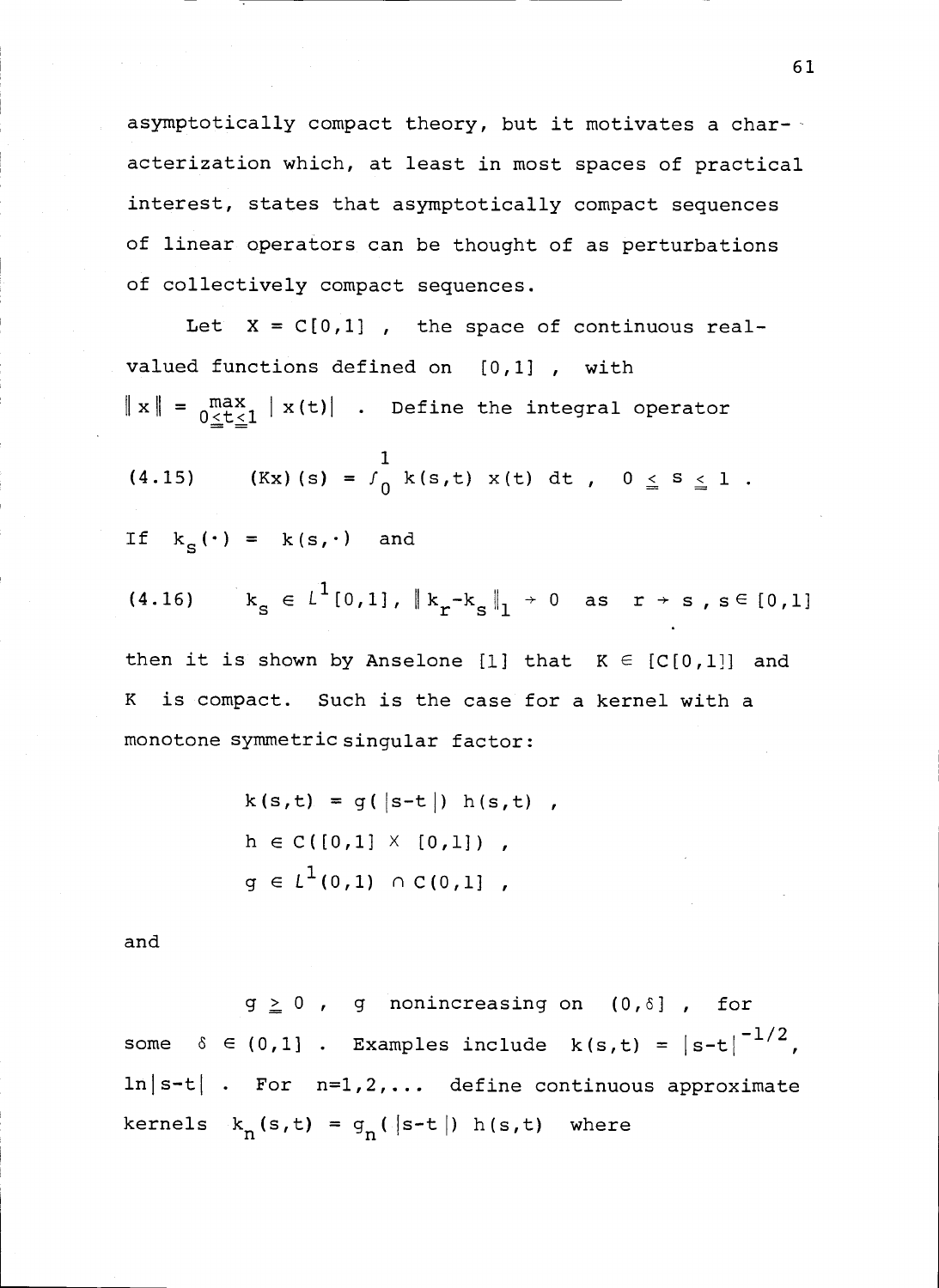$q_n \in C[0,1]$ ,  $q_n = g$  on  $[\frac{1}{n},1]$ ,  $0 \leq g_n \leq g$ ,  $g_n$  nonincreasing on  $[0, \frac{1}{n}]$ ,  $g_n(0) \ge g_m(0)$  for  $n \ge m$ .

For example, if  $k(s,t) = |s-t|^{-1/2}$  then we may use truncation to define

$$
k_{n}(s,t) = \begin{cases} \sqrt{n} & 0 \leq |s-t| \leq \frac{1}{n} \\ |s-t|^{-\frac{1}{2}} \frac{1}{n} \leq |s-t| \leq 1. \end{cases}
$$

More general kernels are considered by Anselone [2]. By means of a convergent guadrature rule define the approximate operators

$$
(L_n x) (s) = \sum_{j=1}^{n} w_{nj} k_n (s, t_{nj}) x (t_{nj})
$$
.

Since the  $k_n$  are continuous we have  $L_n \in [C[0,1]]$  . Indeed,  $L_n$  is compact since dim  $R(L_n) < \infty$ . With further restrictions on the quadrature rule it can be shown that  $L_n \stackrel{CC}{\rightarrow} K$  (see Anselone and Krabs [5], Anselone and Opfer [6]). Hence the collectively compact theory applies. However, the convergence  $x_n \rightarrow x$ (when  $(I-K)^{-1}$  exists) is usually slow due to the singular kernel. To obtain more rapid convergence, rewrite (4.14) as

(4.17)  $x(s)-[f_0^1k(s,t)[x(t)-x(s)]dt + f_0^1k(s,t)x(s)dt]=y(s)$ and define operators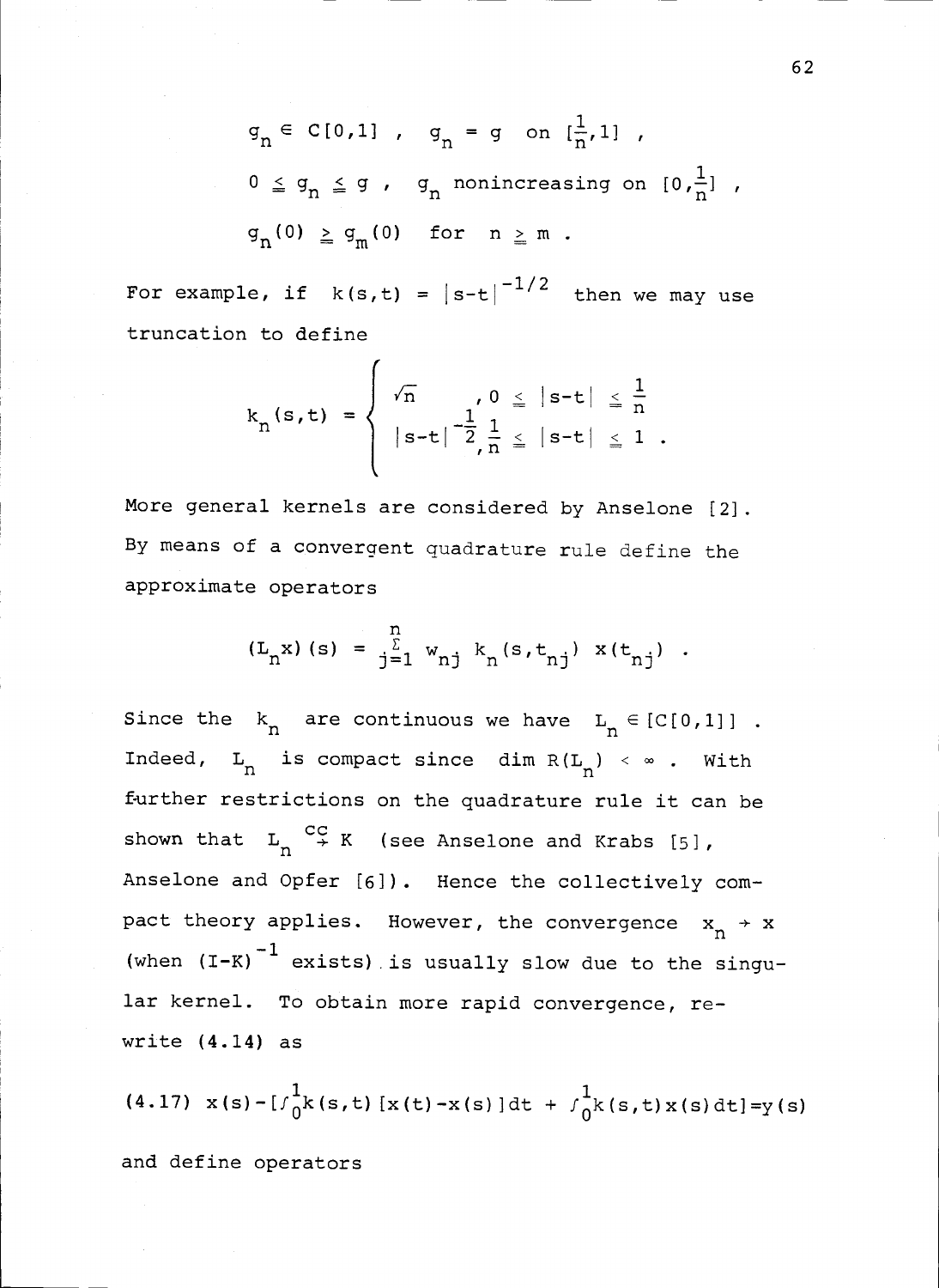$$
(K_n x) (s) = \frac{n}{j} \sum_{j=1}^{n} w_{nj} k_n (s, t_{nj}) [x(t_{nj}) - x(s)] + x(s) \int_0^1 k(s, t) dt
$$

Then  $K_n = L_n + (Ku - L_nu)I$  where  $u \equiv 1$ . Hence,  $K_n \stackrel{ac}{\rightarrow} K$  but  $K_n \stackrel{cc}{\rightarrow} K$  only if  $Ku-L_nu = 0$ . Thus, the asymptotically compact theory applies. Furthermore, due to the singularity subtraction we would ex pect  $(I-K_n)^{-1}$  +  $(I-K)^{-1}$  to be faster than  $^{-1}$   $(\tau_{-}v)^{-1}$   $\tau_{\text{hom}}$  $(I-L_n)^{-1}$  +  $(I-K)^{-1}$  when the latter inverses exist. Numerical examples substantiate this claim (see Anselone [2]).

It is worthwhile to note that  $K_n - L_n = ||Ku - L_n u|| + 0$ . That is,  $K_n = L_n + T_n$ where  $\{L_n\}$  is collectively compact and  $\|T_n\| \to 0$  . The question of whether this decomposition is always valid for  $\{K_n\}$  asymptotically compact is addressed in the next chapter.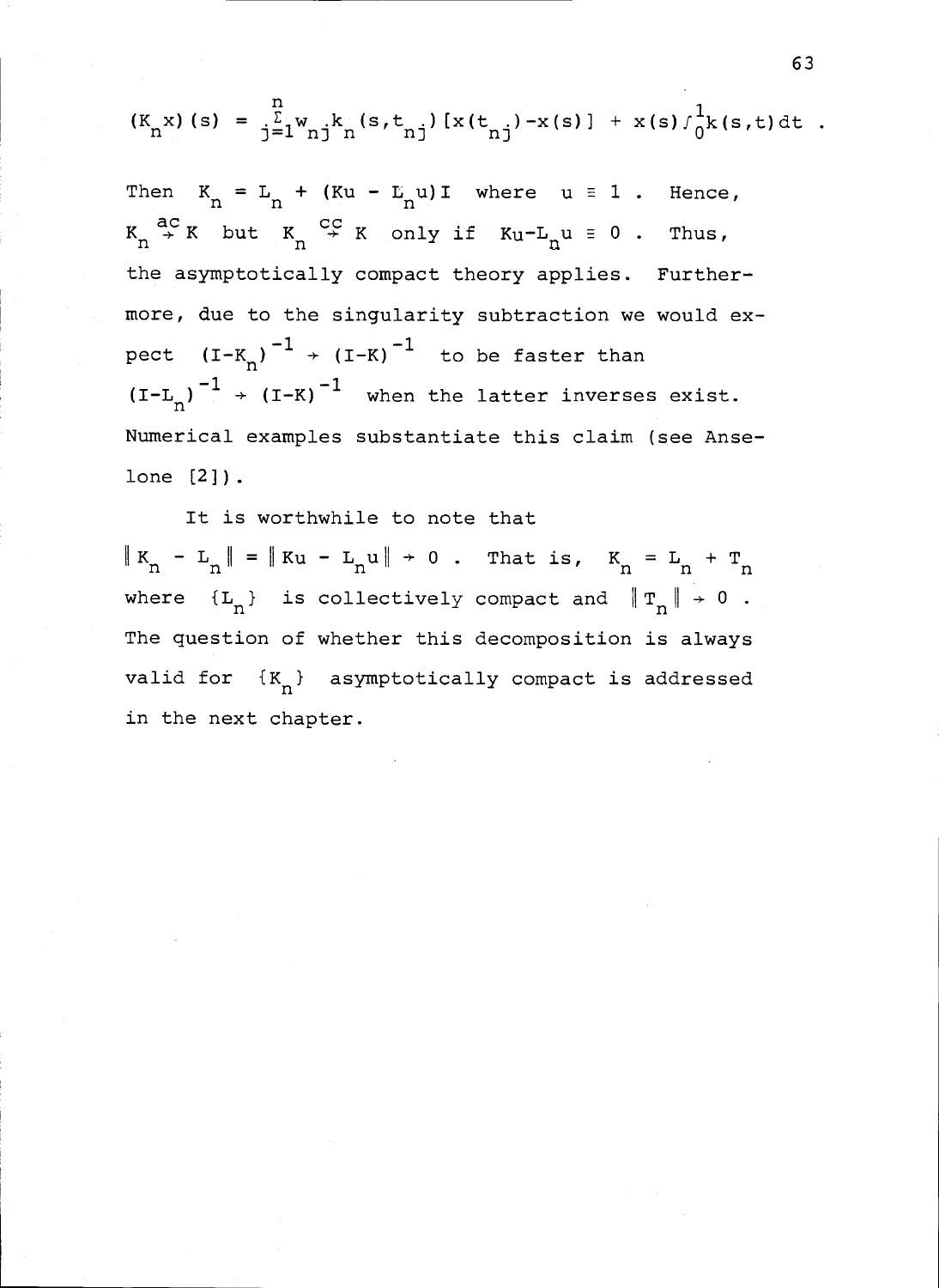### V. CHARACTERIZATION OF ASYMPTOTICALLY COMPACT SEQUENCES OF LINEAR OPERATORS

We have seen results involving the equation  $(\lambda I-K)x = y$ ,  $\lambda \neq 0$ , when K is compact extended to the case when K has a sufficiently small measure of noncompactness (e.g.  $\|K\|_{\sqrt{2}} < |\lambda|$ ) . It is reasonable to ask how far operators with a small measure of noncompactness differ from compact operators. This question is easily answered when the measure  $\|\cdot\|_K$ is considered. For if  $\epsilon > 0$  ,  $\| K \|_K < \epsilon$  , there exists compact L and bounded T such that  $K = L + T$  with  $\|K-L\| = \|T\| < \varepsilon$ . Note that we need only consider  $\varepsilon = 1$ . Now consider the measure of noncompactness  $\left\| \cdot \right\|_{\chi}$  . Can we replace  $\left\| \cdot \right\|_{\mathcal{K}}$  with  $\left\| \cdot \right\|_{\chi}$  and still obtain the same results? We can if the operators are defined on a Hilbert space, for then  $\left\| \cdot \right\|_K = \left\| \cdot \right\|_{\gamma}$  (cf. Theorem 3.29). Unfortunately, we can't in general. Goldenstein and Markus [18] give an example of an operator defined on a product of sequence spaces which is  $\chi$ -condensing but not K-condensing.

Recall that

(5.1)  $\{K_n\}$  asymptotically compact  $\Rightarrow$   $\|K_n\| \to 0$  as  $n \to \infty$ , (5.2)  ${K_n}$  collectively compact  $\Leftrightarrow$  ${K_n}$  asymptotically compact,  ${K_n}$  compact  $\forall n$ .

Thus, we are led to an analagous question relating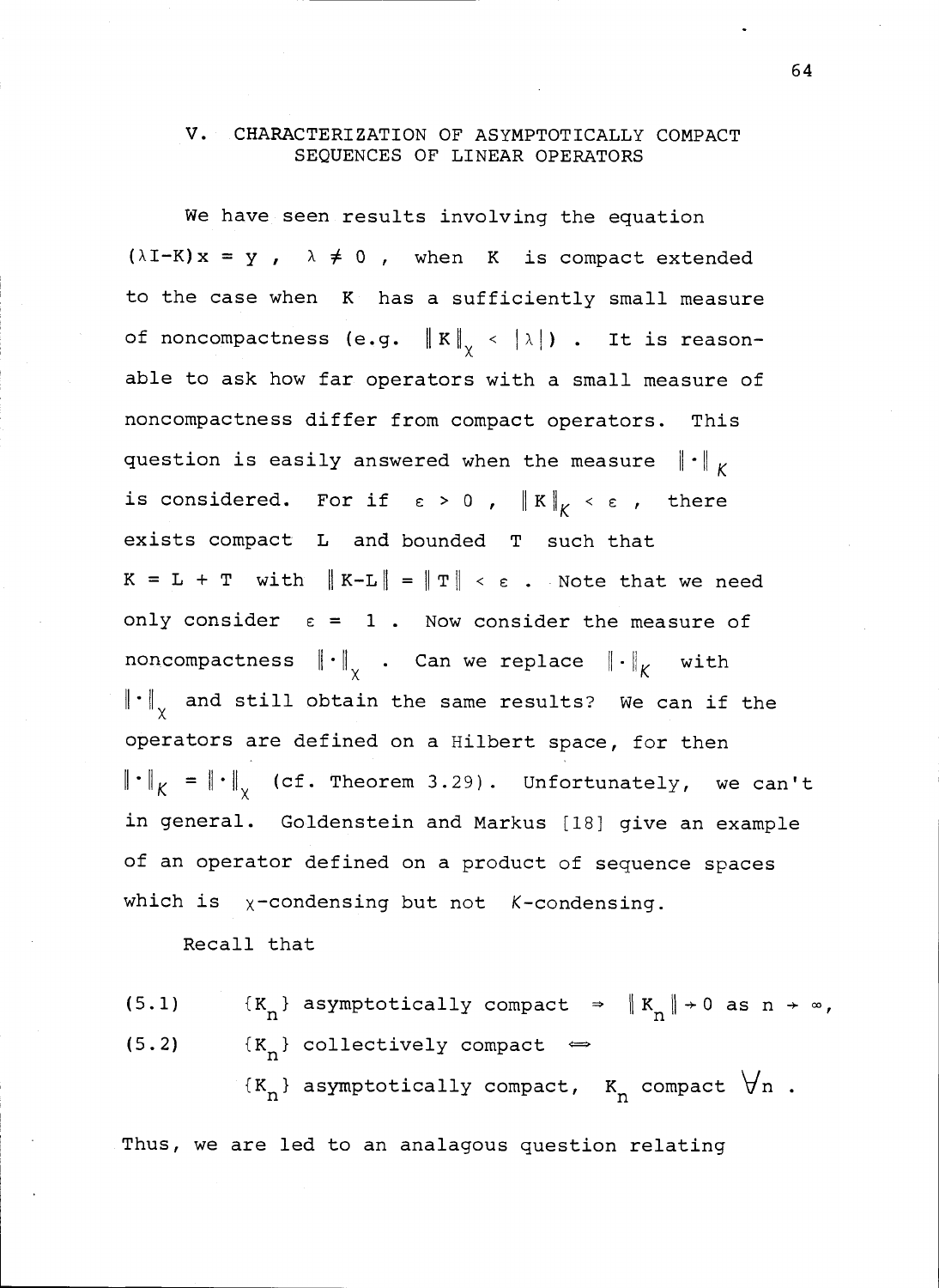asymptotically and collectively compact sequences, i.e., it is true that

(5.3) 
$$
\{K_n\}
$$
 asymptotically compact  $\Leftrightarrow$   
\n $\exists L_n$  collectively compact such that  
\n $\|K_n - L_n\| \to 0$  as  $n \to \infty$ ?

Sufficiency follows from Theorem 4.8 since  ${L_n}$ ,  ${K_n-L_n}$  asymptotically compact imply  ${K_n-L_n+L_n}$  asymptotically compact. To prove necessity it would suffice to find a constant  $C > 0$  so that  $\left\| \;\cdot\;\right\|_{\,\mathsf{K}}\;\leq\;{\mathbb{C}}\;\left\| \;\cdot\;\right\|_{\,\mathsf{X}}$  . For if such a constant exists,

$$
\{K_n\} \text{ asymptotically compact} \Rightarrow
$$
  

$$
\|K_n\|_{\chi} \to 0 \Rightarrow \|K_n\|_{K} \to 0 \Rightarrow
$$
  

$$
\exists \{L_n\} \subset K \text{ such that } \|K_n - L_n\| \to 0.
$$

Since  ${L_n = K_n + (L_n - K_n)}$  is asymptotically compact and each  $L_n$  is compact we actually have  $\{L_n\}$  collectively compact by Theorem 4.7. Note that by (3.20),  $\left\| \cdot \right\|_{_{\operatorname{X}}}$   $\leq$   $\left\| \cdot \right\|_{\operatorname{K}}$  . Hence, such a constant exists of the seminorms  $\left\| \cdot \right\|_{\chi}$  and  $\left\| \cdot \right\|_{K}$  are equivalent if [X]/K . The equivalence of these seminorms will be shown for a large class of spaces, which is the subject of the next definition.

Definition 5.1. (cf. Lindenstrauss and Tzafriri [27]) A Banach space X is said to have the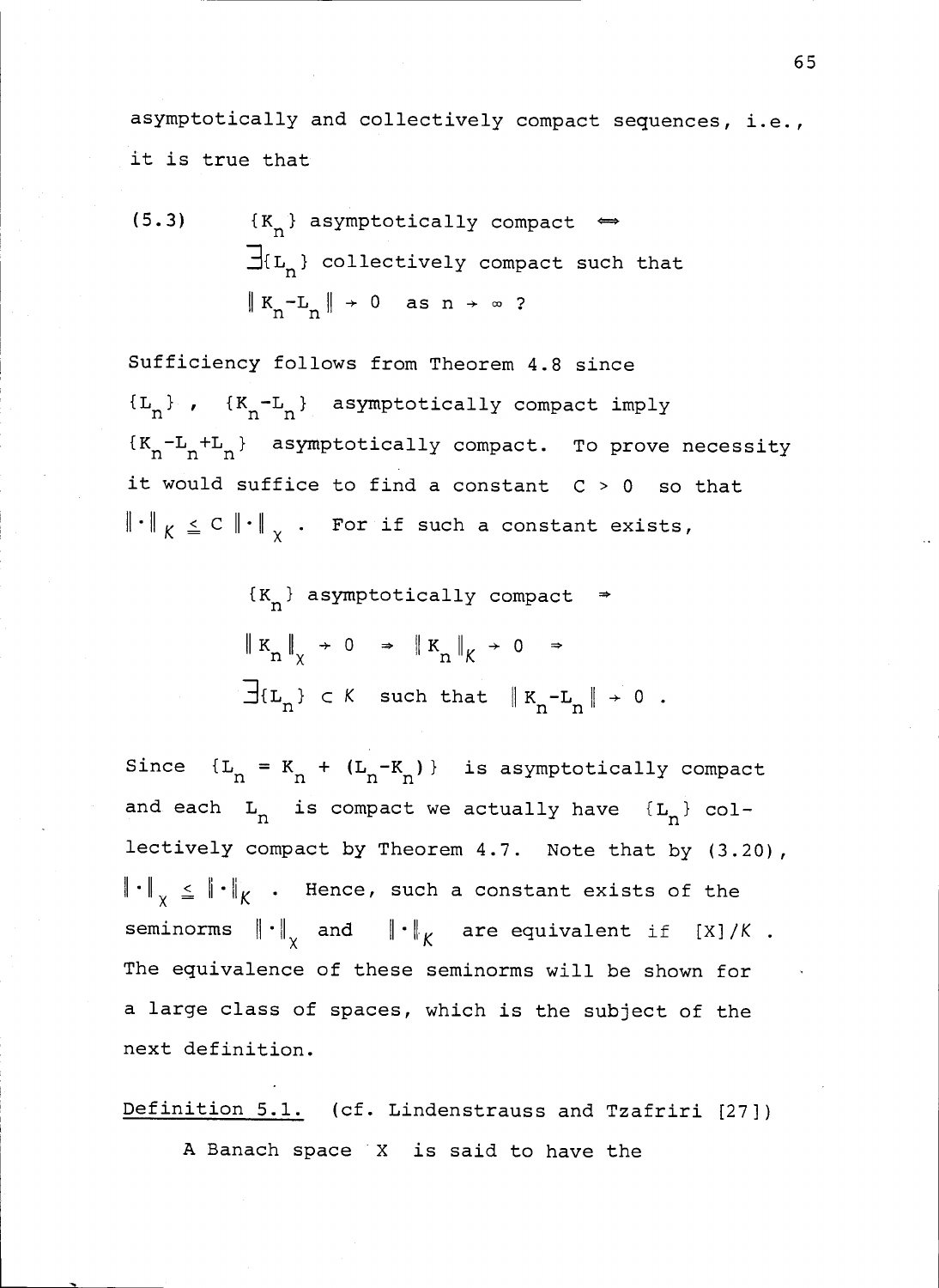compact approximation property (abbr. C.A.P. ) if for each  $\varepsilon > 0$  and finite set of points  $x_1, \ldots, x_n \in X$ there exists  $K \in K$  such that  $\|x_k-Kx_k\| \leq \varepsilon$ ,  $1 \leq k \leq n$  . If  $1 \leq \lambda \leq \infty$  , then X has the  $\lambda$ -compact approximation property (abbr.  $\lambda$ -C.A.P.) if X has the C.A.P. with  $||K|| \leq \lambda$ .

Lemma 5.2. (Lebow and Schechter [26]) Let X have the  $\lambda$ -C.A.P. Then

$$
\|\mathbf{T}\|_{K} \leq (\lambda+1) \|\mathbf{T}\|_{\mathbf{y}} \forall \mathbf{T} \in [X] .
$$

proof: Let  $\varepsilon > 0$ . Then there is a finite  $(\Vert T \Vert_{\chi} + \epsilon)$  - net  $\{Y_1, \ldots, Y_n\}$  of TB. Because X has the  $\lambda$ -C.A.P., there exists K K with  $\|\mathbf{I}-\mathbf{K}\| \leq \lambda + 1$  and  $\|\mathbf{y}_{k}-\mathbf{K}\mathbf{y}_{k}\| \leq \varepsilon$ ,  $1 \leq k \leq n$ . If x B there is an element  $y_k$  so that

| (I-K)Tx  $\| \le \| (I-K) (Tx-y_k) \| + \| (I-K) y_k \|$ 

$$
\leq (\lambda+1) (\Vert T \Vert_{\sqrt{}} + \varepsilon) + \varepsilon .
$$

Since  $\varepsilon$  and x were arbitrary, we obtain

$$
\|\mathbf{T} - \mathbf{KT}\| \leq (\lambda + 1) \|\mathbf{T}\|_{\chi} .
$$

But  $KT \in K$ , and so the proof is complete.  $\blacksquare$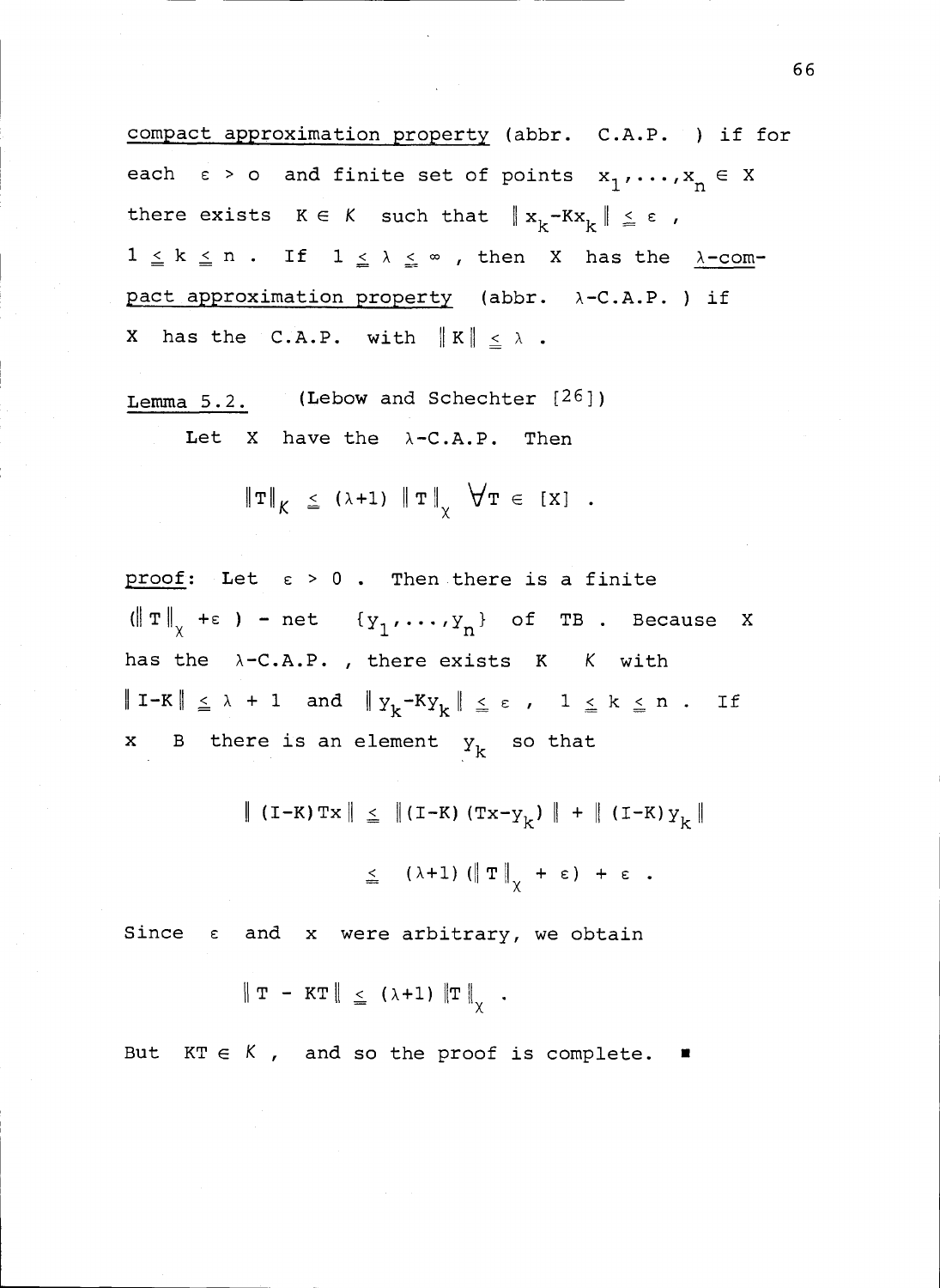## Theorem 5.3.

Let X have the  $\lambda$ -C.A.P. Then

 ${K_n} \subset {X}$  asymptotically compact  $\iff$  $K_n = L_n + T_n$ ,  ${L_n} \subset [X]$  collectively compact,  $\|\mathbf{T}_n\| \rightarrow 0$ .

proof: ( $\Rightarrow$ ) By Lemma 3.20 and Theorem 4.10,  $\|K_n\|_{\nu} \rightarrow 0$ as  $n \to \infty$  . By Corollary 5.2,  $\|K_n\|_K \to 0$  as  $n \to \infty$  . It follows that  $\exists \{L_n\} \subset K$  such that  $\|K_n-L_n\| \to 0$ as  $n \rightarrow \infty$  . Set  $T_n = K_n - L_n$  . Then  $\|T_n\| \rightarrow 0$  and  ${T_n}$  is asymptotically compact. In light of Theorem 4.9,  $\{L_n = K_n - T_n\}$  is asymptotically compact. But since each  $L_n$  is compact we have  ${L_n}$  collectively compact by Theorem 4.8.

 $(\epsilon)$  This assertion follows directly from Theorems 4.8 and 4.9.  $\blacksquare$ 

If  $\lambda = 1$  and K is finite dimensional in Definition 5.1 we obtain the metric approximation property (abbr. M.A.P. ) of Grothendieck [21]. The question of whether any Banach space possessed the M.A.P. was settled in the negative by Enflo [14] (see also Davie [13], Pietsch [32]) with an involved (!) counter examle. Though the C.A.P. is apparently weaker, there are conditions for which X fails to have the C.A.P., and hence the  $\lambda$ -C.A.P., that are based on Enflo's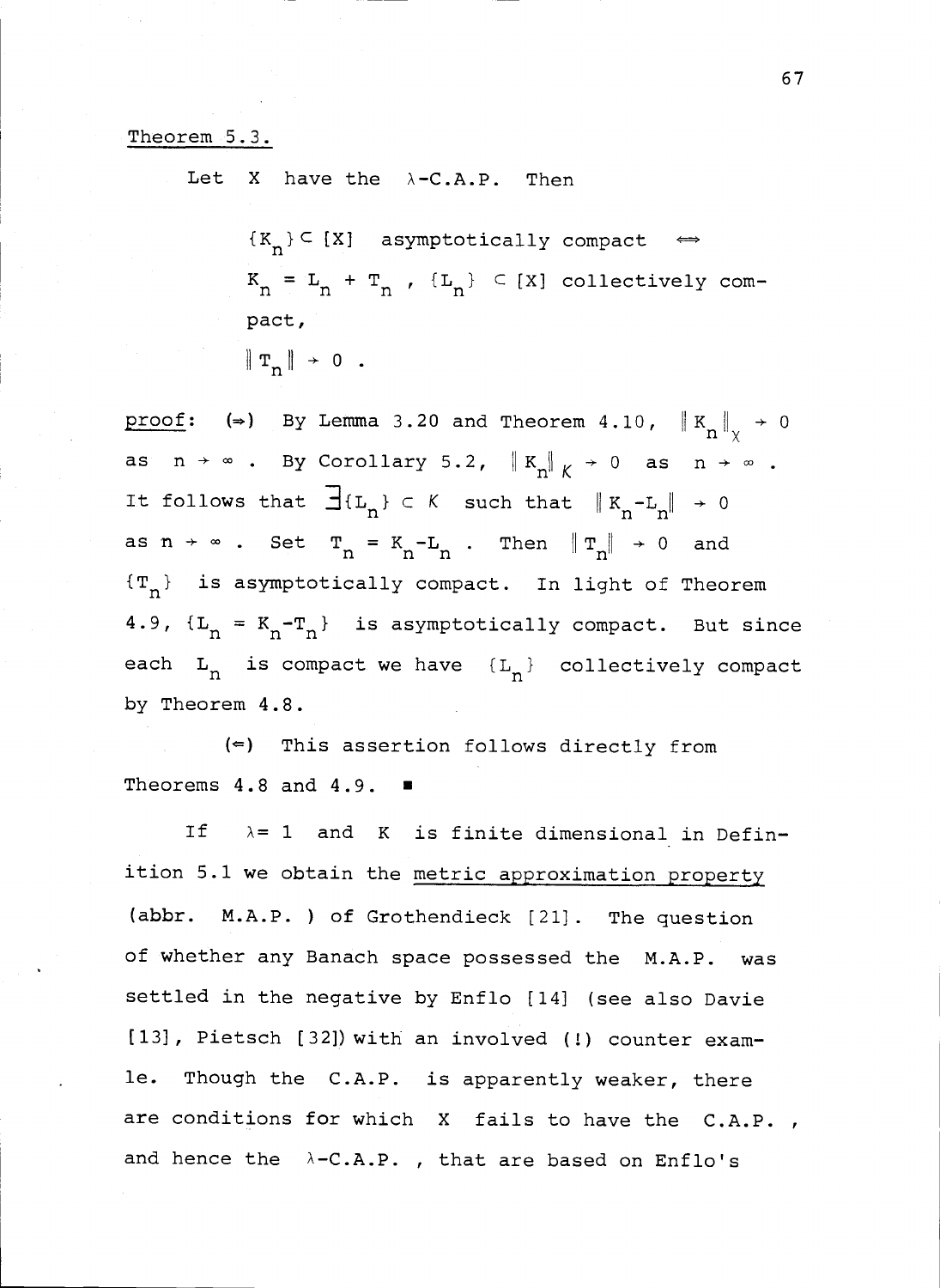example (see Lindenstrauss and Tzafriri [27]). Also included therein is a result, due to Szankowski [38], that  $\ell_n$  has a subspace without the C.A.P.,  $1 \leq p \leq 2$  . Roughly speaking, a Banach space which is not isomorphically close to being a Hilbert space will always have a subspace which fails to have the C.A.P. It would be beyond the scope of this thesis to delve more deeply into the structure theory of Banach spaces. Suffice it to say that from the standpoint of applications, we have all the generality needed. For example, all Hilbert spaces,  $L_n(\Omega,\mu)$  ( $(\Omega,\mu)$  any measure space,  $1 \le p \le \infty$ ), and  $C(\Omega)$  ( $\Omega$  any compact Hausdorff space) endowed with their standard norms have the M.A.P. (see e.g. Pietsch [32]).

We conclude this chapter with two special cases of Lemma 5.2 (and hence Theorem 5.3), both of which are general enough to include most classical Banach spaces.

Theorem 5.4. (Goldenstein and Markus [18])

Suppose  $P_n \in [X]$  are finite dimensional projections with  $P_n \rightarrow I$ . Then there exists  $0 \leq C \leq \infty$  such that

$$
\|\mathbf{T}\|_{K \ \leq\ C\|\mathbf{T}\|_{\chi} \ \forall \mathbf{T} \in [X] .
$$

proof: It suffices to show that  $X$  has the  $\lambda$ -C.A.P. for some  $\lambda$  . Since  $P_n \rightarrow I$  ,  $\exists \lambda \in [1, \infty)$  such that  $\sup_{n \to \infty} \|P_n\| \leq \lambda$ . Let  $\epsilon > 0$  and  $\{x_1, \ldots, x_m\} \subset X$ . Then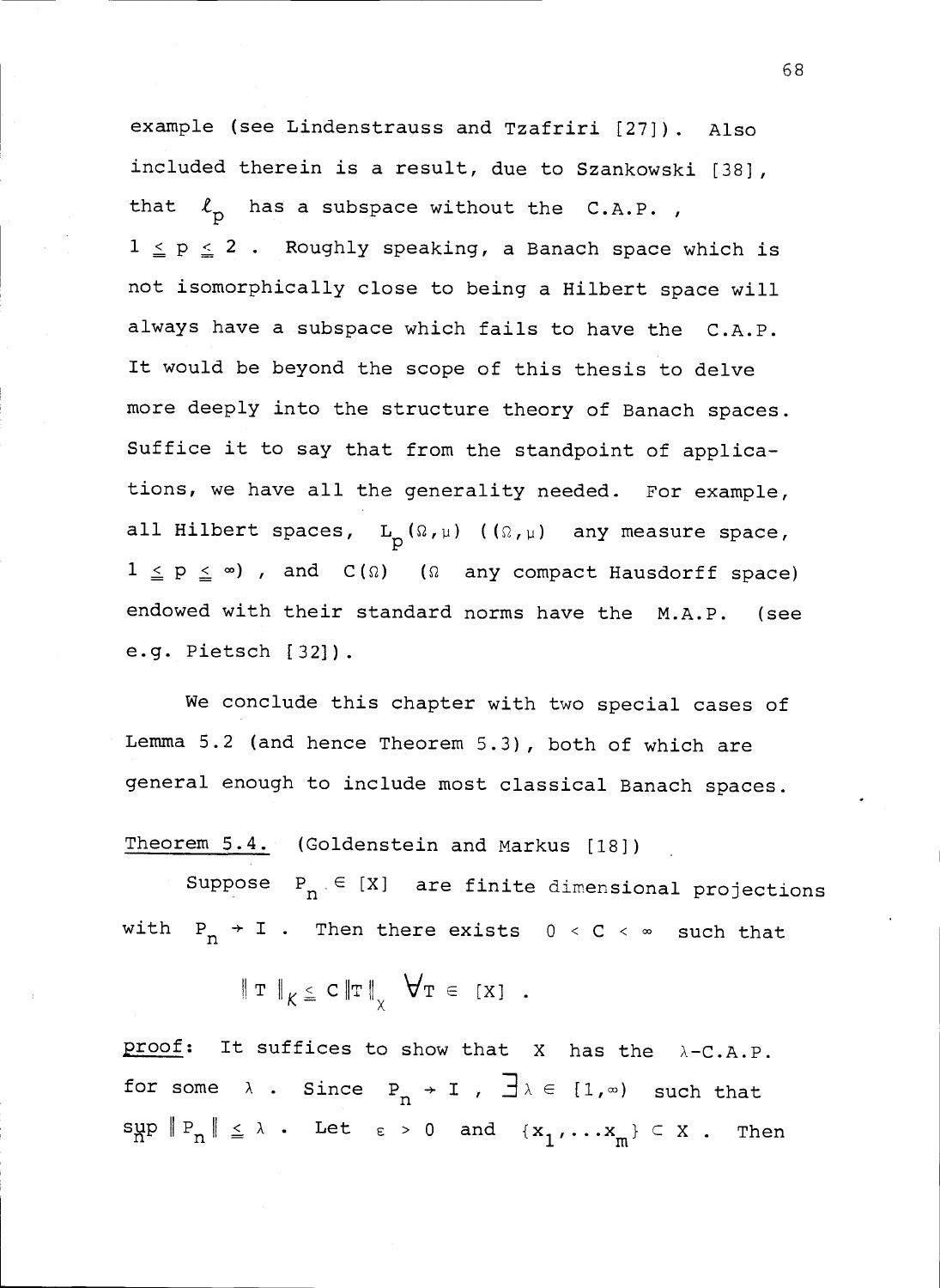there exists  $n_m \in N$  so that  $n \geq n_m \Rightarrow || (I - P_n) x_k || \leq \epsilon$ ,  $1 \leq k \leq m$ . Since P<sub>n</sub> is compact, X has the  $\lambda$ -C.A.P.  $\blacksquare$ 

## Theorem 5.5

If X has a basis then there exists  $0 < C < \infty$ such that

$$
\|\mathbf{T}\|_{K} \leq C \|\mathbf{T}\|_{\chi} \quad \forall \mathbf{T} \in [X] .
$$

proof: Let  ${e_k}_{k-1}^{\infty}$  be a basis for X . For  $x \in X$ there exists a unique sequence of scalars  $\{\xi_k\}$  such that  $x = \sum_{k=1}^{\infty} \xi_k e_k$ . Define  $P_n \in [X]$  by  $P_n x = \sum_{k=1}^n \xi_k e_k$  ,  $n = 1, 2, \ldots$  . Now appeal to Theorem  $5.4.$   $\blacksquare$ 

The space  $C[0,1]$  of Section IV.4 has a (normalized) basis given by

$$
e_{0}(t) = 1, e_{1}(t) = t,
$$
\n
$$
e_{1}(t) = \begin{cases}\n0 & \text{for } t \neq \left(\frac{2k-2}{2n+1}, \frac{2k}{2^{n+1}}\right) \\
1 & \text{for } t = \frac{2k-1}{2^{n+1}} \\
2^{n}+k\n\end{cases}
$$
\n
$$
e_{2}(t) = \begin{cases}\n1 & \text{for } t = \frac{2k-1}{2^{n+1}} \\
1 & \text{if } t = \frac{2k-1}{2^{n+1}} \\
2^{n+1} & \text{if } t = \frac{2k-1}{2^{n+1}}\n\end{cases}
$$
\n
$$
e_{2}(t) = \begin{cases}\n1 & \text{if } t = \frac{2k-1}{2^{n+1}} \\
2^{n+1} & \text{if } t = \frac{2k-1}{2^{n+1}}\n\end{cases}
$$
\n
$$
e_{2}(t) = \begin{cases}\n1 & \text{if } t = \frac{2k-1}{2^{n+1}} \\
2^{n+1} & \text{if } t = \frac{2k-1}{2^{n+1}}\n\end{cases}
$$
\n
$$
e_{2}(t) = \begin{cases}\n1 & \text{if } t = \frac{2k-1}{2^{n+1}} \\
1 & \text{if } t = \frac{2k-1}{2^{n+1}}\n\end{cases}
$$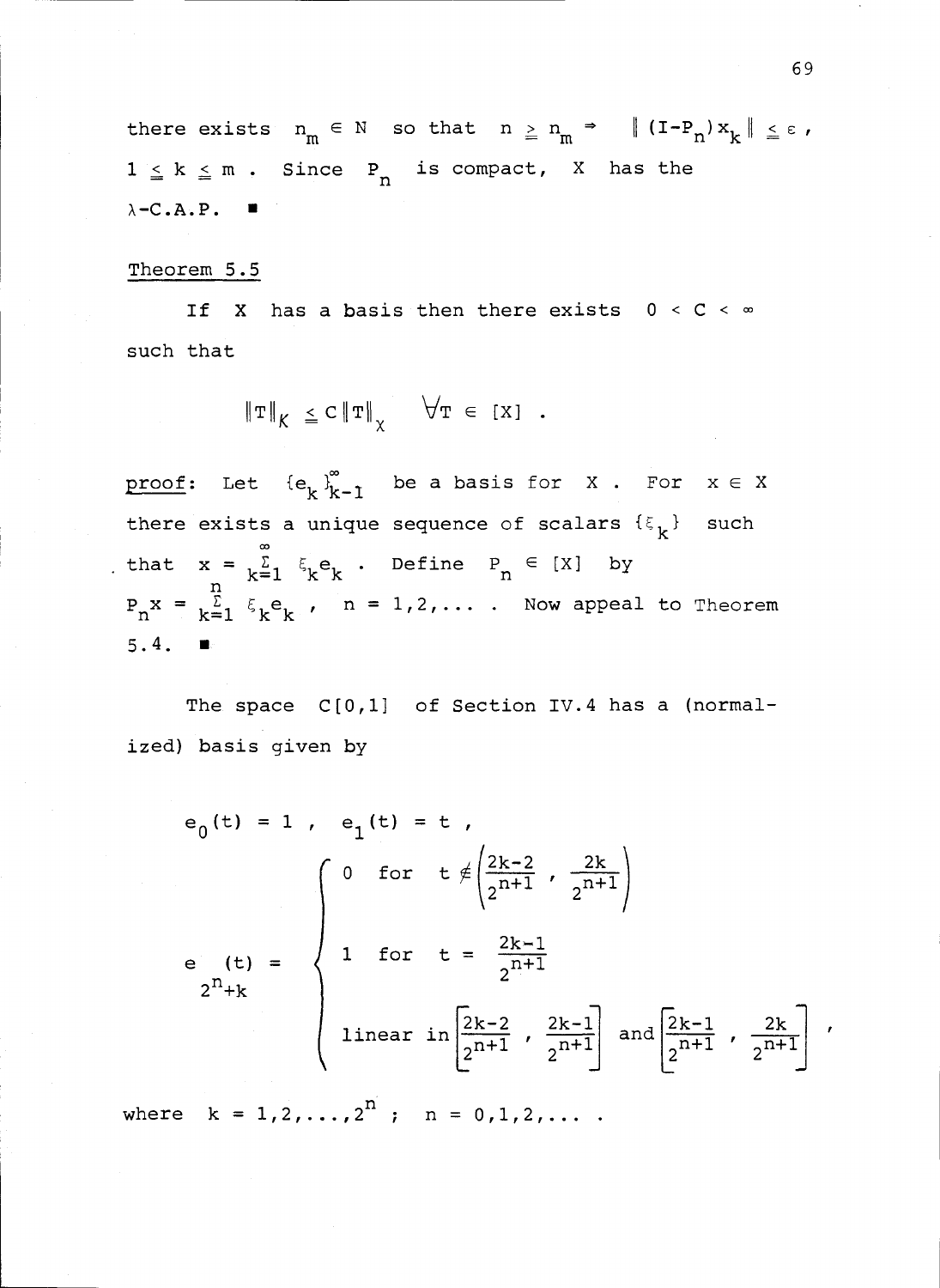We may define corresponding finite dimensional projections  $P_n$ ,  $n = 0,1,2,...$ , by linear interpolation at the points  $\frac{2k-1}{n+1}$ ,  $k = 1,2,...,2^n$ . Worth noting is that  $|P_n| = 1$ ,  $n = 0,1,2,...$  Thus, by Lemma 5.2, (5.4)  $\|\mathbf{T}\|_{\mathbf{Y}} \leq \|\mathbf{T}\| \leq 2 \|\mathbf{T}\|_{\mathbf{Y}} \quad \forall \mathbf{T} \in [C[0,1]]$ .

Indeed, the bounded linear operators on any space with the M.A.P. satisfy (5.4).

Under the hypotheses of Theorems 5.4 and 5.5 we may assume that the approximating collectively compact sequence  ${L_n}$  in (5.3) consists of finite dimensional operators. For if  ${P_n}$  is a sequence of finite dimensional projections,  $P_n \rightarrow I$  , and  ${K_n}$  is asymptotically compact, then by Theorem 4.14

 $\|(I-P_n)K_n\| \to 0$  as  $n \to \infty$ .

The above convergence implies that  $\{P_nK_n-K_n\}$  is also asymptotically compact. But since each  $P_nK_n$ is compact we have  ${P_nK_n}$  collectively compact by Theorem 4.7.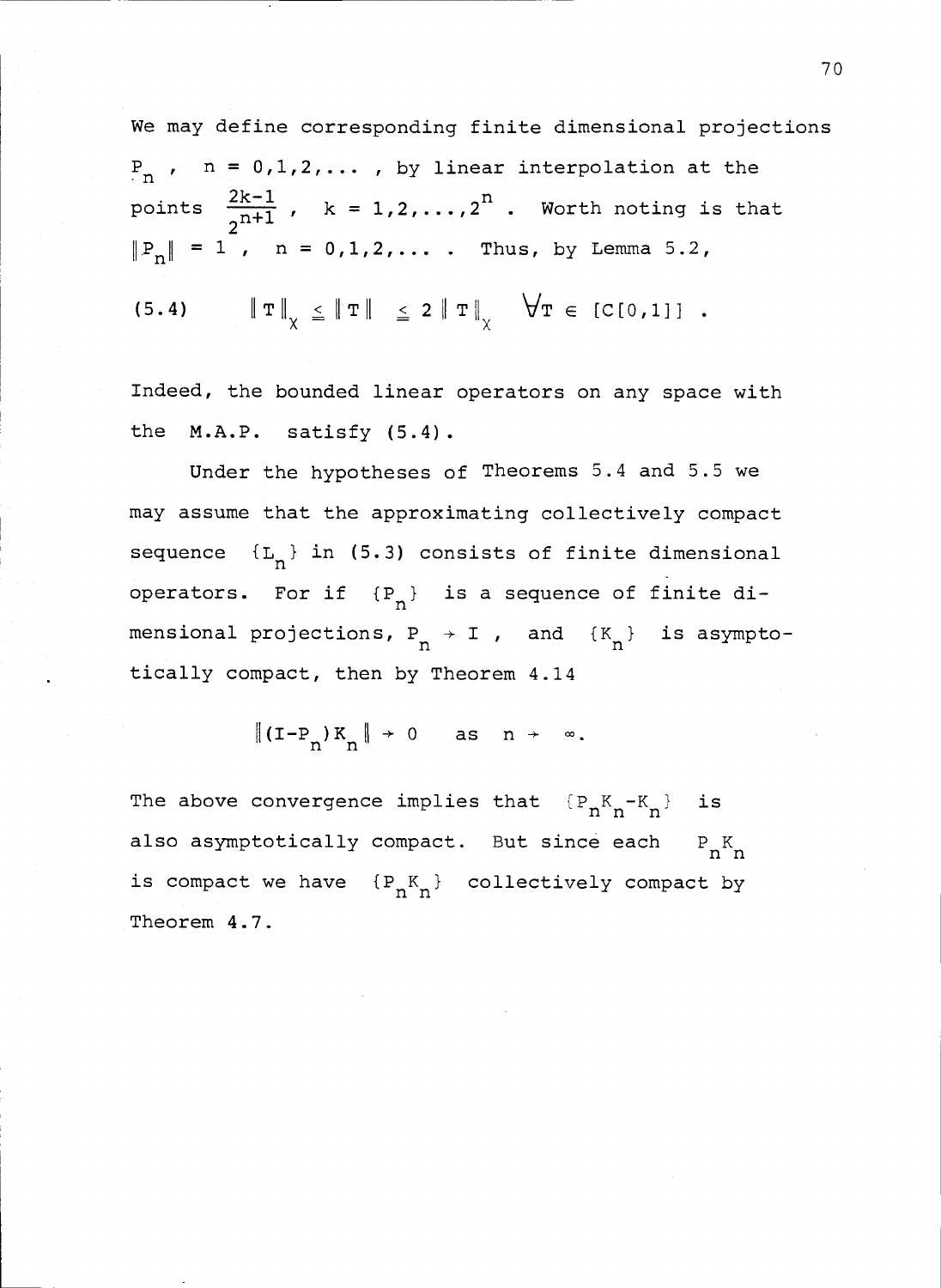## BIBLIOGRAPHY

- $1.$ P.M. Anselone, Collectively Compact Operator Approximation Theory and Applications to Integral Equations, Prentice-Hall, 1971.
- $2.$ , Singularity subtraction in the solution of integral equations, J. Austral. Math. Soc. (Series B) 22(1981), 408-418.
- $3.$ and R. Ansorge, Compactness principles in nonlinear operator approximation theory, Numer. Funct. Anal. and Optimiz. 1(6), (1979), 598-618.
- $4.$ and \_\_\_\_\_\_\_\_\_\_\_\_, A unified framework for the discretization of nonlinear operator equations, Numer. Funct. Anal. and Optimiz. 4(1), (1981), 61-99.
- $5.$ and W. Krabs, Approximate solution of weakly singular integral equations, J. of Integral Eq. 1(1979) , 61-75.
- 6. and G. Opfer, Numerical integration of weakly singular functions, Numerische Integration (ed. G. Hammerlin), Birkhauser Verlag, 1979.
- and M.L. Treuden, Regular operator ap-7. proximation theory, Hahn-Meitner-Institut fur Kernforschung Berlin GmbH Report No. 389, Dec. 1982.
- $8.$ J. Appell and M.P. Pera, Non-compactness principles in nonlinear operator approximation theory, Pacific Journal of Mathematics, to appear.
- 9. J. Banas and K. Goebel, Measures of Noncompactness in Banach Spaces, Lecture Notes in Pure and Applied Mathematics, Marcel-Dekker, 1980.
- 10. S.R. Caradus, W.E. Pfaffenberger and B. Yood, Calkin Algebras and Algebras of Operators on Banach Spaces, Lecture Notes in Pure and Applied Mathematics, Marcel-Dekker, 1974.
- 11. F. Chatelin, The spectral approximation of linear operators with applications to the computation of eigenelements of differential and integral operators, SIAM Review 23 (1981), 495-522.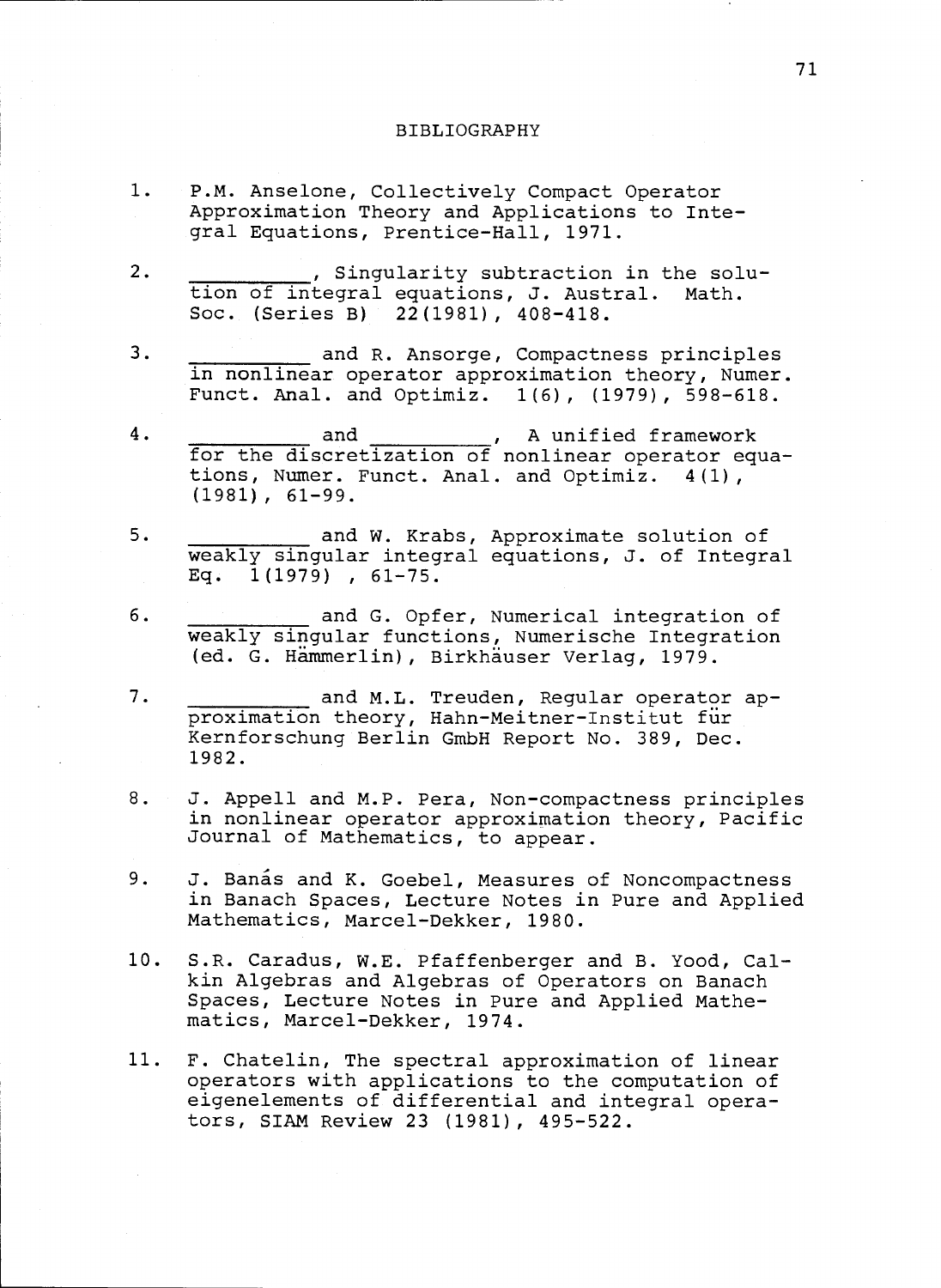- $12.$ G. Darbo, Punti uniti in transformazioni a condominio non compatto, Rend. Sem. Math. Univ. Padova 24(1955), 84-92.
- $13.$ A.M. Davie, The approximation problem for Banach spaces, Bull. London Math. Soc. 5(1973), 261- 266.
- 14. P. Enflo, A counterexample to the approximation property in Banach spaces, Acta Math. 130(1973), 309-317.
- $15.$ M. Furi and A. Vignoli, On a property of the unit sphere in a normed linear space, Bull. Acad. Polon. Sci, Ser. Sci. Math. Astronom. Phys. 18(1970), 333-334.
- 16. I.T. Gohberg, L.S. Goldenstein and A.S. Markus, Investigation of some properties of bounded linear operators in connection with their q-norms (Russian), Uch. Zap. Kishinevsk. Un-ta 29(1957), 29-36.
- 17. and M.G. Krein, The basic propositions on defect numbers, root numbers and indices of linear operators, Amer. Math. Soc. Translations (Series 2) 13(1960), 185-264.
- 18. L.S. Goldenstein and A.S. Markus, On a measure of noncompactness of bounded sets and linear operators (Russian), Studies in Algebra and Math. Anal. Izdat. Karta Moldovenjaski, Kishinev, 1965.
- $19.$ R.D. Grigorieff, Zur Theorie linear approximationsregularer Operation I, Math. Nach. 55(1973), 233- 249.
- $20.$ , II, Math. Nach. 55(1973), 251-263.
- $21.$ A. Grothendieck, Produits tensoriels topologiques et espaces nucléaires, Mem. Amer. Math. Soc. 16(1955).
- $22.$ V.I. Istratescu, Introduction to Linear Operator Theory, Marcel-Dekker, 1981.
- L.V. Kantorovich and V.I. Krylov, Approximate  $23.$ Methods of Higher Analysis, Interscience, 1958.
- 24. T. Kato, Perturbation Theory for Linear Operators, 2nd. ed., Springer-Verlag, 1976.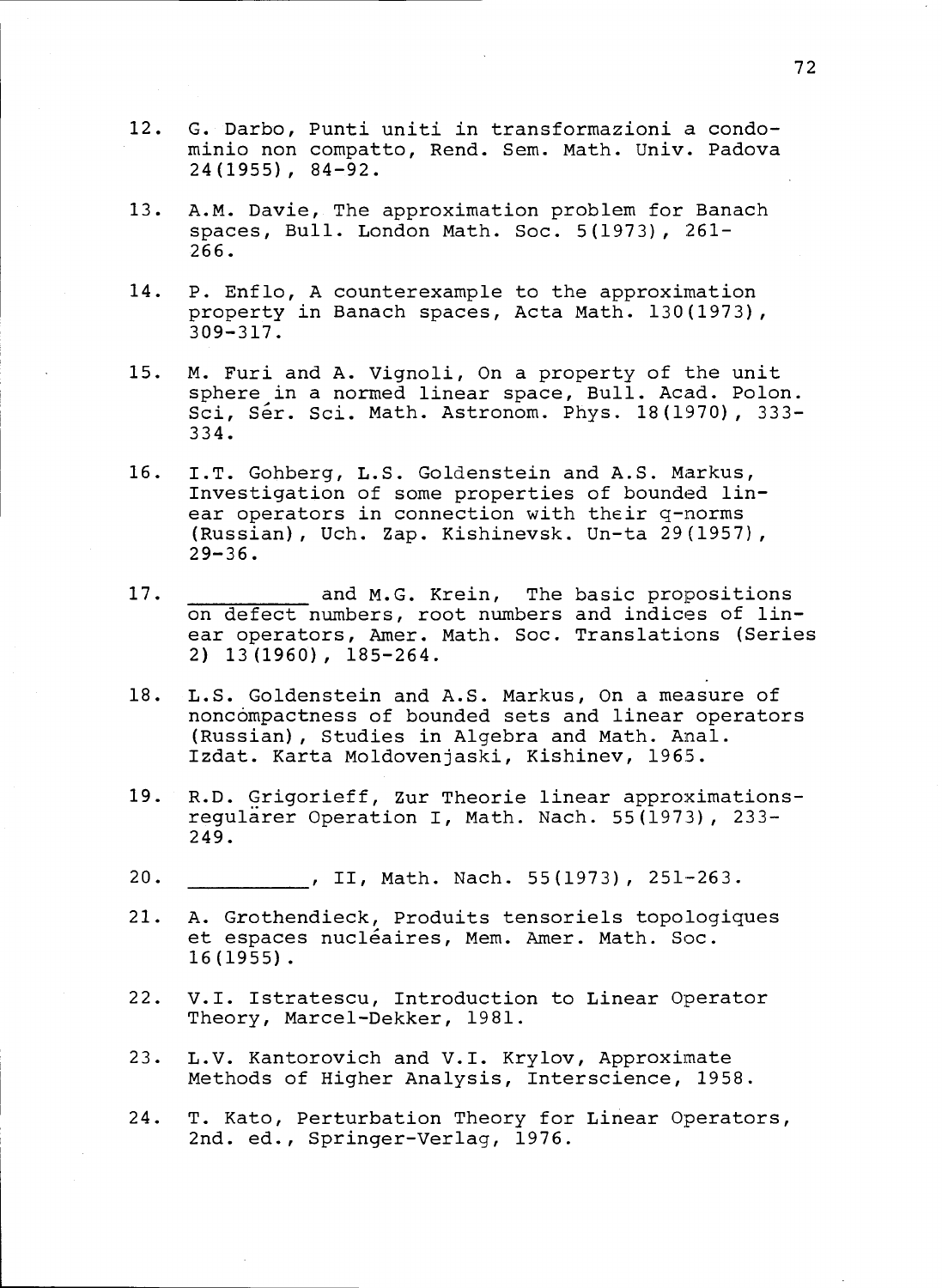- $25.$ K. Kuratowski, Sur les espaces completes, Fund. Math. 15(1930), 301-309.
- $26.$ A. Lebow and M. Schechter, Semigroups of operators and measures of noncompactness, J. Func. Anal. 7(1971), 1-26.
- J. Kindenstrauss and L. Tzafriri, Classical Banach  $27.$ Spaces II, Springer-Verlag, 1979.
- $28.$ R.D. Nussbaum, The radius of the essential condentrum, Duke Math J. 38(1970), 473-478.
- $29.$ ... The fixed point index for local condensing maps, Annali di Matematica pura ed applicata 89(1971), 217-258.
- $30.$ , Some fixed point theorems, Bull. Amer. Math. Soc. (77) 3(1971), 360-365.
- $31.$ W.V. Petryshyn and P.M. Fitzpatrick, On 1-set and 1-ball contractions with application to perturbation problems for nonlinear bijective maps and linear Fredholm maps, Boll. Un. Mat. Ital. (4) 7(1973), 102-124.
- $32.$ A. Pietsch, Operator Ideals, North-Holland, 1980.
- 33. B.N. Sadovskii, Limit-compact and condensing operators, Uspehi Mat. Nauk. 27(1972), 81-146.
- $34.$ M. Schechter, Principles of Functional Analysis, Academic Press, New York, 1971.
- $35.$ A.S. Sedaev, Structure of some linear operators (Russian), Matem. Issled. 5(1970), 166-175.
- $36.$ C.A. Stuart, The measure of noncompactness of some linear integral operators, Proc. Roy. Sco. Edinburgh (A) 71(1972), 167-179.
- F. Stummel, Discrete convergence of mappings, Proc.  $37.$ Conf. Numer. Anal., Dublin, 1972, 285-310, Academic Press, 1973.
- $38.$ A. Szankowski, Subspaces without approximation property, Israel J. Math 30(1978), 123-129.
- $39.$ A.E. Taylor and D.C. Lay, Introduction to Functional Analysis, Wiley, 1980.